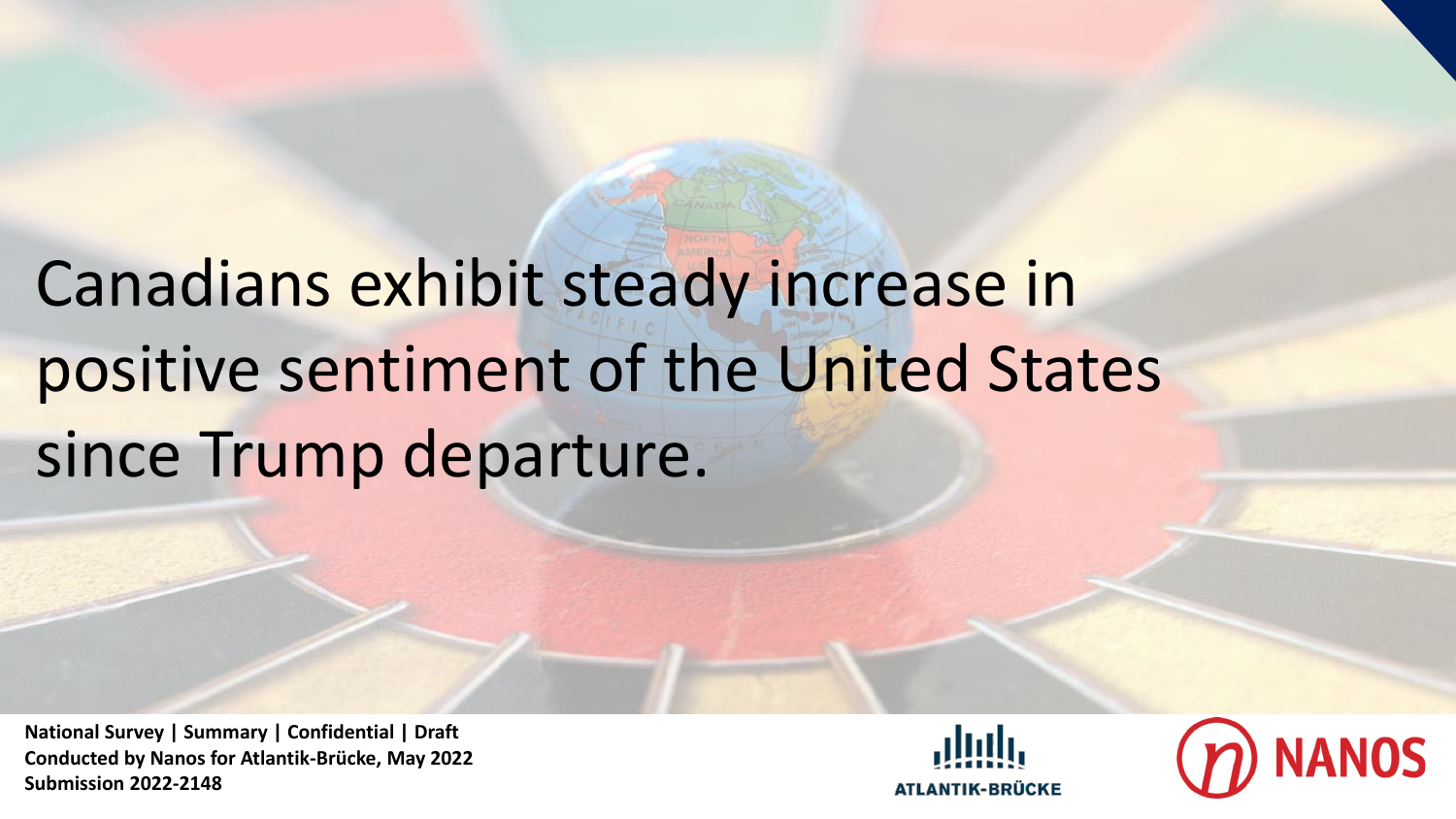# **Key Findings**



### **COMFORT WITH RELATIONSHIP**

Canadians are over two times more likely to rank the United States as the international partner with which they are most comfortable (62%) in terms of having a positive relationship that benefits Canada, overtaking Europe (30%) which was ranked first in 2019. Physical proximity is most often mentioned (26%) as the main reason for their first ranked choice.

### **POSITIVE PARTNERSHIP**

Canadians have the most positive opinion of the UK in terms of being a positive partner to Canada with about nine in ten that say they have a positive (53%) or somewhat positive (36%) opinion, followed by Germany (45% positive, 34% somewhat positive). Positive opinion of the United States continues to increase compared to 2019 and 2021.

# 1 (2) (3) (4

### **COOPERATION**

About four in five Canadians think there should be high levels of collaboration (score of 7 to 10 out of 10) between Canada and Europe on security issues (80%) , followed by trade and prosperity issues (79%). Over two in three also think there should be high levels of collaboration between Canadian and European universities (68%).



### **ENERGY PARTNER**

Australia (62%), Germany (61%) and the United states (61%) are in a three-way tie when it comes to the country Canadians are most comfortable with (score of 7 to 10 out of 10) as an energy partner. Just under nine in ten (89%) say they are not comfortable (score of 0 to 3 out of 10) with Russia as an energy partner.



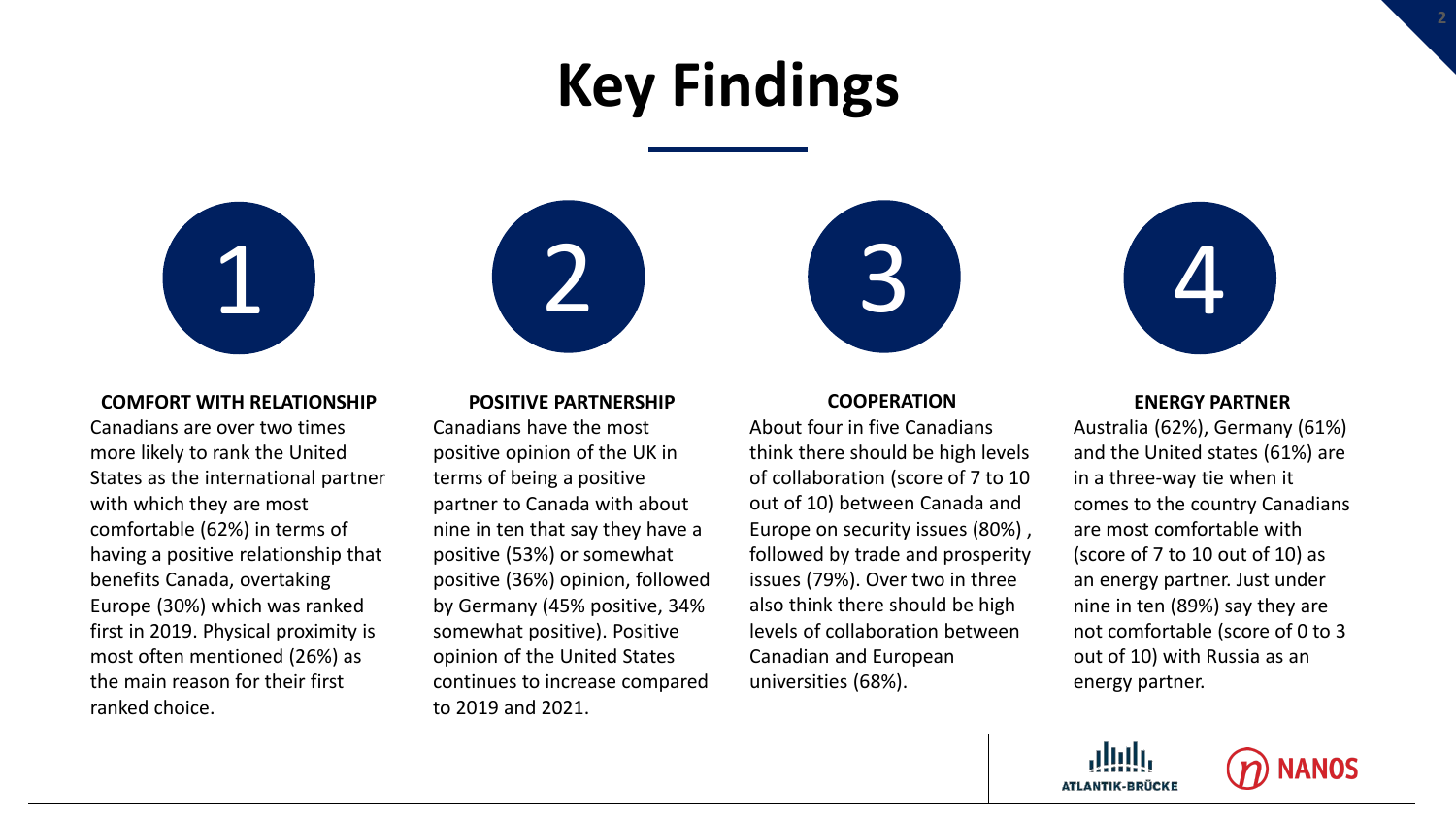# **Level of comfort with relationships with international partners**

Thinking of Canada and its relationship with the following partners, please rank your level of comfort where 1 is the most comfortable, 2 the second most comfortable and so on in terms of having a positive relationship that benefits Canada.

|                                     |                   |                    | First rank         |                   | Second rank       |
|-------------------------------------|-------------------|--------------------|--------------------|-------------------|-------------------|
|                                     |                   | 2022<br>$(n=1005)$ | 2019<br>$(n=1000)$ | 2022<br>$(n=949)$ | 2019<br>$(n=938)$ |
| $\bullet$<br>ш<br>$\bullet$         | The United States | 62.2%              | 33.7%              | 24.6%             | 27.2%             |
| $\mathbf{z}$<br>$\circ$<br>$\Delta$ | Europe            | 30.2%              | 47.9%              | 56.9%             | 33.6%             |
| $\bullet$<br>ш<br>$\simeq$          | South America     | 1.4%               | 3.8%               | 6.3%              | 14.8%             |
| $\mathbf{L}$<br>$\bullet$           | Asia              | 1.3%               | 4.1%               | 8.7%              | 16.1%             |
| $\vdash$                            | Africa            | 0.2%               | 2.4%               | 2.9%              | 5.6%              |
|                                     | Unsure            | 4.7%               | 8.1%               | 0.6%              | 2.7%              |

**Q** 

The<br>The<br>Euro<br>inte The United States surpasses Europe to become the international partner with which Canadians are most comfortable in terms of having a positive relationship that benefits Canada.



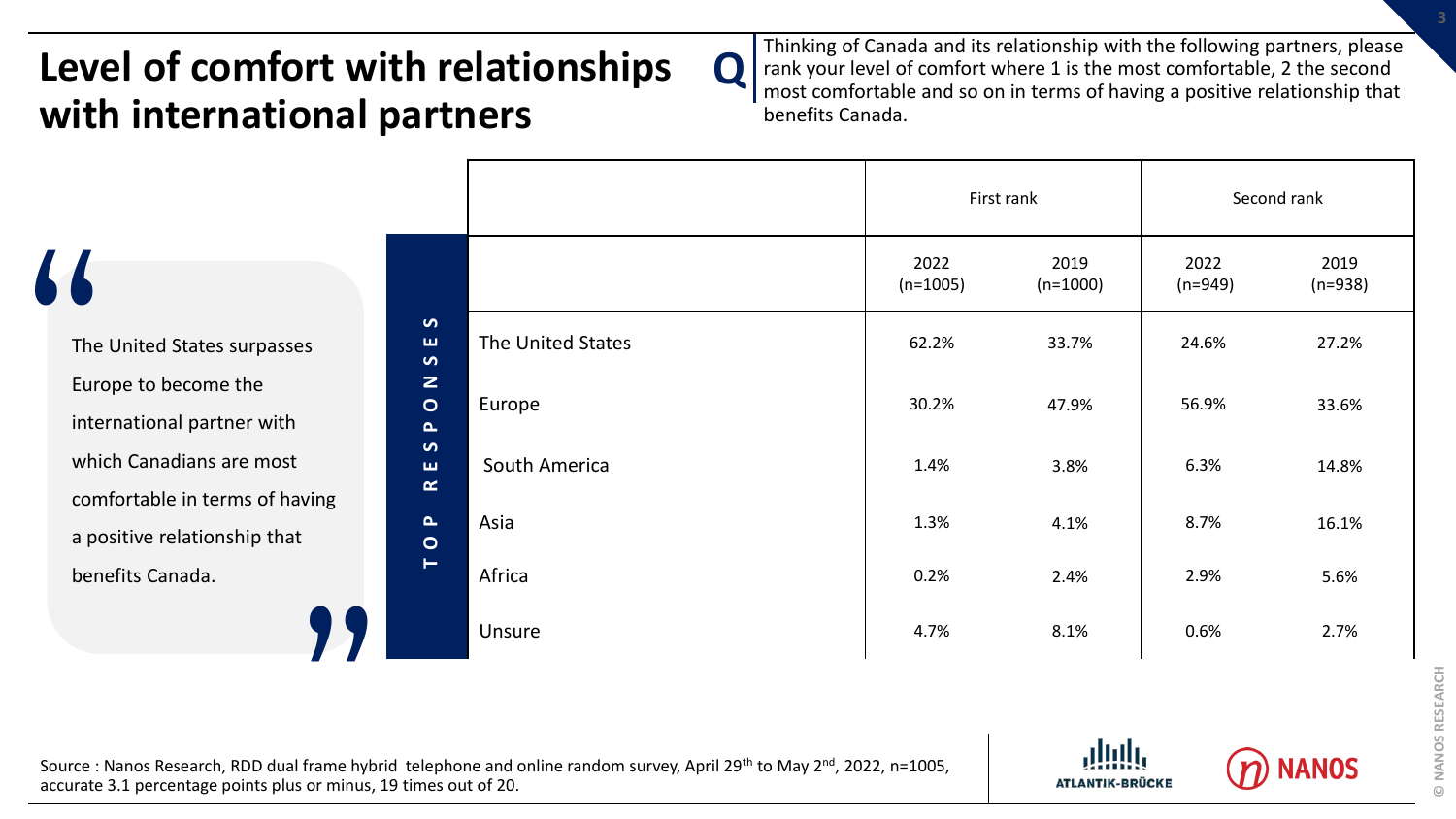### **Q Reasons for level of comfort with international partnerships**



What was your main reason for your first ranked choice? [OPEN]

|                                                            | <b>Total</b>      |                    | <b>The United States</b> |                   |                          | <b>Europe</b>     |                   | Asia              |                   |                    | <b>South America</b> |                    | <b>Unsure</b>    |                    |                |                  |
|------------------------------------------------------------|-------------------|--------------------|--------------------------|-------------------|--------------------------|-------------------|-------------------|-------------------|-------------------|--------------------|----------------------|--------------------|------------------|--------------------|----------------|------------------|
|                                                            | 2022<br>$(n=869)$ | 2021<br>$(n=1036)$ | 2019<br>$(n=1000)$       | 2022<br>$(n=564)$ | 2021<br>$(n=538)$        | 2019<br>$(n=338)$ | 2022<br>$(n=255)$ | 2021<br>$(n=381)$ | 2019<br>$(n=482)$ | 2022<br>$(n=11)^*$ | 2019<br>$(n=42)$     | 2022<br>$(n=13)^*$ | 2019<br>$(n=39)$ | 2022<br>$(n=24)^*$ | 2021<br>$n=71$ | 2019<br>$(n=76)$ |
| Physical proximity                                         | 26.7%             | 15.0%              | 16.8%                    | 39.5%             | 28.5%                    | 43.7%             | 2.0%              | 0.9%              | 1.4%              |                    | 6.4%                 |                    | 16.7%            |                    |                |                  |
| Largest/important trading<br>partner                       | 24.0%             | 10.1%              | 7.7%                     | 32.6%             | 18.2%                    | 17.6%             | 7.6%              | 2.2%              | 1.4%              |                    | 20.9%                |                    |                  |                    |                | 1.9%             |
| We share common interests<br>and values/are allies         | 22.0%             | 11.7%              | 17.7%                    | 13.2%             | 8.2%                     | 13.6%             | 43.4%             | 19.7%             | 25.3%             |                    | 11.2%                |                    | 7.8%             |                    |                |                  |
| Familiarity/longstanding<br>relationship                   | 8.2%              | 8.1%               | 7.9%                     | 8.5%              | 8.9%                     | 12.1%             | 8.7%              | 9.2%              | 6.8%              |                    | 7.1%                 |                    | 5.4%             |                    |                | 1.0%             |
| I do not trust the US right<br>now/do not agree with Trump | 3.6%              | 3.1%               | 8.9%                     | 0.8%              | $\blacksquare$           | 0.3%              | 5.6%              | 7.9%              | 13.6%             |                    | 16.6%                |                    | 20.6%            |                    | 2.2%           | 9.8%             |
| Most mutually beneficial/good<br>trading agreements        | 2.4%              | 8.5%               | 9.5%                     | 0.8%              | 7.9%                     | 2.0%              | 5.6%              | 9.7%              | 16.3%             |                    | 2.4%                 |                    | 17.7%            |                    |                | 2.3%             |
| Most trustworthy/stable                                    | 1.9%              | 8.0%               | 9.2%                     | 0.6%              | 0.7%                     | 1.2%              | 4.7%              | 19.9%             | 18.0%             |                    | 2.7%                 |                    |                  |                    |                |                  |
| Other                                                      | 3.4%              | $\sim$             | 5.7%                     | 0.8%              | $\overline{\phantom{a}}$ | 2.8%              | 6.8%              | $\sim$            | 5.7%              |                    | 8.5%                 |                    | 6.9%             |                    |                | 10.1%            |
| Unsure                                                     | 1.6%              |                    | 8.4%                     | 0.1%              |                          | 4.3%              | 2.9%              | $\sim$            | 5.8%              |                    | 10.9%                |                    | 10.7%            |                    | 51.8%          | 32.8%            |

\*Shaded due to low sample size

Africa mentions under 30 in 2019, 2021 and 2022



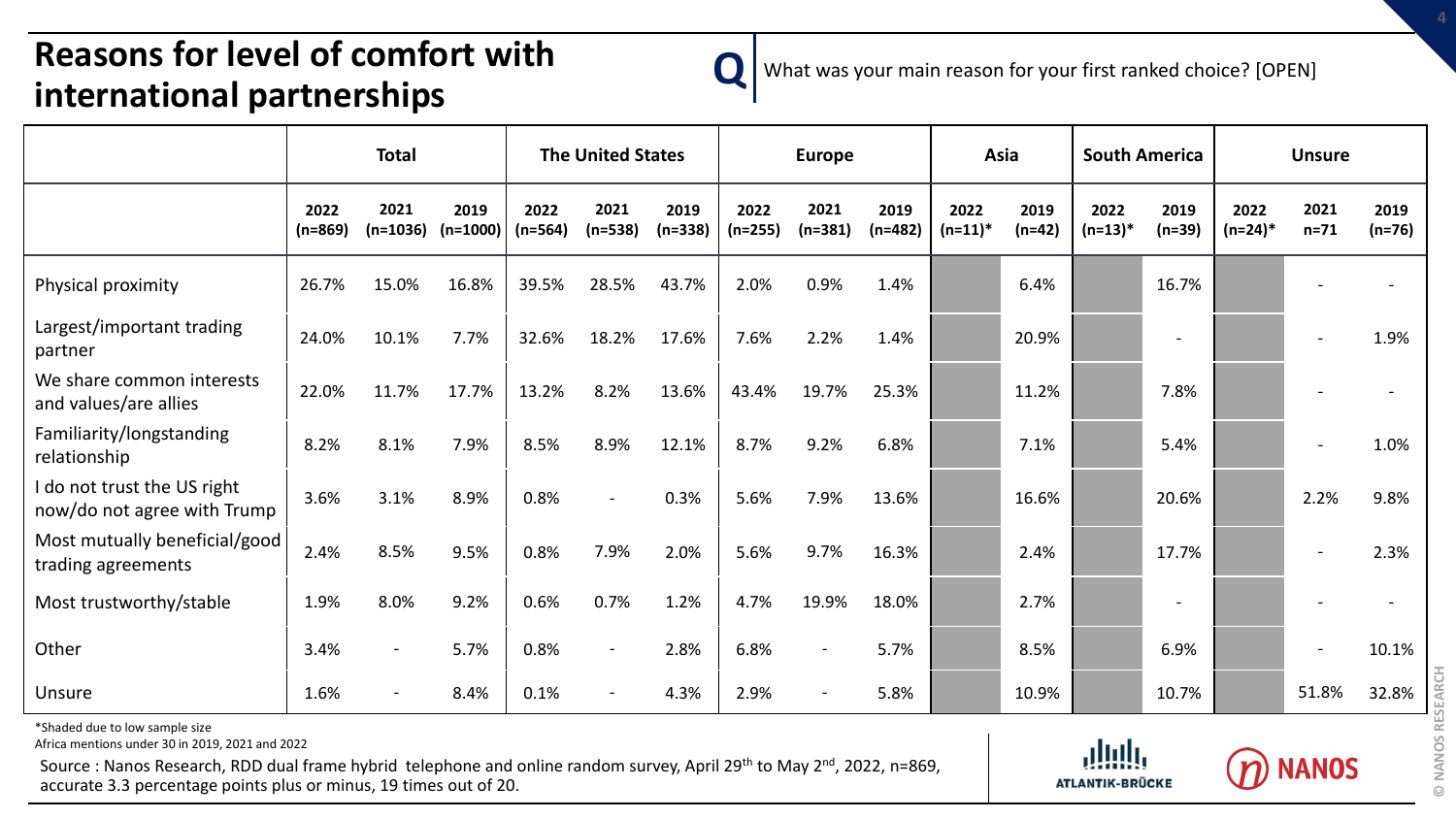# **Opinions of Canada's partnerships with other countries**



**Positive Somewhat positive Neutral I Somewhat negative I Negative I Unsure** 

\*Weighted to the true population proportion.

\*Charts may not add up to 100 due to rounding.

\*The net score is the difference between all positive and negative numbers in a question.

Source : Nanos Research, RDD dual frame hybrid telephone and online random survey, April 29th to May 2<sup>nd</sup>, 2022, n=1005, accurate 3.1 percentage points plus or minus, 19 times out of 20.

Do you have a positive, a somewhat positive, a neutral, a somewhat negative or negative opinion of the following countries in terms of being a positive partner with Canada? [RANDOMIZE]

**Q** 

# Canadians have the most positive opinion of the UK and Germany in terms of being a positive partner with Canada. "



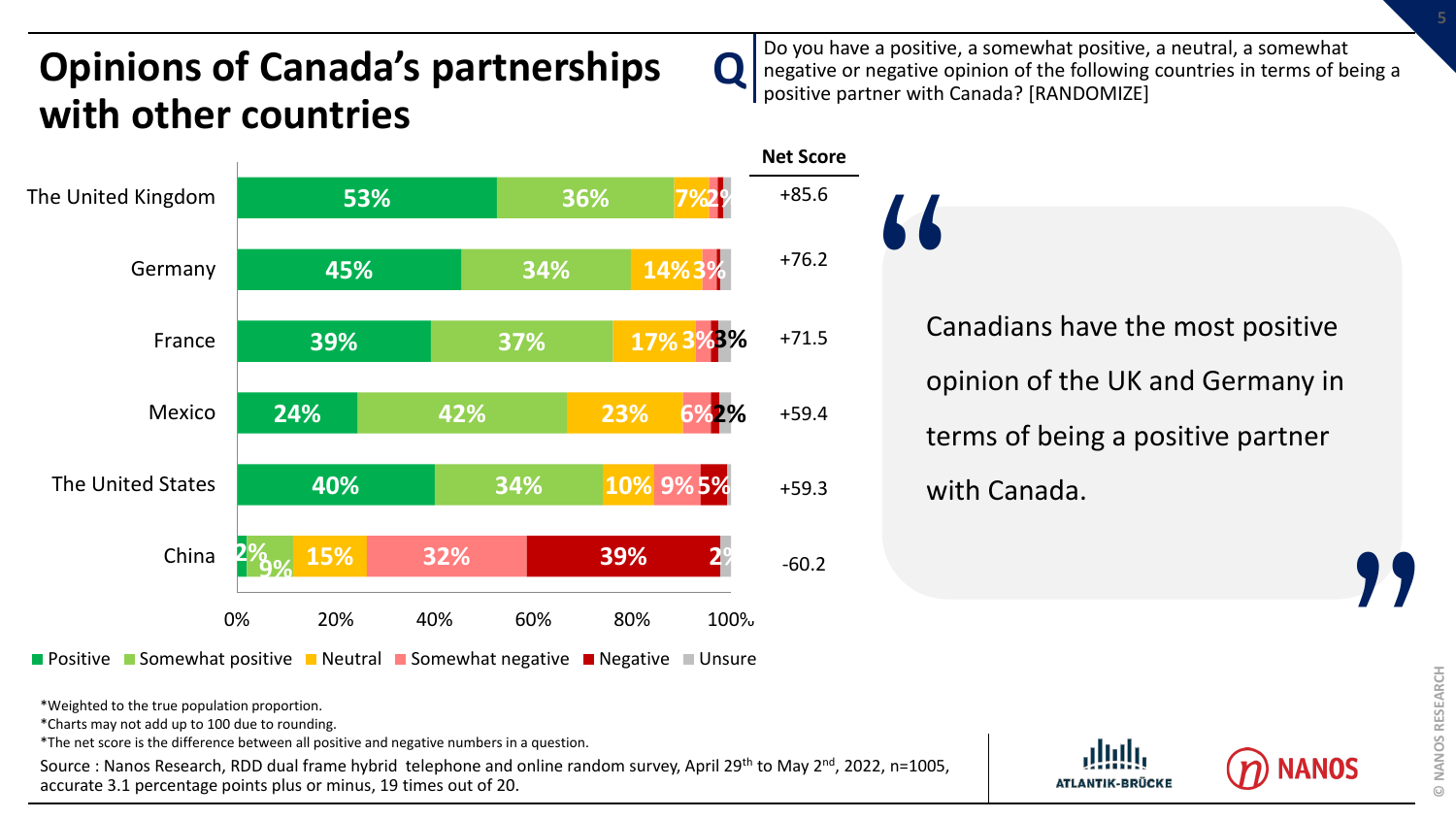# **Opinions of Canada's relationship with France**

**40% 35% 39% 37% 39% 37% 16% 19% 17% 3% 3% 3% 3% 3% 3%** 0% 20% 40% 60% 80% 100% 2019 2021 2022  $\blacksquare$  Positive  $\blacksquare$  Somewhat positive  $\blacksquare$  Neutral ■ Somewhat negative ■ Negative ■ Negative ■ Unsure **France Net Score** +71.5 +69.3 +73.6

Do you have a positive, a somewhat positive, a neutral, a somewhat negative or negative opinion of the following countries in terms of being a positive partner with Canada. [RANDOMIZE]

**Q** 

# Similar to the previous waves, over three in four Canadians say they have a positive or somewhat positive opinion of France in terms of being a positive partner with Canada. Quebec residents are most likely to say so (55% positive, 32% somewhat positive) compared to Prairie residents (27% positive, 41% somewhat positive) "



 $\odot$ 

\*Weighted to the true population proportion.

\*Charts may not add up to 100 due to rounding.

\*The net score is the difference between all positive and negative numbers in a question.

Source : Nanos Research, RDD dual frame hybrid telephone and online random survey, April 29<sup>th</sup> to May 2<sup>nd</sup>, 2022, n=1005, accurate 3.1 percentage points plus or minus, 19 times out of 20.

**ATLANTIK-BRÜCKE** 

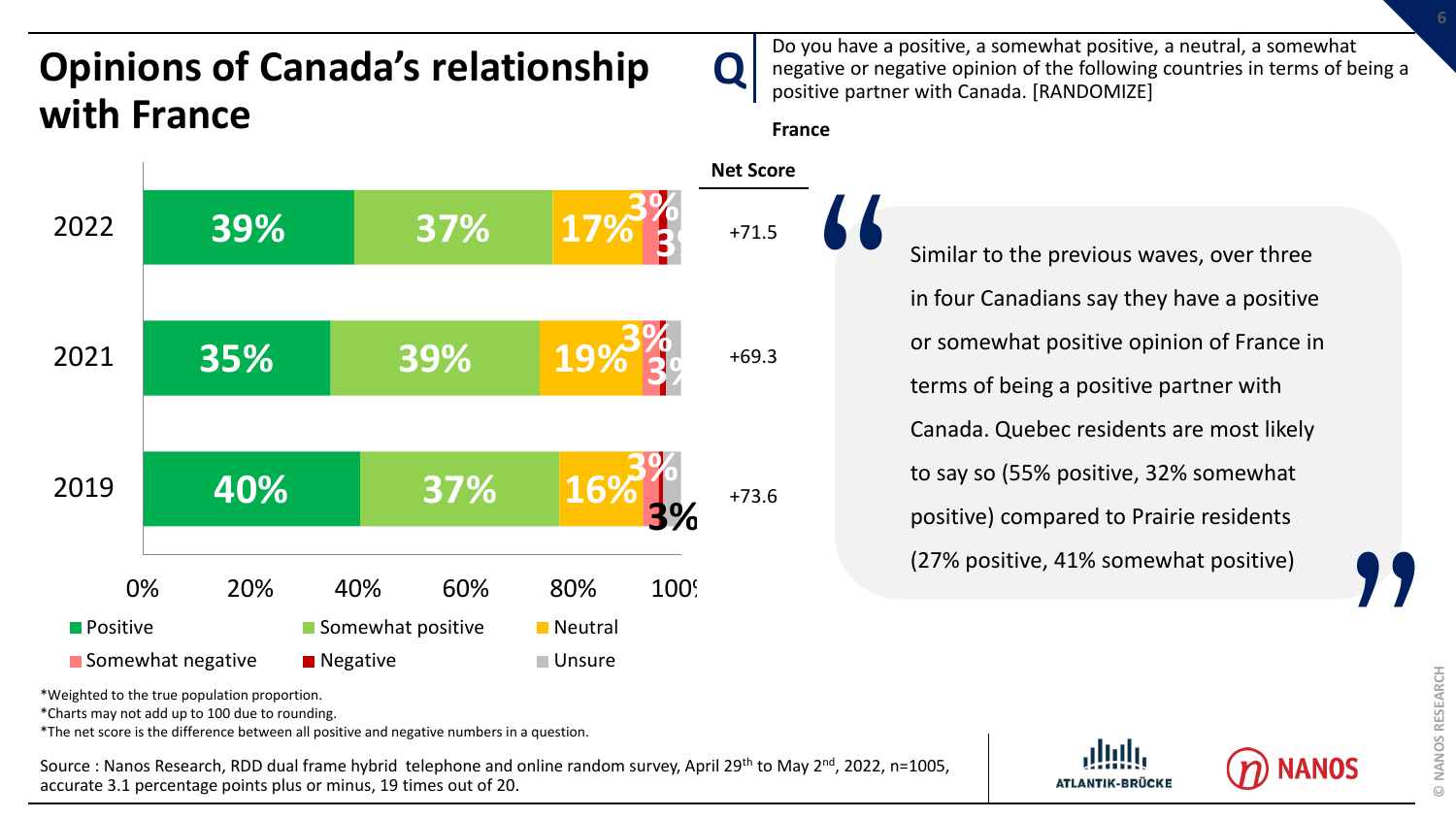# **Opinions of Canada's relationship with France**



Do you have a positive, a somewhat positive, a neutral, a somewhat negative or negative opinion of the following countries in terms of being a positive partner with Canada. [RANDOMIZE]

**France**

 $\mathbf{Q}$ 



\*Weighted to the true population proportion.

\*Charts may not add up to 100 due to rounding.

\*The net score is the difference between all positive and negative numbers in a question.



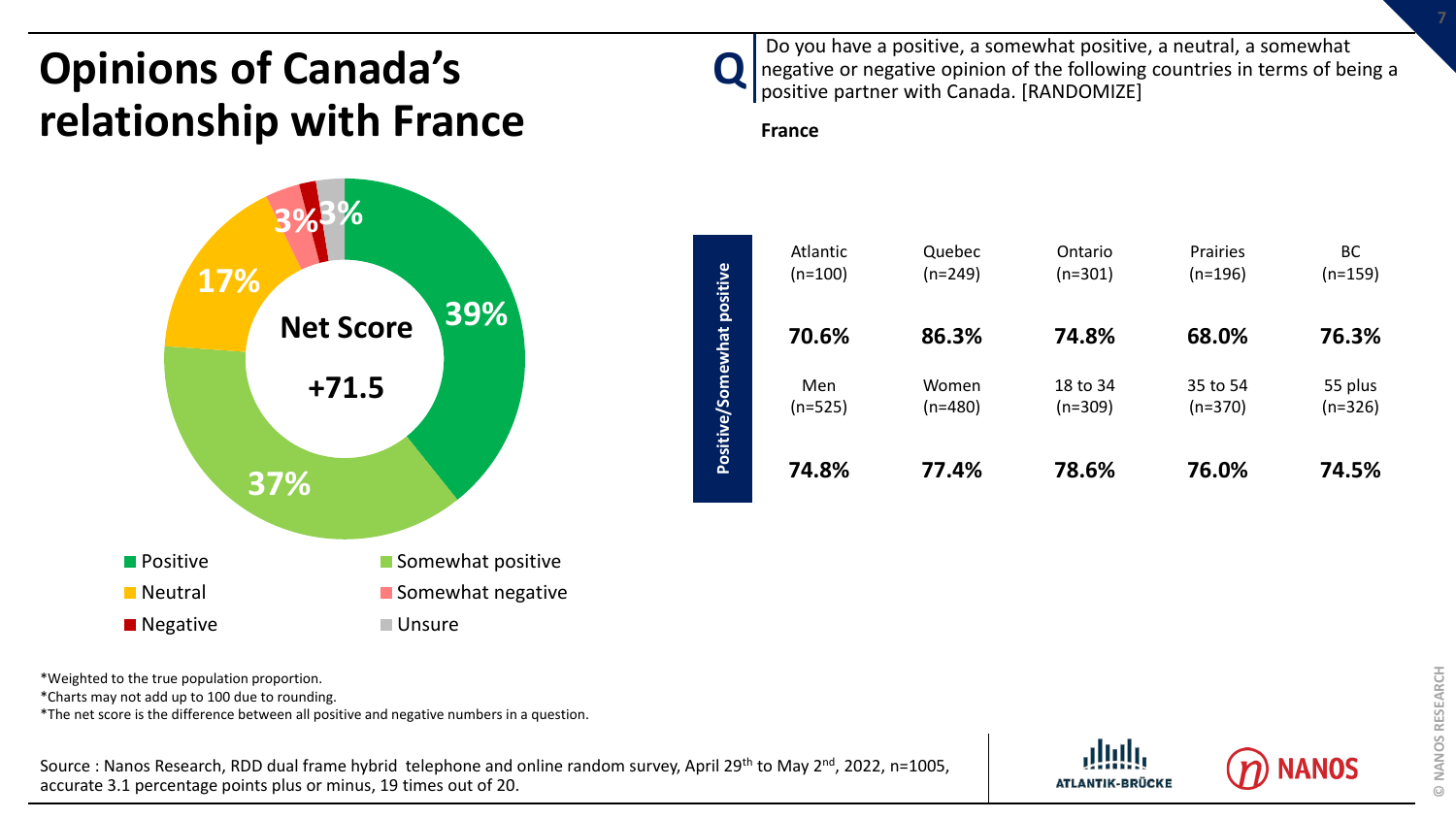### **Q 48% 43% 45% 34% 36% 34% 14% 16% 14% 3% 2% 2% 3% 4%** 0% 20% 40% 60% 80% 100% 2019 2021 2022 **Positive Comewhat positive Construction**  $\blacksquare$  Somewhat negative  $\blacksquare$  Negative  $\blacksquare$  Unsure **Opinions of Canada's relationship with Germany** Do you have a positive, a somewhat positive, a neutral, a somewhat negative or negative opinion of the following countries in terms of being a positive partner with Canada. [RANDOMIZE] **Germany Net Score** +76.2 +76.4 +78.7 About four in five Canadians say they have a positive or somewhat positive opinion of Germany in terms of being a positive partner, which is consistent with the previous waves. Quebec residents are more likely to say so (50% positive, 32% somewhat positive) compared to Prairie residents (34% positive, 40% somewhat positive). "

\*Weighted to the true population proportion.

\*Charts may not add up to 100 due to rounding.

\*The net score is the difference between all positive and negative numbers in a question.

Source : Nanos Research, RDD dual frame hybrid telephone and online random survey, April 29<sup>th</sup> to May 2<sup>nd</sup>, 2022, n=1005, accurate 3.1 percentage points plus or minus, 19 times out of 20.

**ATLANTIK-BRÜCKE** 



**© NANOS RESEARCH** NANOS RESEARCH  $\odot$ 

**"**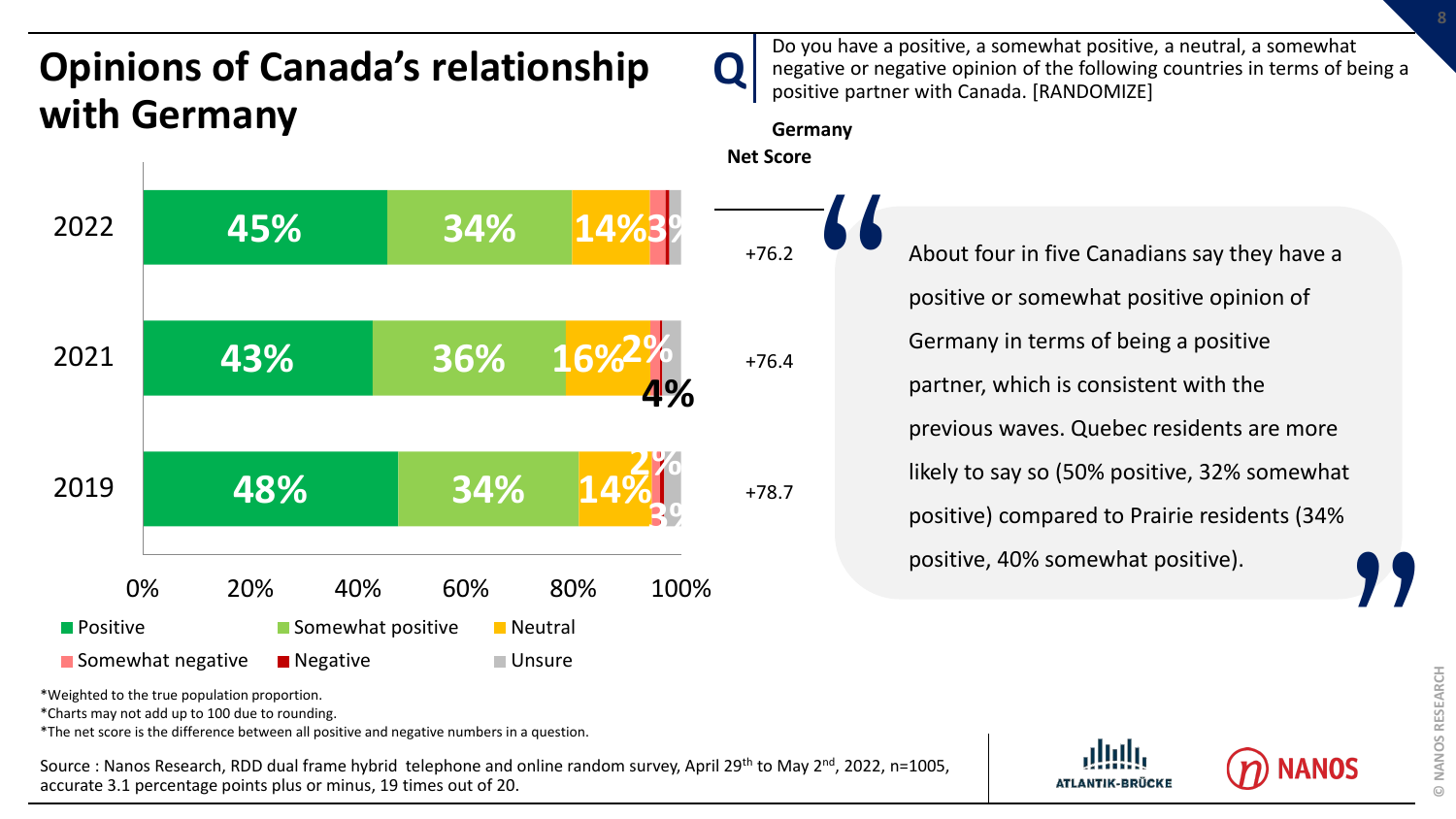# **Opinions of Canada's relationship with Germany**





Do you have a positive, a somewhat positive, a neutral, a somewhat negative or negative opinion of the following countries in terms of being a positive partner with Canada. [RANDOMIZE]

### **Germany**

 $\mathbf{Q}$ 



\*Weighted to the true population proportion.

\*Charts may not add up to 100 due to rounding.

\*The net score is the difference between all positive and negative numbers in a question.



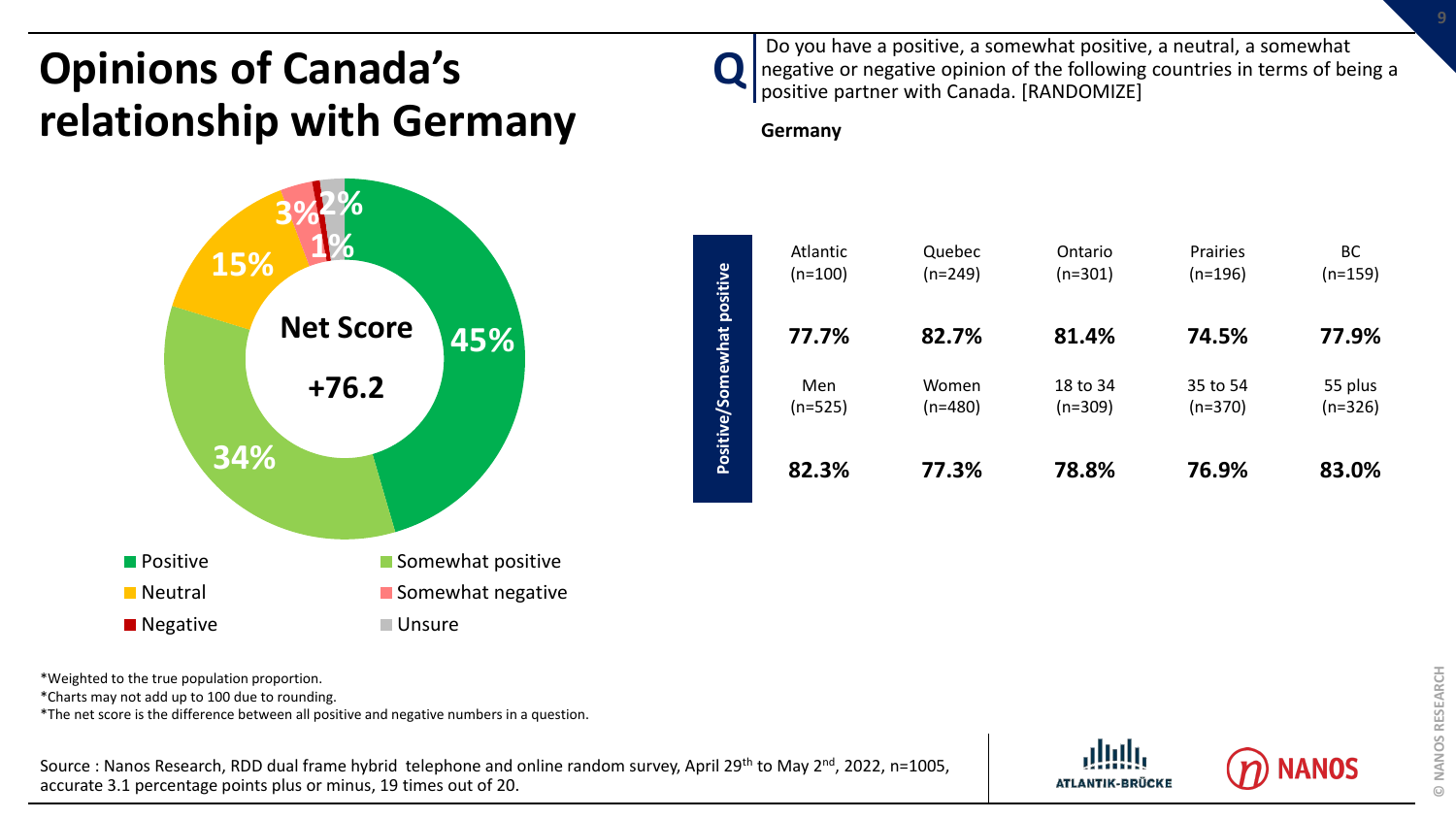# **Opinions of Canada's relationship with the United Kingdom**



Do you have a positive, a somewhat positive, a neutral, a somewhat negative or negative opinion of the following countries in terms of being a positive partner with Canada. [RANDOMIZE]

**The United Kingdom**

 $\mathbf{Q}$ 

**Net Score**

+85.6 +82.5 Similar to previous waves, about nine in ten Canadians say they have a positive or somewhat positive opinion of the United Kingdom in terms of being a positive partner. Older Canadians (55plus) are more likely to say so (57% positive, 37% somewhat positive) "

> compared to younger Canadians (18 to 34) (48% positive, 39% somewhat positive) .

**"** 

\*Weighted to the true population proportion.

\*Charts may not add up to 100 due to rounding.

\*The net score is the difference between all positive and negative numbers in a question.

Source : Nanos Research, RDD dual frame hybrid telephone and online random survey, April 29<sup>th</sup> to May 2<sup>nd</sup>, 2022, n=1005, accurate 3.1 percentage points plus or minus, 19 times out of 20.

**ATLANTIK-BRÜCKE** 



**10**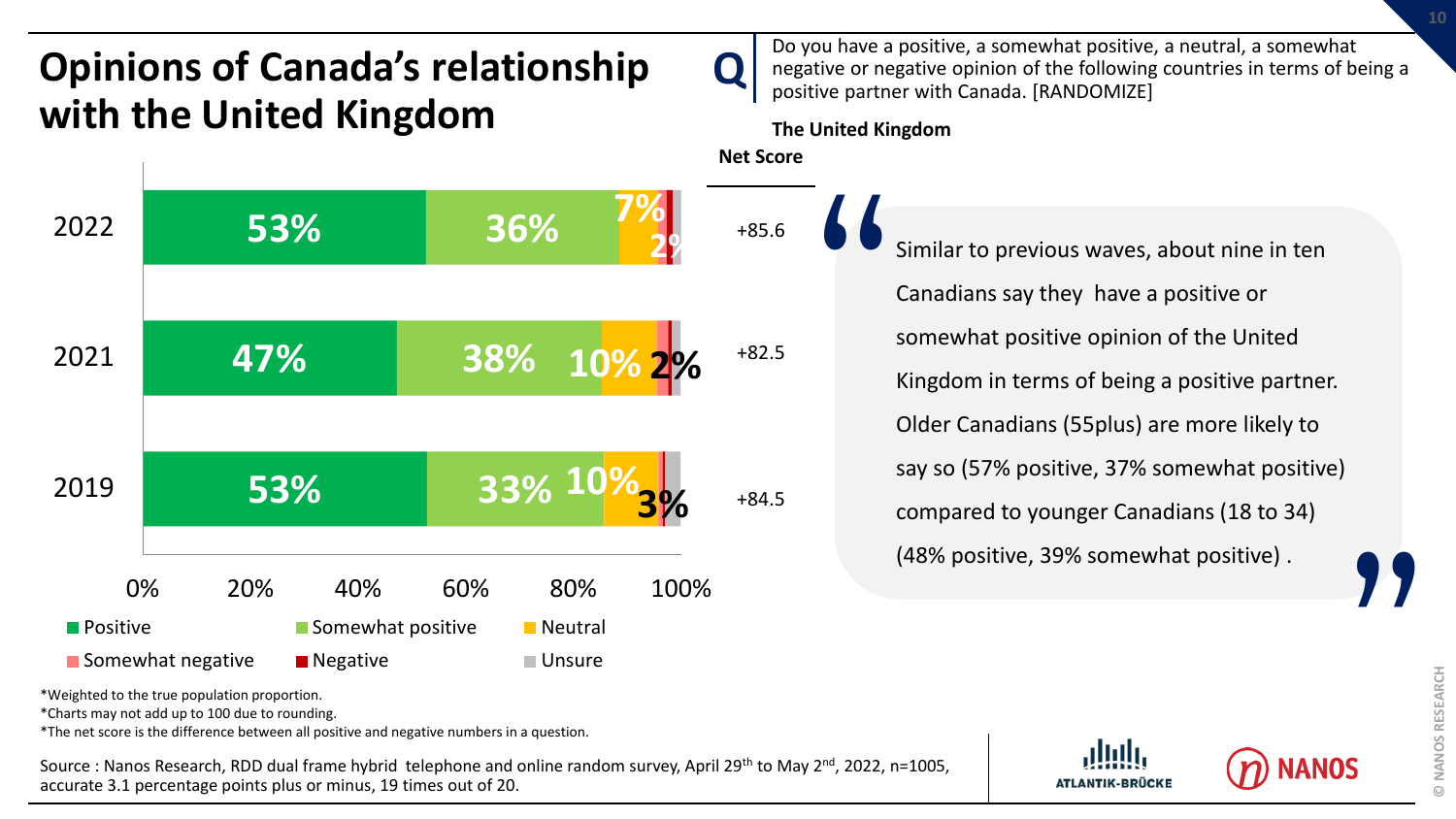# **Opinions of Canada's relationship with the United Kingdom**



Do you have a positive, a somewhat positive, a neutral, a somewhat negative or negative opinion of the following countries in terms of being a positive partner with Canada. [RANDOMIZE]

**The United Kingdom**

 $\mathbf{Q}$ 



\*Weighted to the true population proportion.

\*Charts may not add up to 100 due to rounding.

\*The net score is the difference between all positive and negative numbers in a question.

Source : Nanos Research, RDD dual frame hybrid telephone and online random survey, April 29<sup>th</sup> to May 2<sup>nd</sup>, 2022, n=1005, accurate 3.1 percentage points plus or minus, 19 times out of 20.

VANOS

**© NANOS RESEARCH**

**© NANOS RESEARCH** 

**ATLANTIK-BRÜCKE**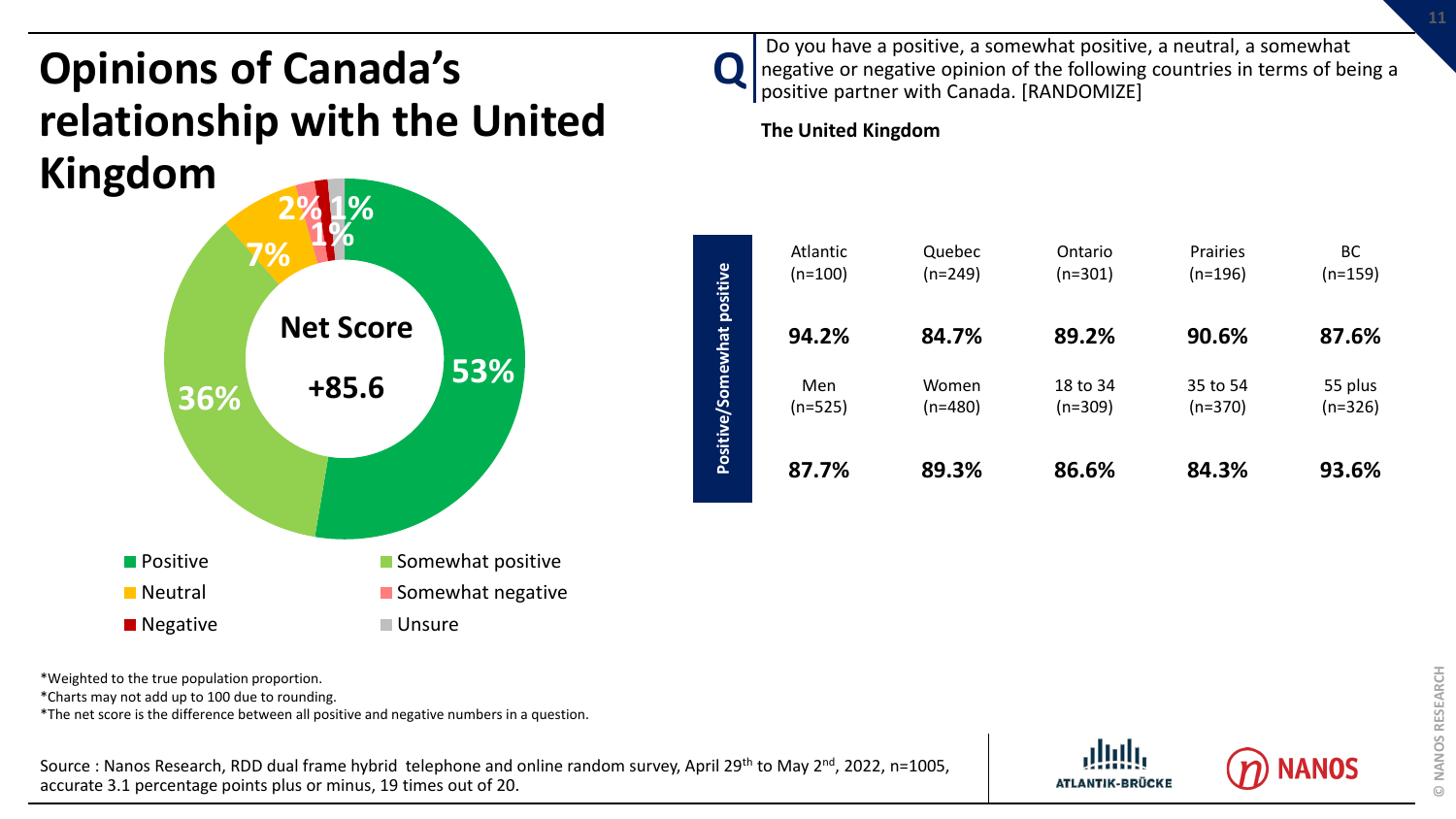# **Opinions of Canada's relationship with the United States**



**The United States**

**Q** 



Positive views towards the United States as a positive partner have been steadily increasing since 2019 with about three in four Canadians saying they have a positive or somewhat positive opinion compared to just over four in ten in 2019. "

\*Weighted to the true population proportion.

\*Charts may not add up to 100 due to rounding.

\*The net score is the difference between all positive and negative numbers in a question.

Source : Nanos Research, RDD dual frame hybrid telephone and online random survey, April 29<sup>th</sup> to May 2<sup>nd</sup>, 2022, n=1005, accurate 3.1 percentage points plus or minus, 19 times out of 20.



**"**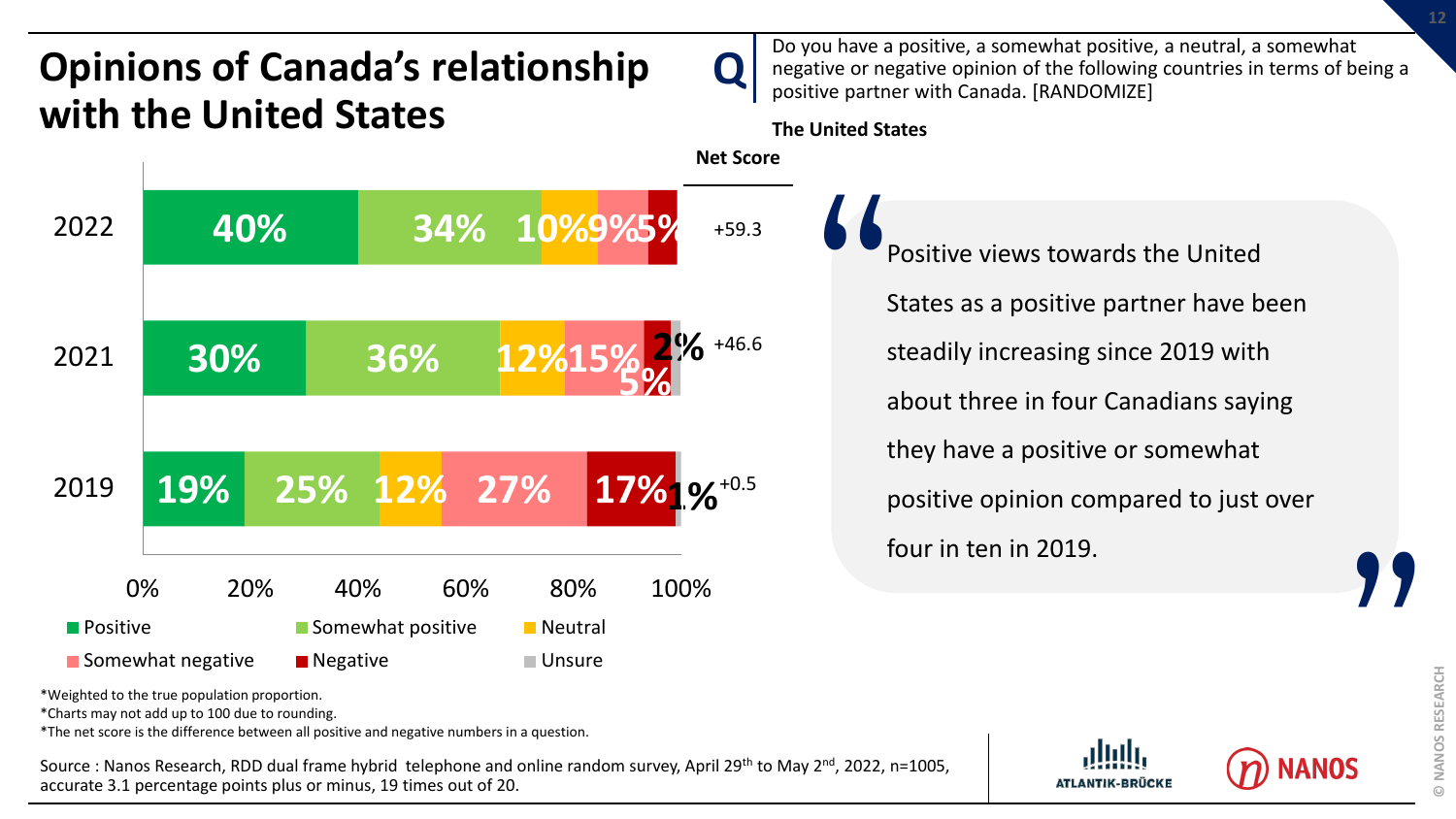# **Opinions of Canada's relationship with the United States**



Do you have a positive, a somewhat positive, a neutral, a somewhat negative or negative opinion of the following countries in terms of being a positive partner with Canada. [RANDOMIZE]

**The United States**

 $\mathbf{Q}$ 



\*Weighted to the true population proportion.

\*Charts may not add up to 100 due to rounding.

\*The net score is the difference between all positive and negative numbers in a question.



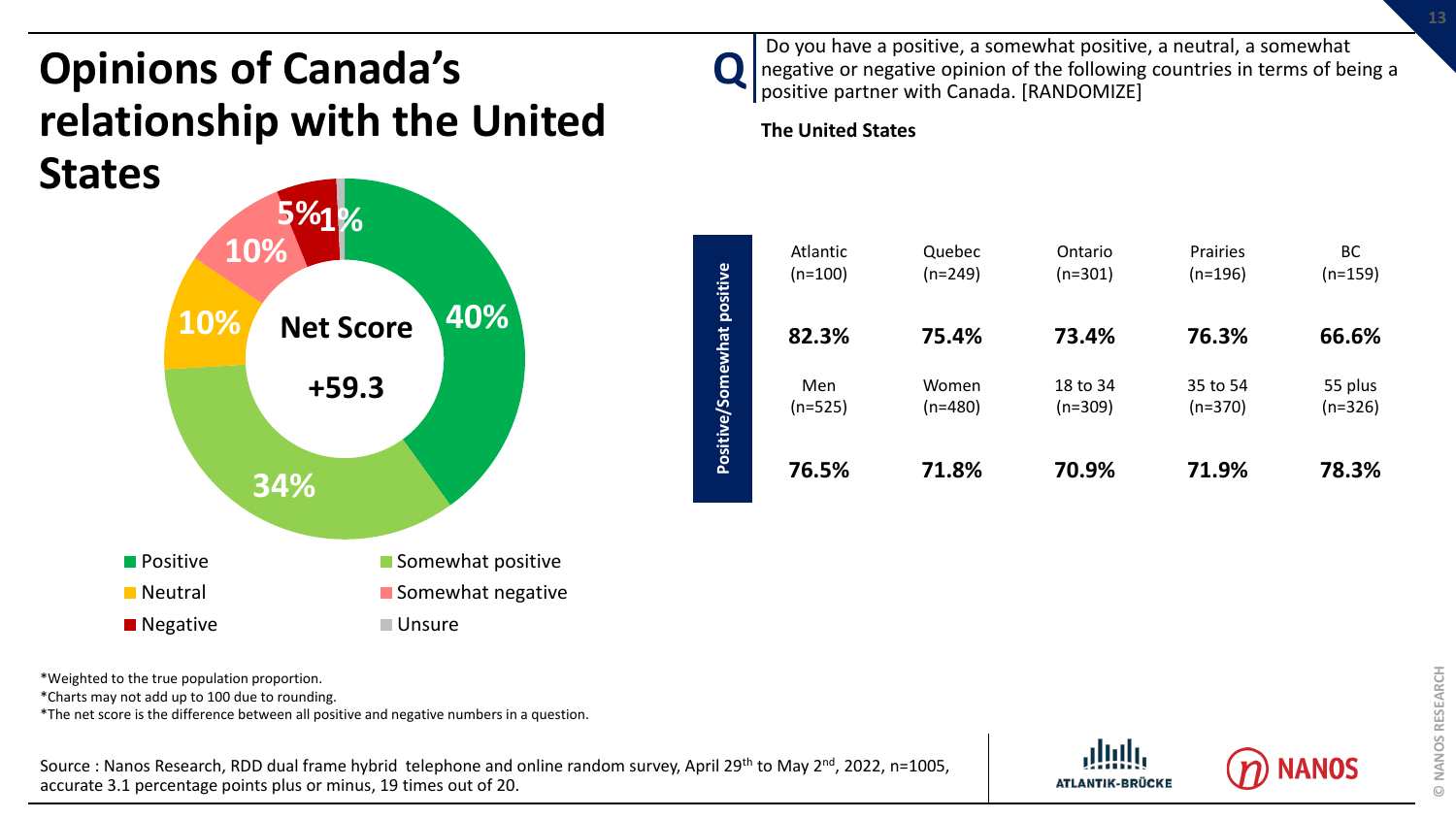

\*Weighted to the true population proportion.

\*Charts may not add up to 100 due to rounding.

\*The net score is the difference between all positive and negative numbers in a question.

Source : Nanos Research, RDD dual frame hybrid telephone and online random survey, April 29<sup>th</sup> to May 2<sup>nd</sup>, 2022, n=1005, accurate 3.1 percentage points plus or minus, 19 times out of 20.

**ATLANTIK-BRÜCKE** 

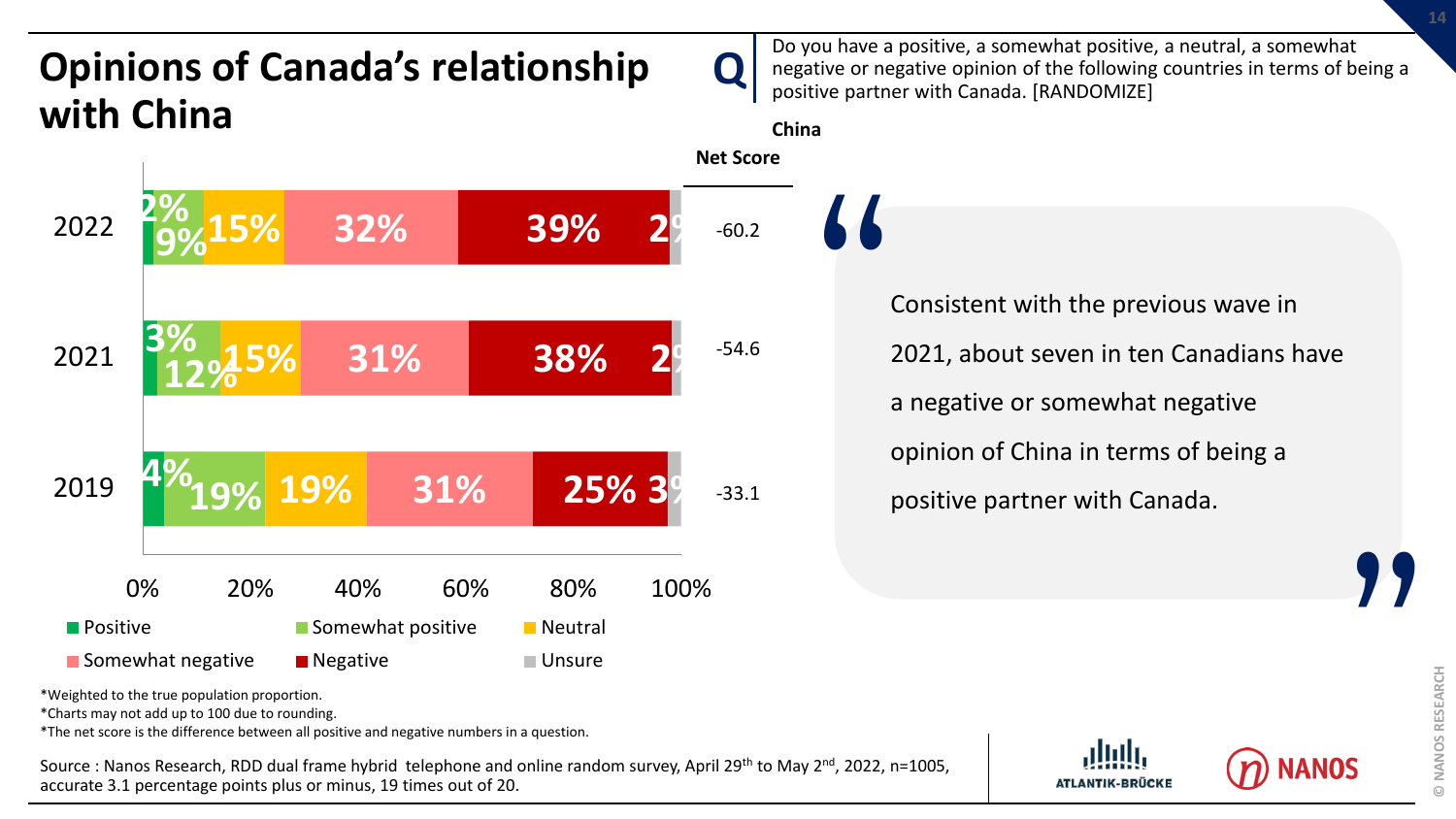# **Opinions of Canada's relationship with China**



Do you have a positive, a somewhat positive, a neutral, a somewhat negative or negative opinion of the following countries in terms of being a positive partner with Canada. [RANDOMIZE]

### **China**

 $\mathbf{Q}$ 



\*Weighted to the true population proportion.

\*Charts may not add up to 100 due to rounding.

\*The net score is the difference between all positive and negative numbers in a question.



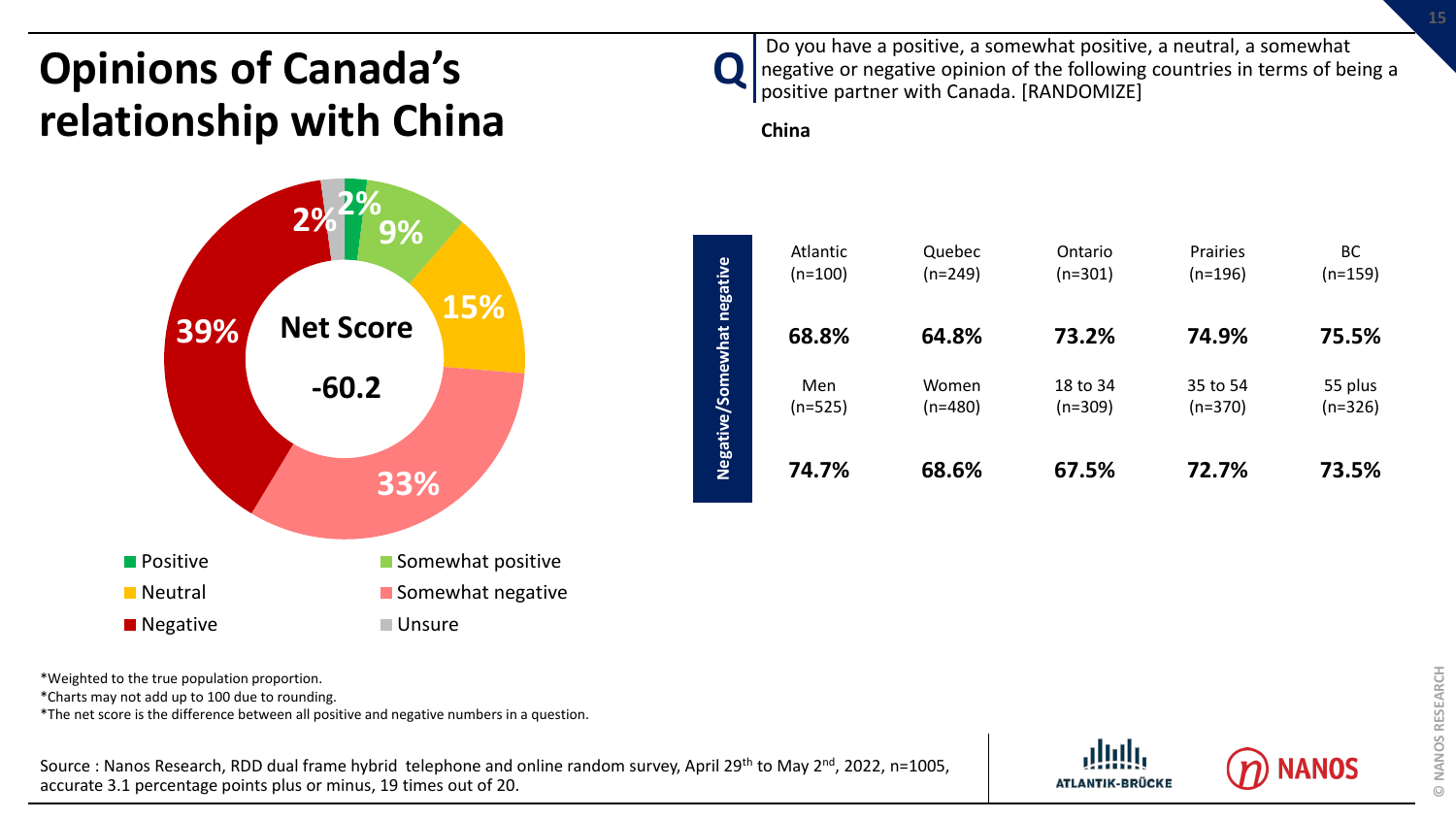### **Q Opinions of Canada's relationship with Mexico**



Do you have a positive, a somewhat positive, a neutral, a somewhat negative or negative opinion of the following countries in terms of being a positive partner with Canada. [RANDOMIZE]

**Mexico**

Two in three Canadians have a positive or somewhat positive opinion of Mexico in terms of being a positive partner with Canada. BC residents are more likely to say so (26% positive, 44% somewhat positive) compared to Prairie residents (23% positive, 40% somewhat positive). "

**ATLANTIK-BRÜCKE** 

**"** 

\*Weighted to the true population proportion.

\*Charts may not add up to 100 due to rounding.

\*The net score is the difference between all positive and negative numbers in a question.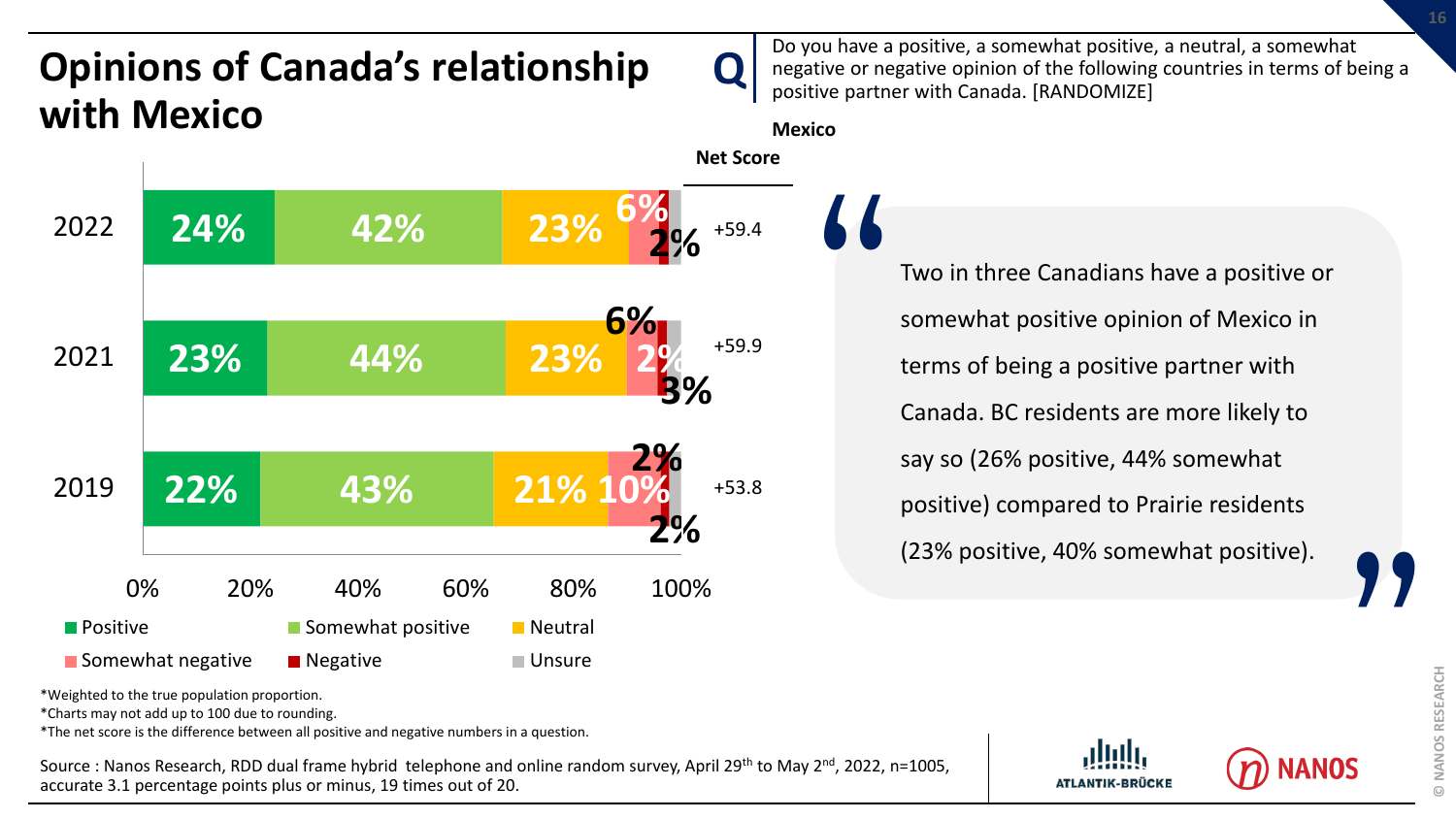# **Opinions of Canada's relationship with Mexico**



Do you have a positive, a somewhat positive, a neutral, a somewhat negative or negative opinion of the following countries in terms of being a positive partner with Canada. [RANDOMIZE]

### **Mexico**

 $\mathbf{Q}$ 



\*Weighted to the true population proportion.

\*Charts may not add up to 100 due to rounding.

\*The net score is the difference between all positive and negative numbers in a question.



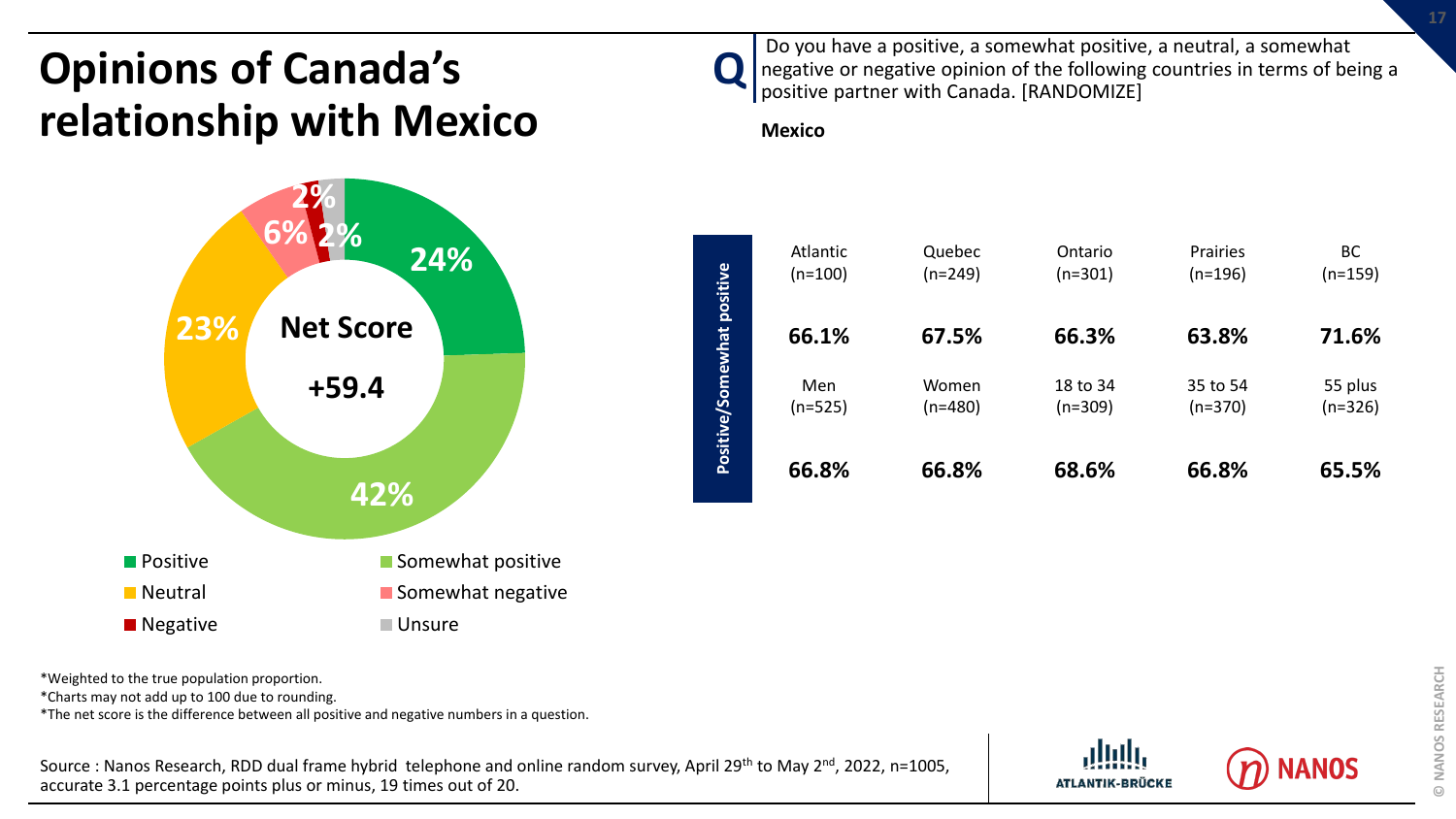# **Views on Canada's cooperation Q with Europe**



\*Weighted to the true population proportion.

\*Charts may not add up to 100 due to rounding.

Source : Nanos Research, RDD dual frame hybrid telephone and online random survey, April 29<sup>th</sup> to May 2<sup>nd</sup>, 2022, n=1005, accurate 3.1 percentage points plus or minus, 19 times out of 20.

On a scale of 1 to 10 where 1 is no cooperation at all and 10 is very strong cooperation, how would you rate the level of cooperation Canada should have with Europe in the following areas? [RANDOMIZE]

> Canadians are most likely to want a high level of collaboration between Canada and Europe on security issues, followed closely by trade and prosperity issues.  $\frac{1}{2}$ **"**

> > **ATLANTIK-BRÜCKE**

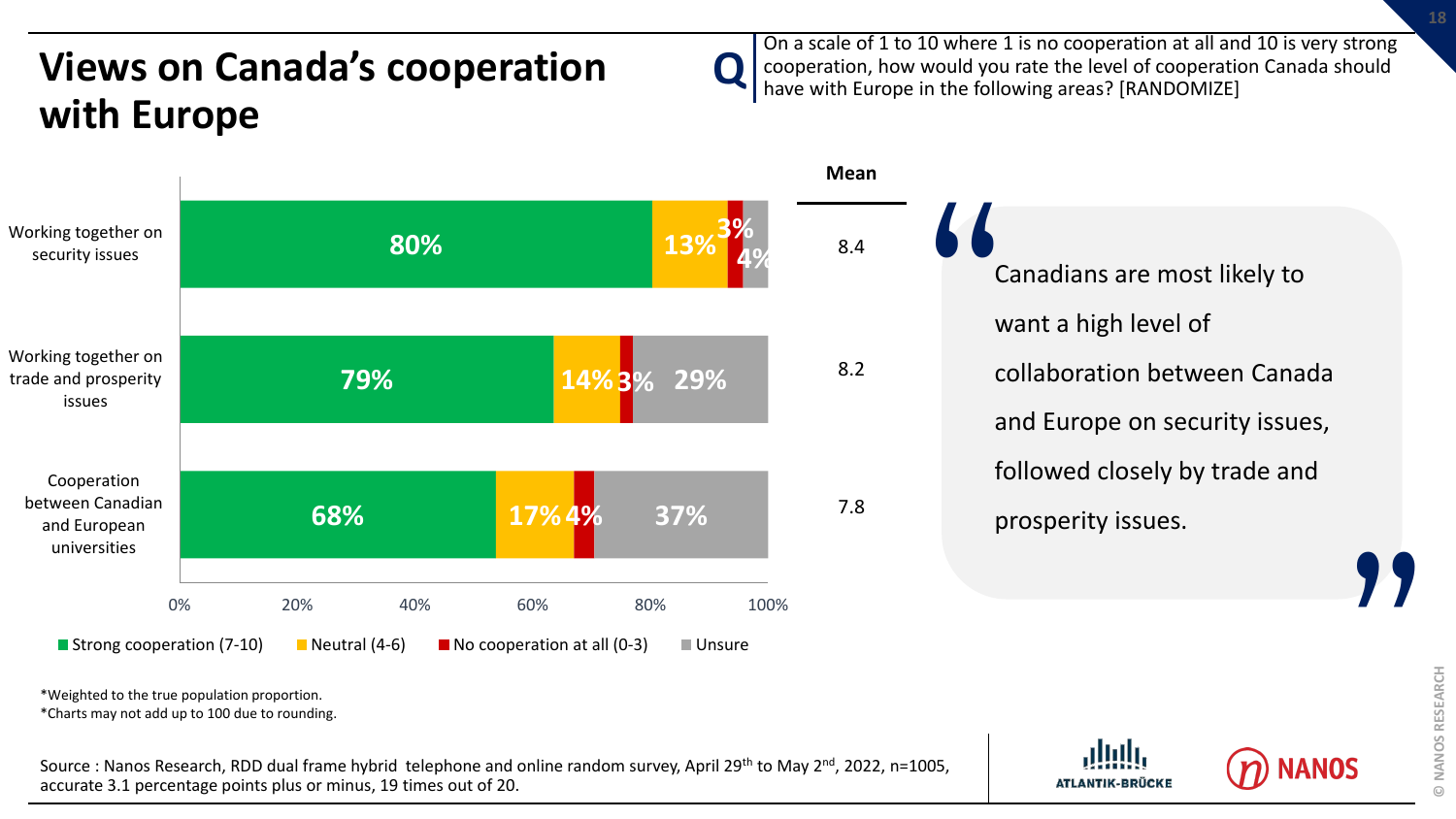# **Canada-Europe cooperation on trade and prosperity**



On a scale of 1 to 10 where 1 is no cooperation at all and 10 is very strong cooperation, how would you rate the level of cooperation Canada should have with Europe in the following areas? [RANDOMIZE]

**Working together on trade and prosperity issues**





\*Charts may not add up to 100 due to rounding.

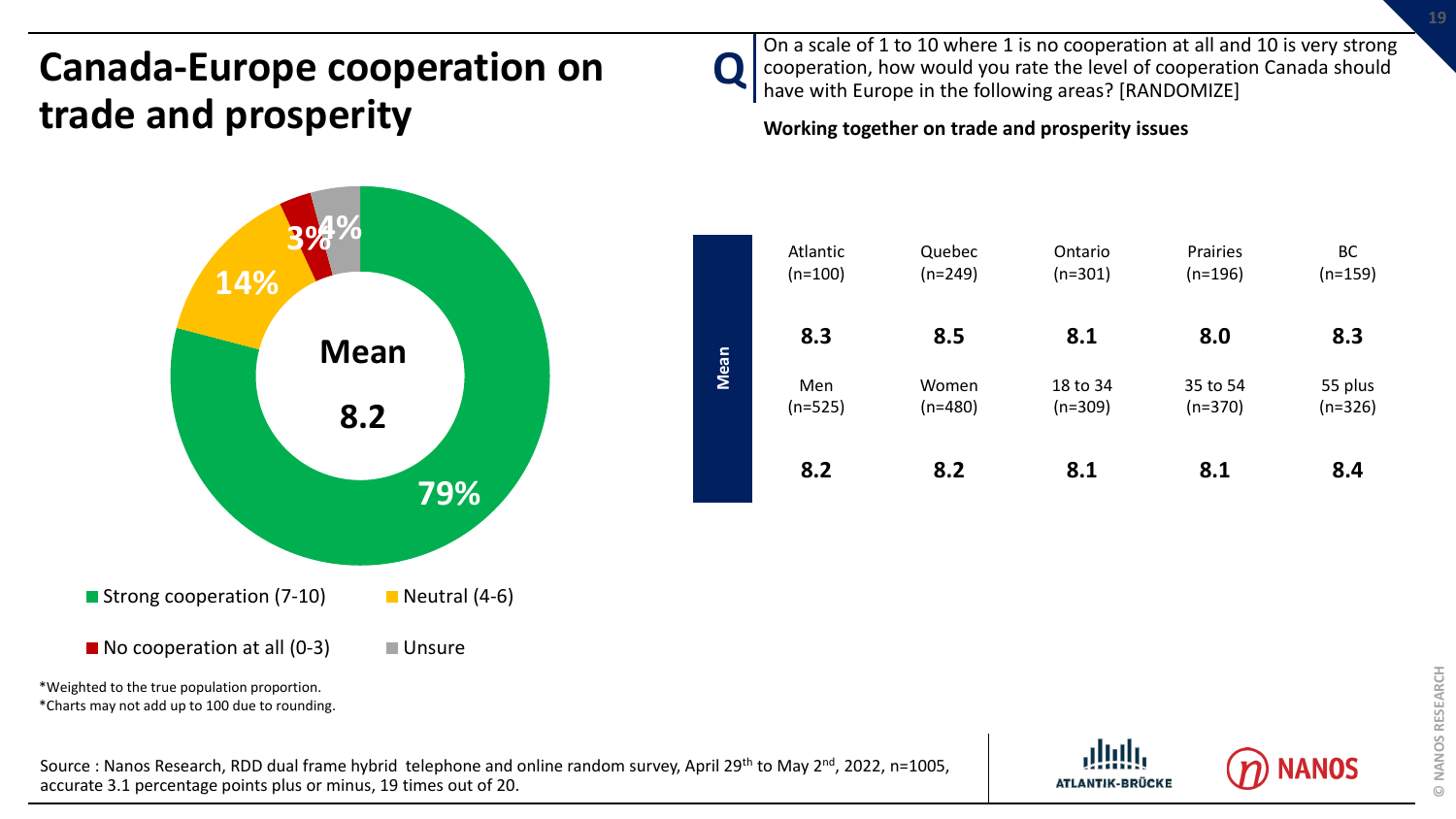# **Canada-Europe university cooperation**



 $\mathbf{Q}$ On a scale of 1 to 10 where 1 is no cooperation at all and 10 is very strong cooperation, how would you rate the level of cooperation Canada should have with Europe in the following areas? [RANDOMIZE]

**Cooperation between Canadian and European universities**

|      | Atlantic  | Quebec    | Ontario   | Prairies  | <b>BC</b> |
|------|-----------|-----------|-----------|-----------|-----------|
|      | $(n=100)$ | $(n=249)$ | $(n=301)$ | $(n=196)$ | $(n=159)$ |
|      | 7.7       | 8.2       | 7.7       | 7.4       | 7.9       |
| Mean | Men       | Women     | 18 to 34  | 35 to 54  | 55 plus   |
|      | $(n=525)$ | $(n=480)$ | $(n=309)$ | $(n=370)$ | $(n=326)$ |
|      | 7.7       | 7.9       | 7.7       | 7.7       | 7.9       |

\*Weighted to the true population proportion. \*Charts may not add up to 100 due to rounding.

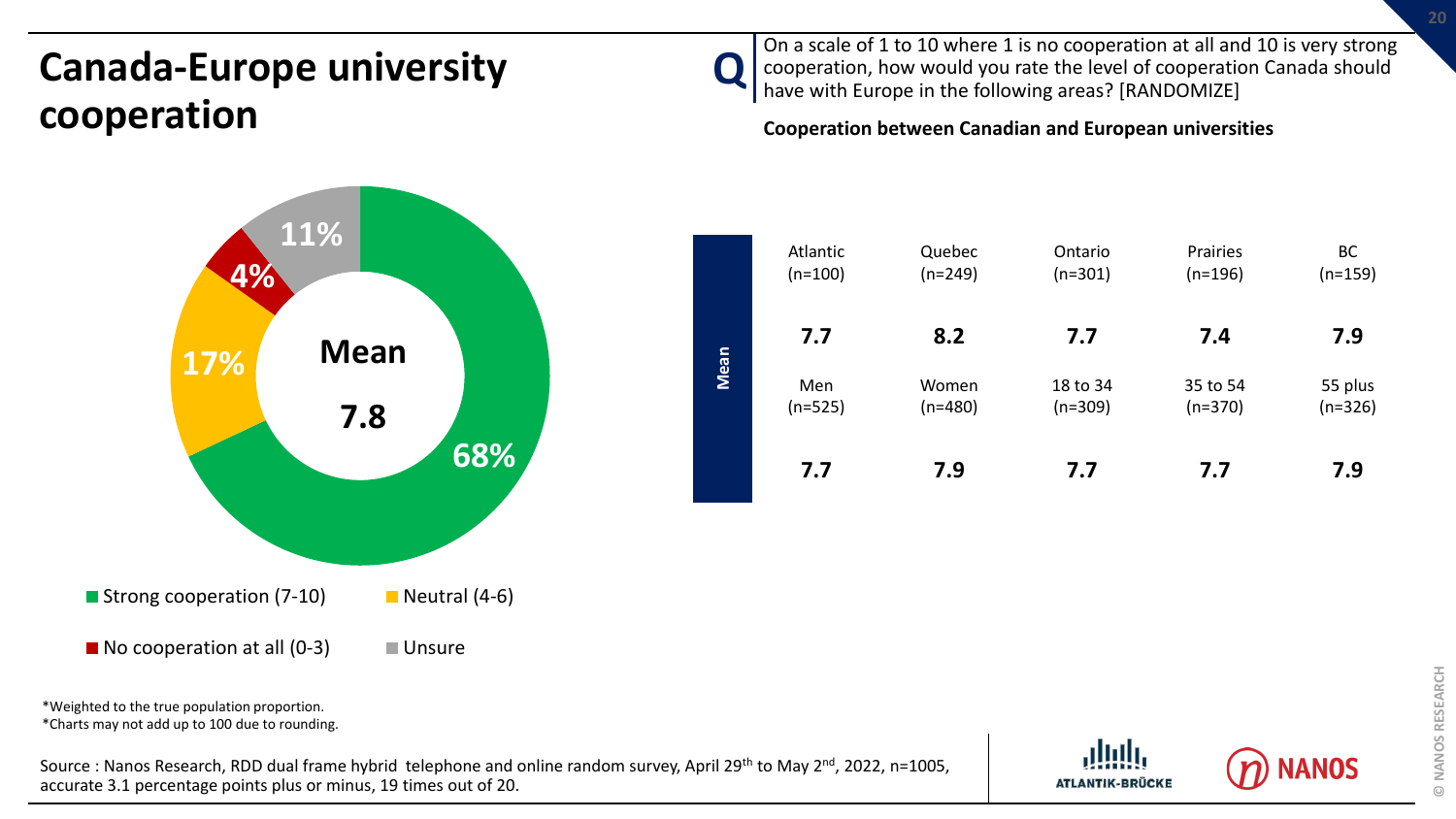# **Canada-Europe cooperation on security issues**



\*Weighted to the true population proportion.

\*Charts may not add up to 100 due to rounding.

Source : Nanos Research, RDD dual frame hybrid telephone and online random survey, April 29<sup>th</sup> to May 2<sup>nd</sup>, 2022, n=1005, accurate 3.1 percentage points plus or minus, 19 times out of 20.



On a scale of 1 to 10 where 1 is no cooperation at all and 10 is very strong cooperation, how would you rate the level of cooperation Canada should have with Europe in the following areas? [RANDOMIZE]

### **Working together on security issues**



**ATLANTIK-BRÜCKE** 

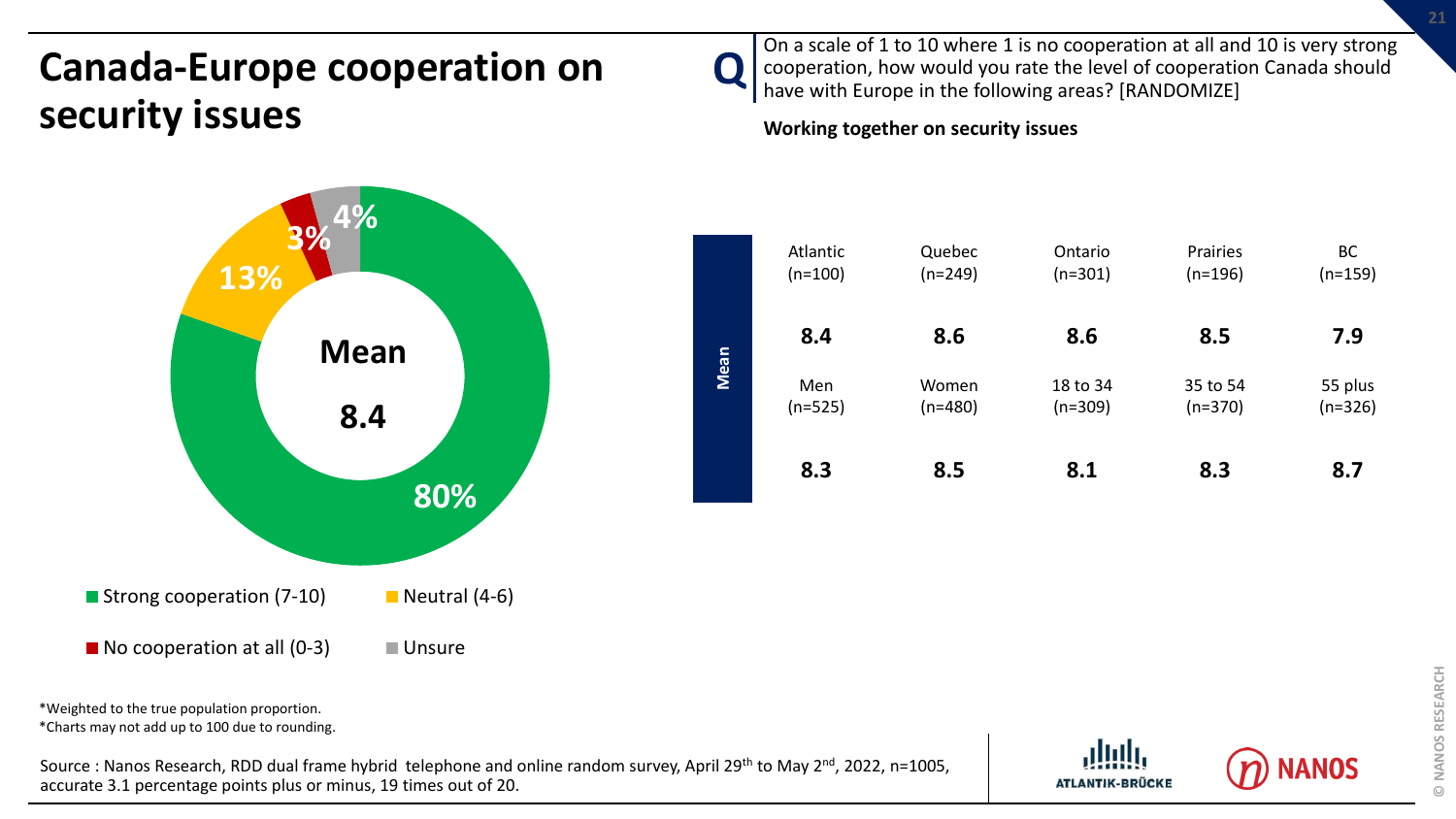$\mathbf{Q}$ **Opinion of NATO** Please tell me if you have a very favorable, somewhat favorable, somewhat favorable, and the somewhat unfavorable or very unfavorable opinion of NATO somewhat unfavorable or very unfavorable opinion of NATO, that is, North Atlantic Treaty Organization.



\*Weighted to the true population proportion.

\*Charts may not add up to 100 due to rounding.

\*The net score is the difference between all positive and negative numbers in a question.

Source : Nanos Research, RDD dual frame hybrid telephone and online random survey, April 29<sup>th</sup> to May 2<sup>nd</sup>, 2022, n=1005, accurate 3.1 percentage points plus or minus, 19 times out of 20.

Canadians' opinion on NATO has been stable since 2019 with just under four in five that say they have a favourable or somewhat favourable opinion of it. Older Canadians (55 plus) are most likely to say so, compared to younger Canadians (18 to 34) " **"** 

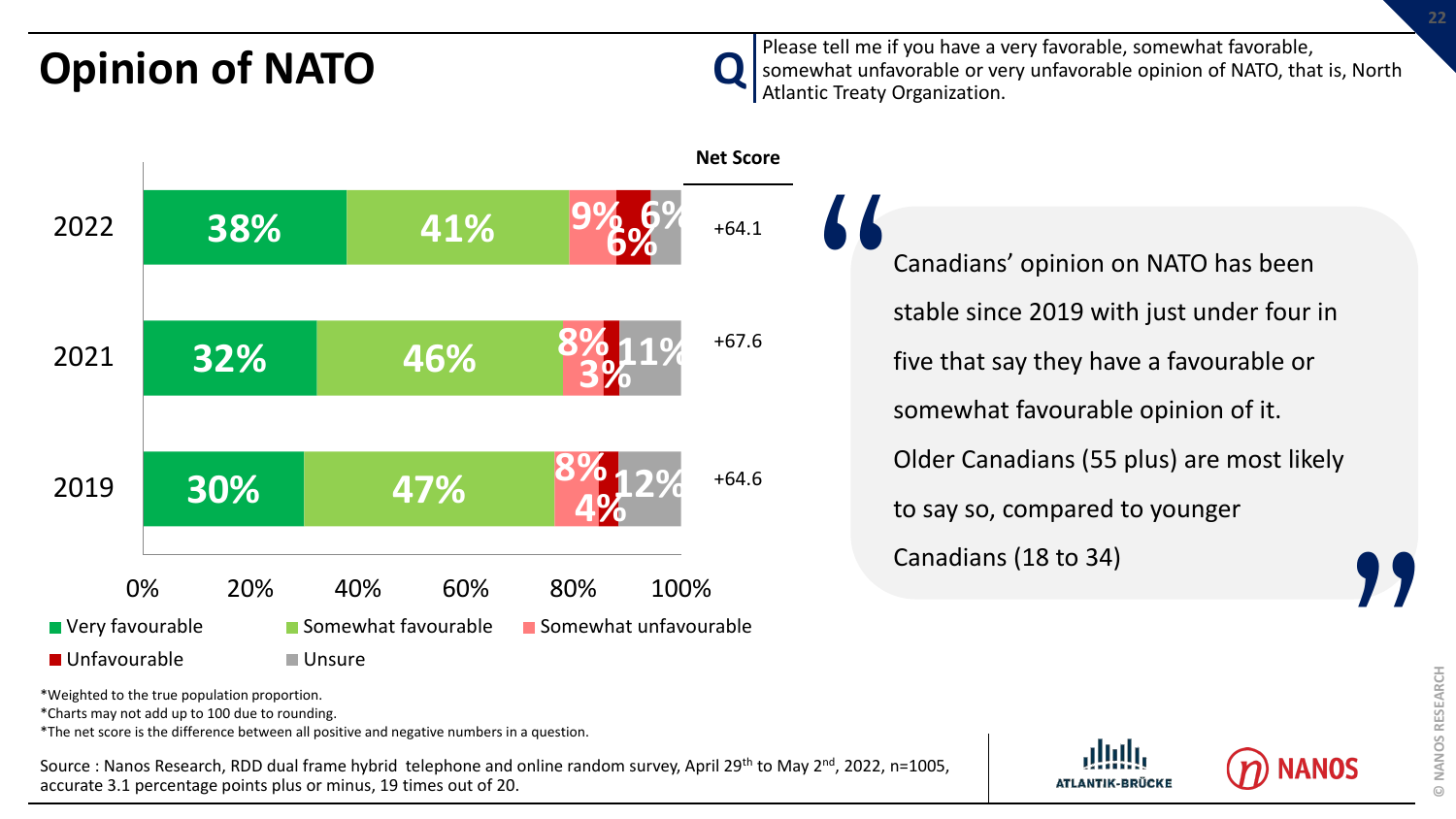**Opinion of NATO Q** Please tell me if you have a very favorable, somewhat favorable, **Opinion** of NATO somewhat unfavorable or very unfavorable opinion of NATO, that is, North Atlantic Treaty Organization.



\*Weighted to the true population proportion.

\*Charts may not add up to 100 due to rounding.

\*The net score is the difference between all positive and negative numbers in a question.

Source: Nanos Research, RDD dual frame hybrid telephone and online random survey, XX to XX, 2019, n=XXXX, accurate XX percentage points plus or minus, 19 times out of 20.



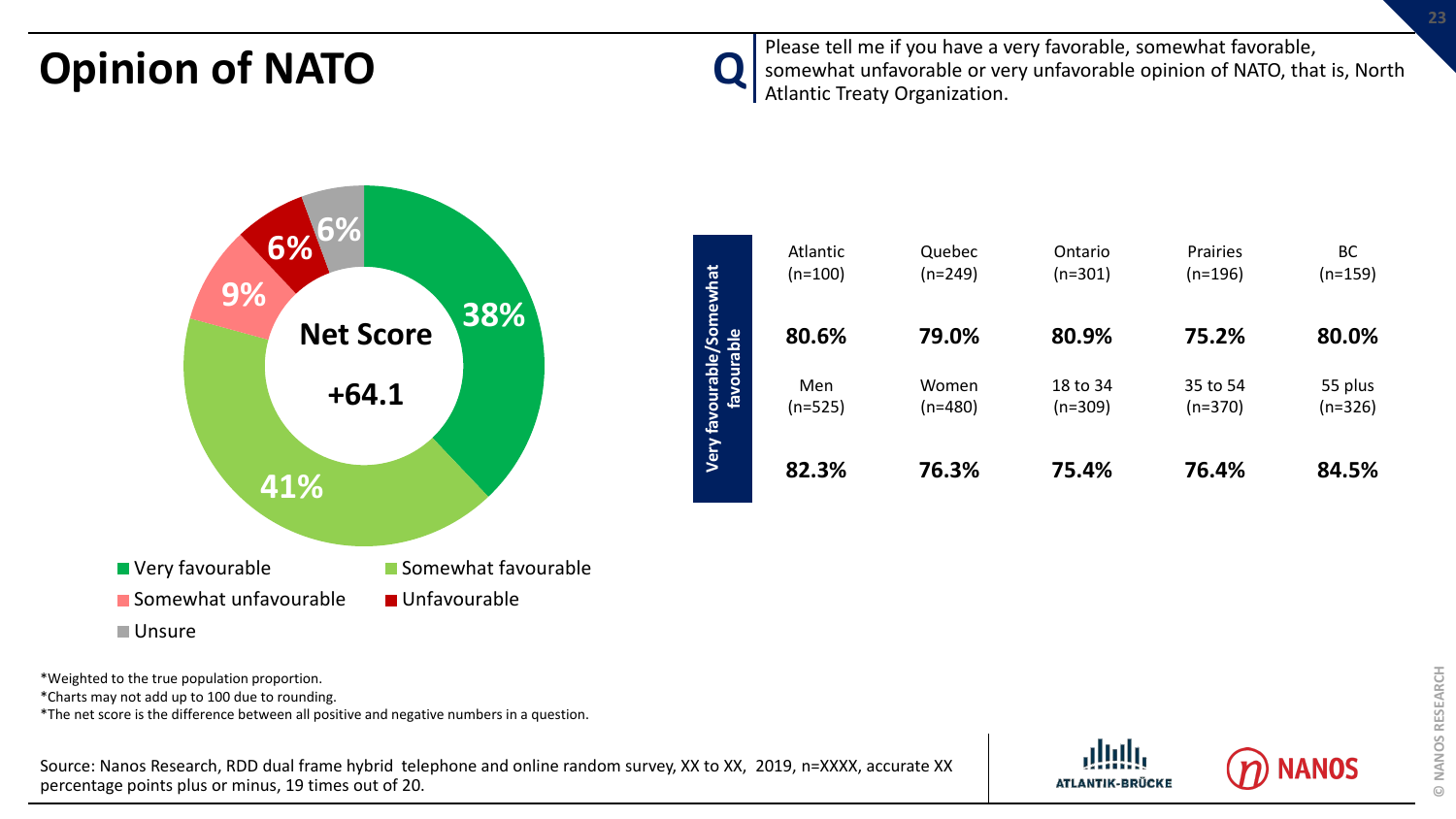# **Levels of comfort with countries as Q energy partners**



On a scale of 0 to 10 where 0 is not at all comfortable and 10 is completely comfortable, how comfortable are you with the following as energy partners?

> Canadians are most likely to be comfortable with Australia, Germany and the United States as energy partners, while a strong majority say they are not comfortable with China or Russia being energy partners. "

\*Weighted to the true population proportion.

\*Charts may not add up to 100 due to rounding.

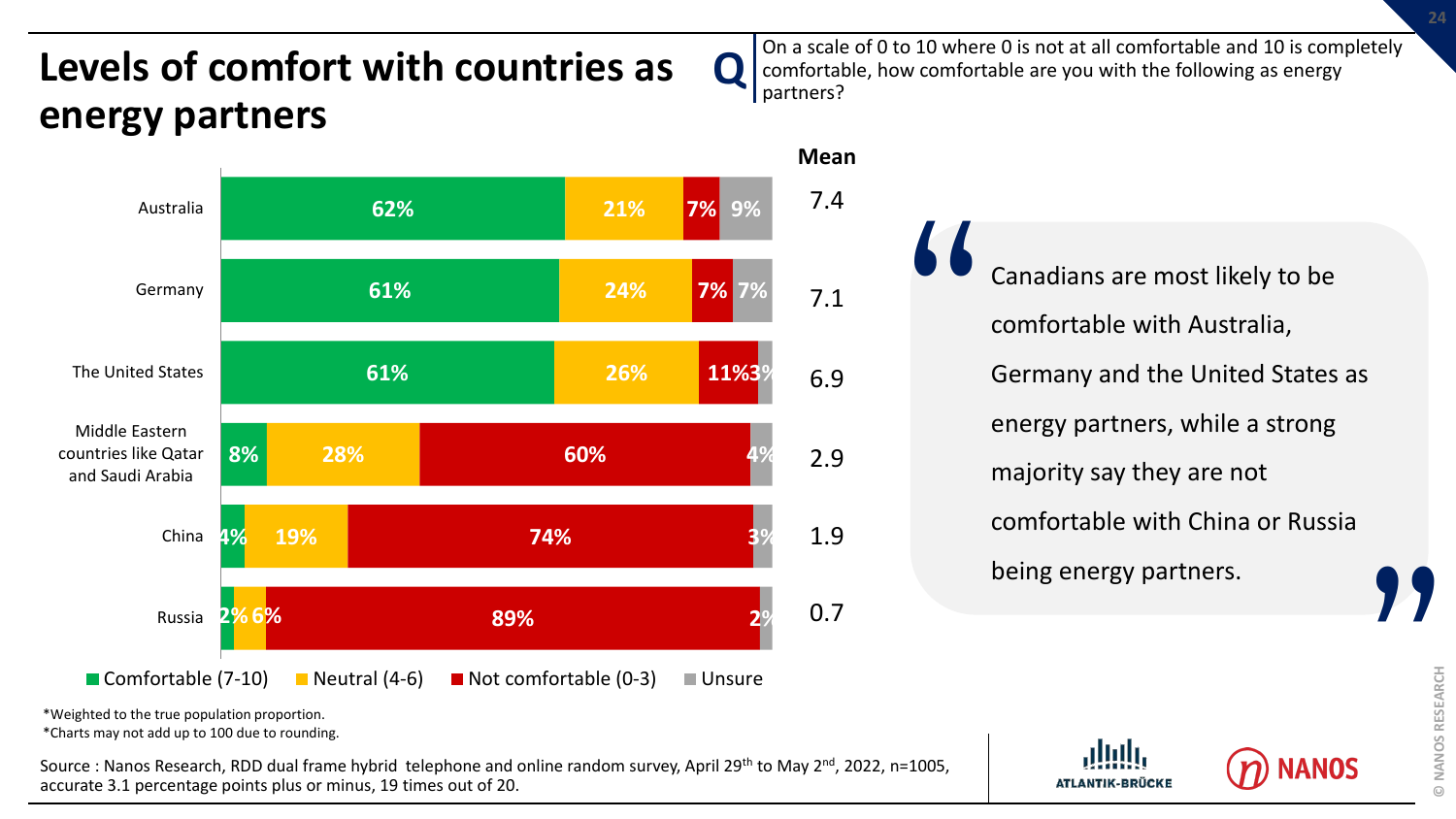# **Level of comfort with the United States as energy partners**



\*Charts may not add up to 100 due to rounding.

Source : Nanos Research, RDD dual frame hybrid telephone and online random survey, April 29<sup>th</sup> to May 2<sup>nd</sup>, 2022, n=1005, accurate 3.1 percentage points plus or minus, 19 times out of 20.



**The United States**

**Q** 



**ATLANTIK-BRÜCKE** 

VANOS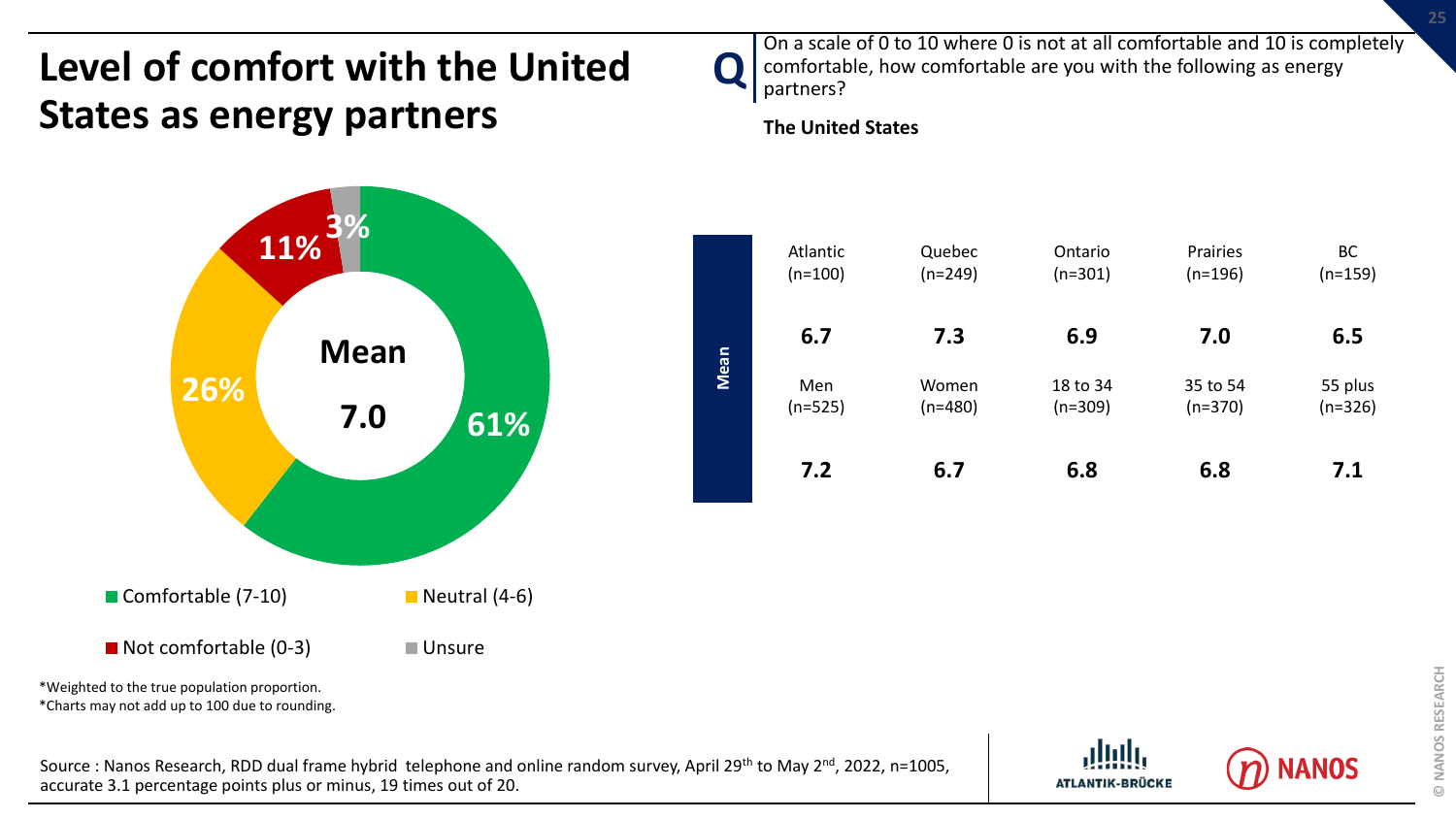# **Level of comfort with Germany as energy partners**



On a scale of 0 to 10 where 0 is not at all comfortable and 10 is completely comfortable, how comfortable are you with the following as energy partners?

**Germany**



\*Weighted to the true population proportion.

\*Charts may not add up to 100 due to rounding.

Source : Nanos Research, RDD dual frame hybrid telephone and online random survey, April 29<sup>th</sup> to May 2<sup>nd</sup>, 2022, n=1005, accurate 3.1 percentage points plus or minus, 19 times out of 20.





BC (n=159)

55 plus (n=326)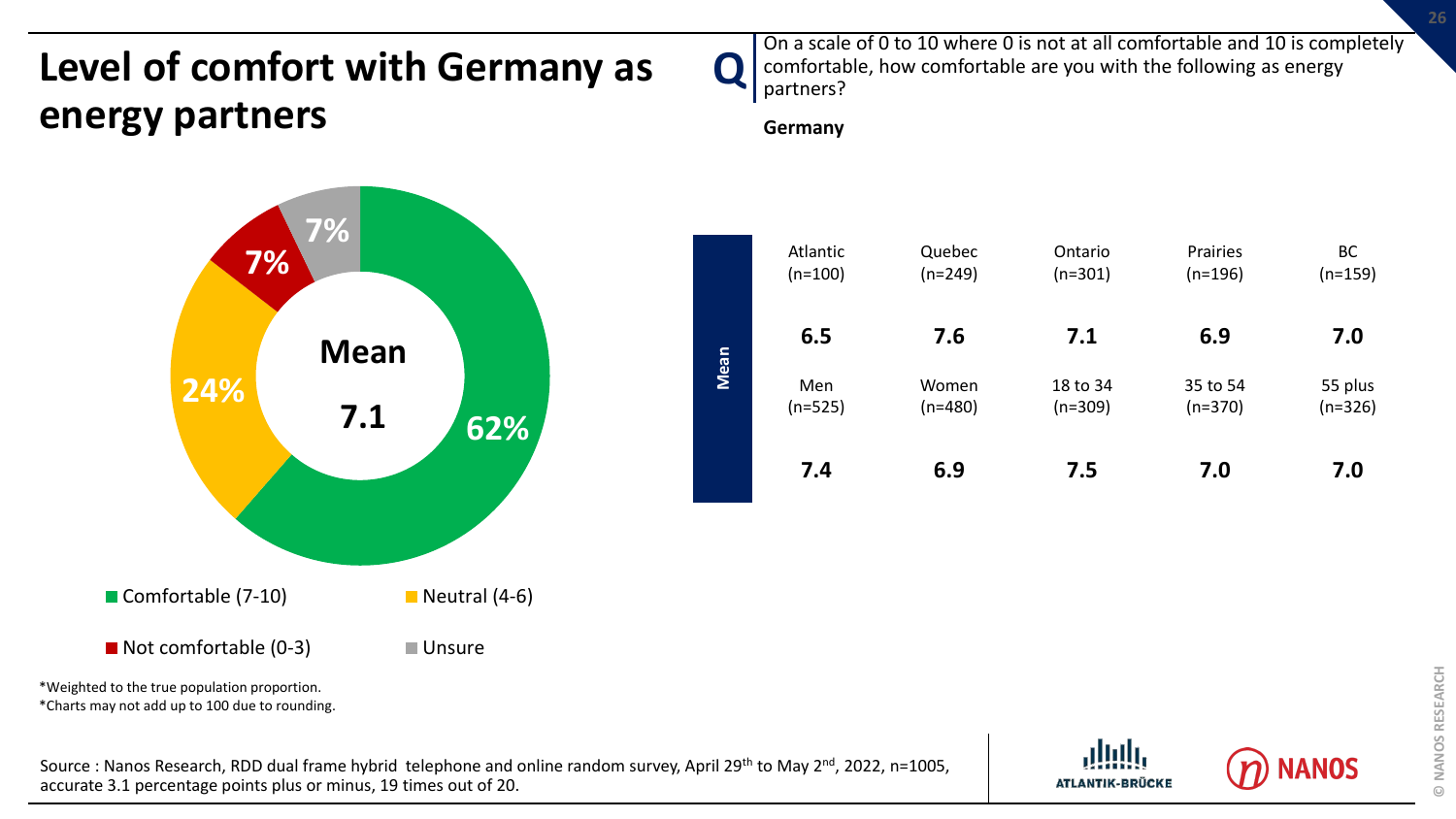# **Level of comfort with Russia as energy partners**



On a scale of 0 to 10 where 0 is not at all comfortable and 10 is completely comfortable, how comfortable are you with the following as energy partners?

**Russia**





\*Charts may not add up to 100 due to rounding.



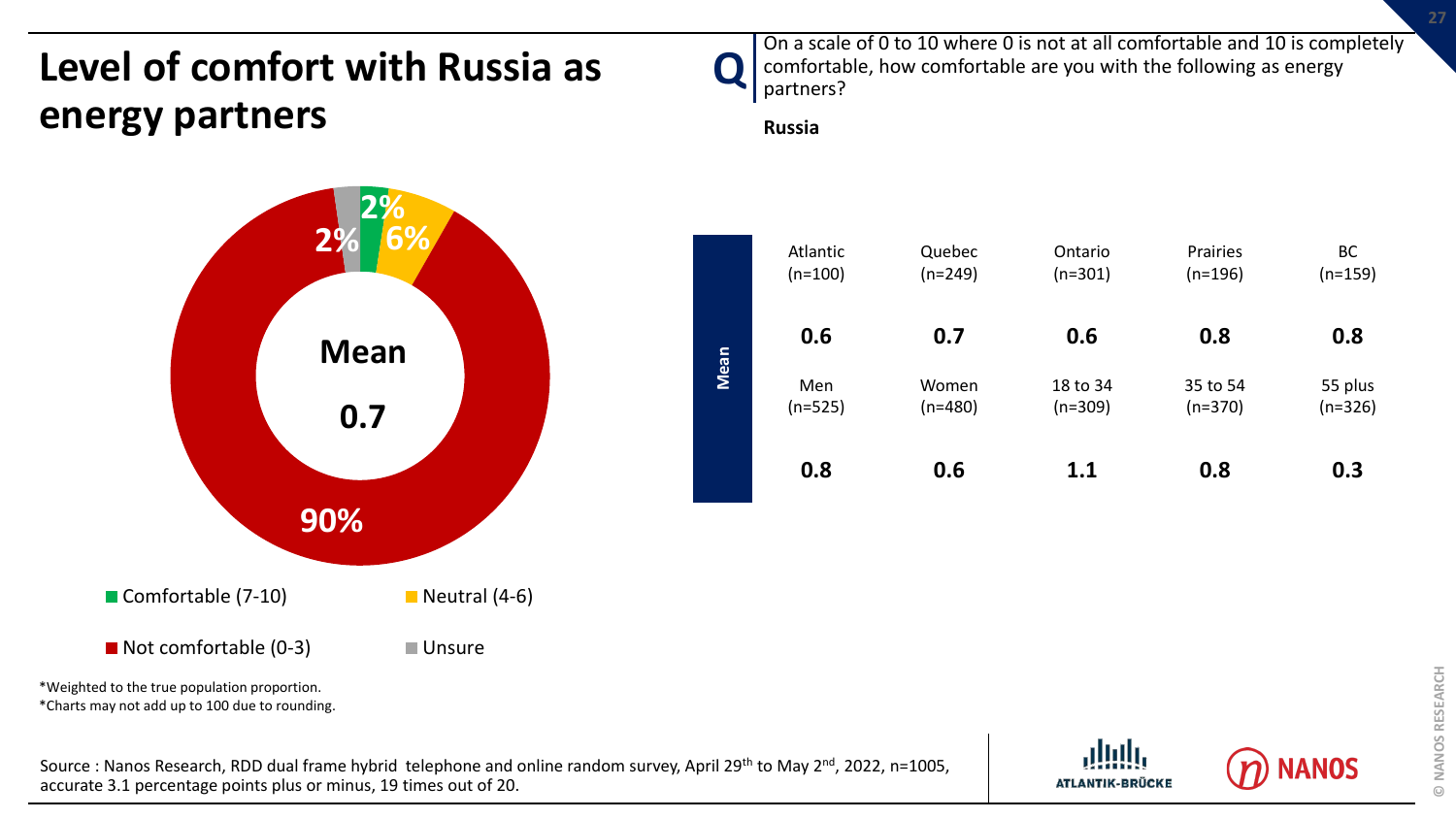**Level of comfort with Middle Eastern countries like Qatar and Saudi Arabia as energy partners**



\*Charts may not add up to 100 due to rounding.

Source : Nanos Research, RDD dual frame hybrid telephone and online random survey, April 29<sup>th</sup> to May 2<sup>nd</sup>, 2022, n=1005, accurate 3.1 percentage points plus or minus, 19 times out of 20.



**Middle Eastern countries like Qatar and Saudi Arabia**

 $\blacksquare$ 



**ATLANTIK-BRÜCKE**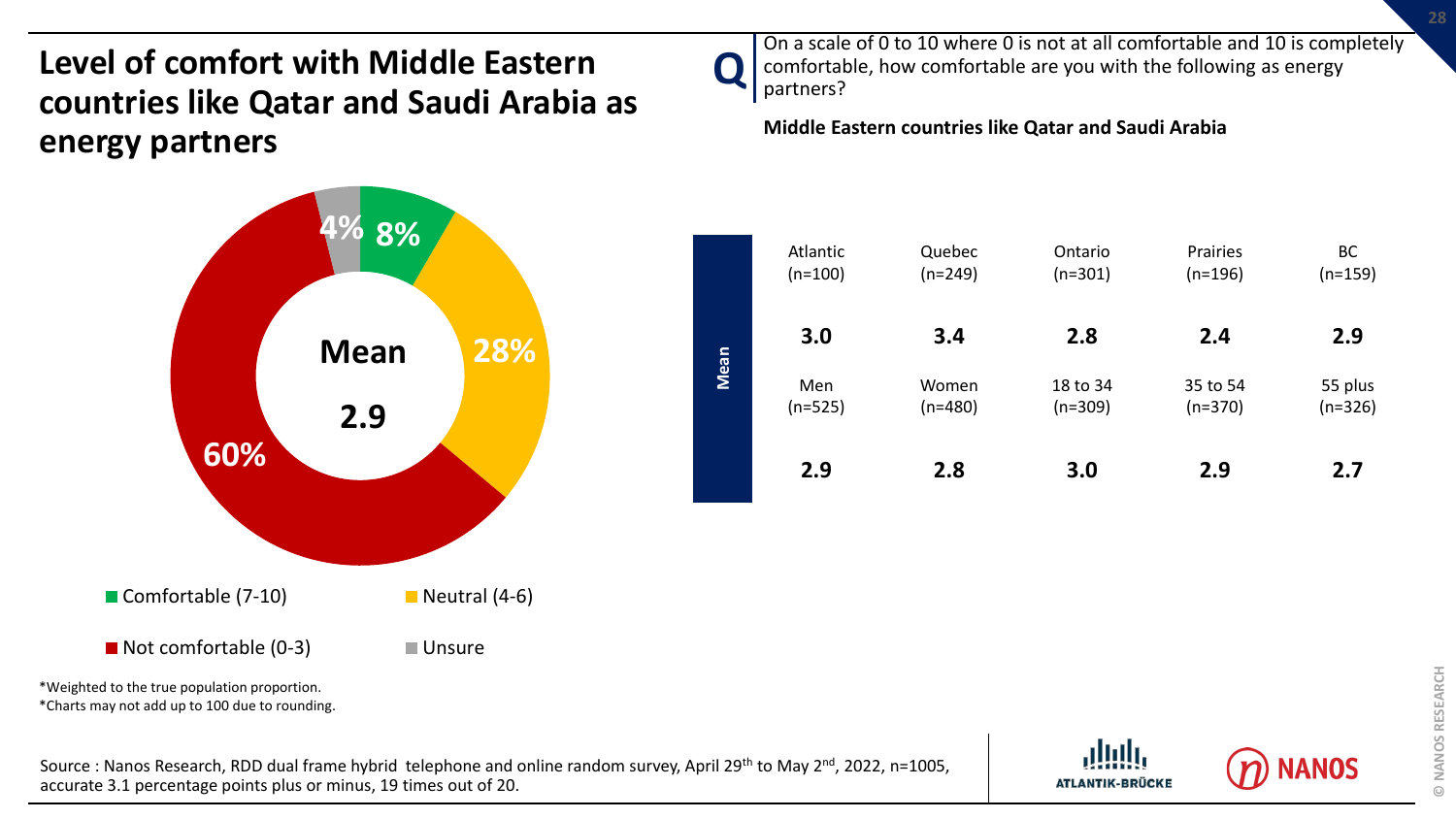## **Level of comfort with Australia as energy partners**



On a scale of 0 to 10 where 0 is not at all comfortable and 10 is completely comfortable, how comfortable are you with the following as energy partners?

**Australia**



\*Weighted to the true population proportion.

\*Charts may not add up to 100 due to rounding.

Source : Nanos Research, RDD dual frame hybrid telephone and online random survey, April 29<sup>th</sup> to May 2<sup>nd</sup>, 2022, n=1005, accurate 3.1 percentage points plus or minus, 19 times out of 20.





BC (n=159)

55 plus (n=326)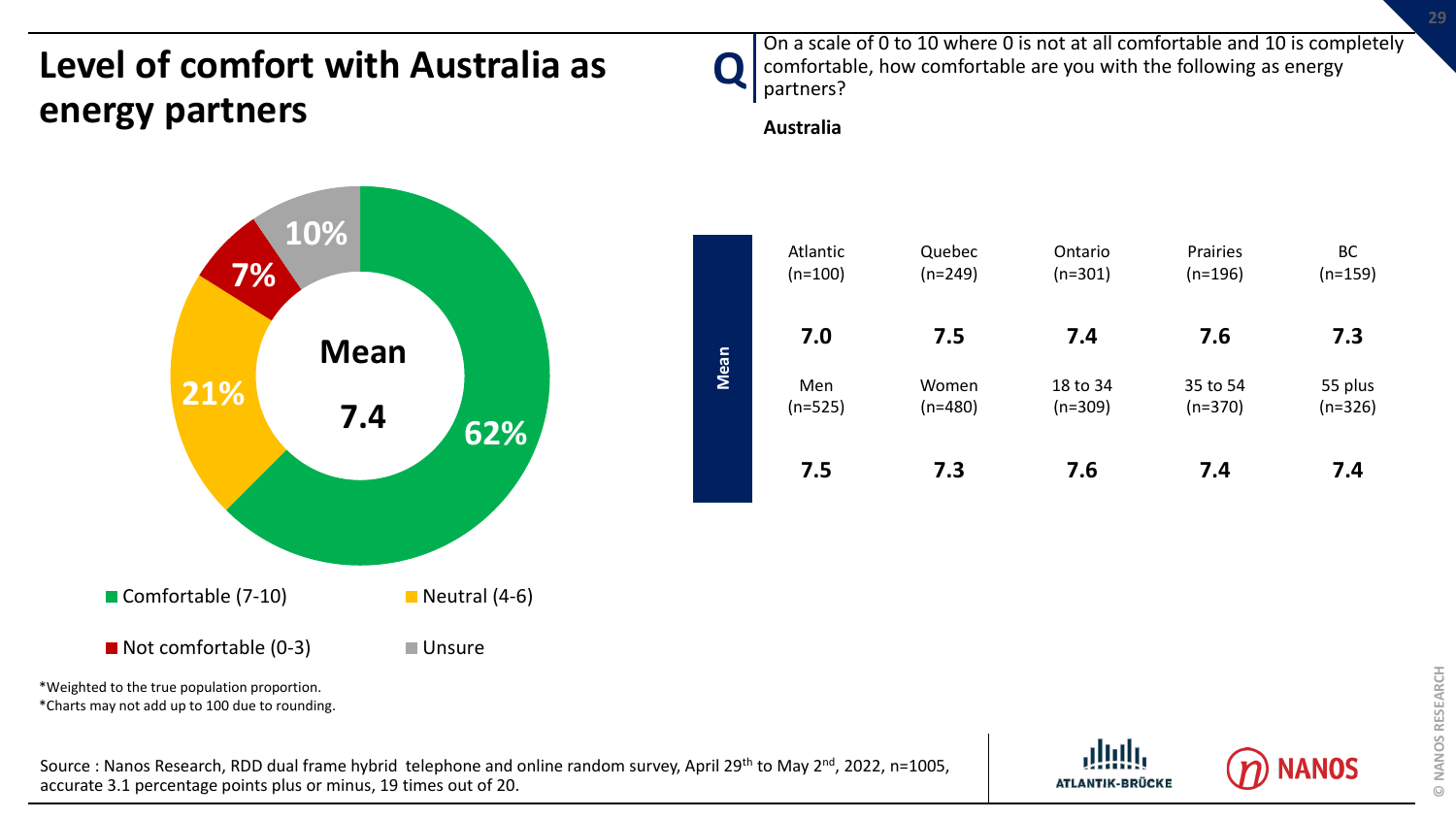### **Level of comfort with China as energy partners**



On a scale of 0 to 10 where 0 is not at all comfortable and 10 is completely comfortable, how comfortable are you with the following as energy partners?

**ATLANTIK-BRÜCKE** 

**China**



\*Charts may not add up to 100 due to rounding.

Source : Nanos Research, RDD dual frame hybrid telephone and online random survey, April 29<sup>th</sup> to May 2<sup>nd</sup>, 2022, n=1005, accurate 3.1 percentage points plus or minus, 19 times out of 20.

BC (n=159)

55 plus (n=326)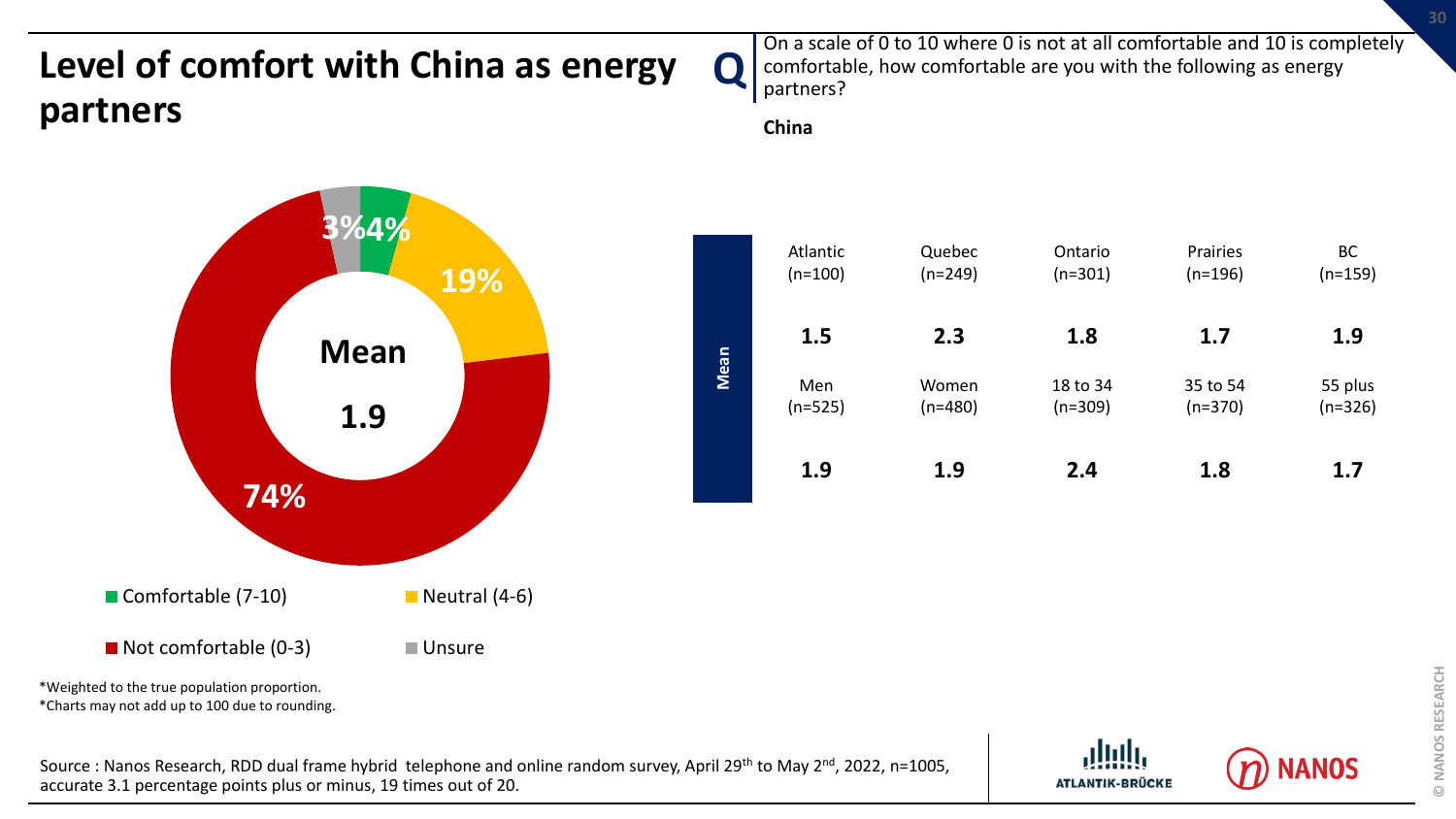Nanos conducted an RDD dual frame (land- and celllines) hybrid telephone and online random survey of 1,005 Canadians, 18 years of age or older, between April 29<sup>th</sup> and May 2<sup>nd</sup>, 2022 as part of an omnibus survey. Participants were randomly recruited by telephone using live agents and administered a survey online. The results were statistically checked and weighted by age and gender using the latest Census information and the sample is geographically stratified to be representative of Canada.

Individuals were randomly called using random digit dialing with a maximum of five call backs.

The margin of error for a random survey of 1,005 Canadians is ±3.1 percentage points, 19 times out of 20.

The research was conducted by Nanos Research in collaboration with Atlantik Brücke.

Note: Charts may not add up to 100 due to rounding.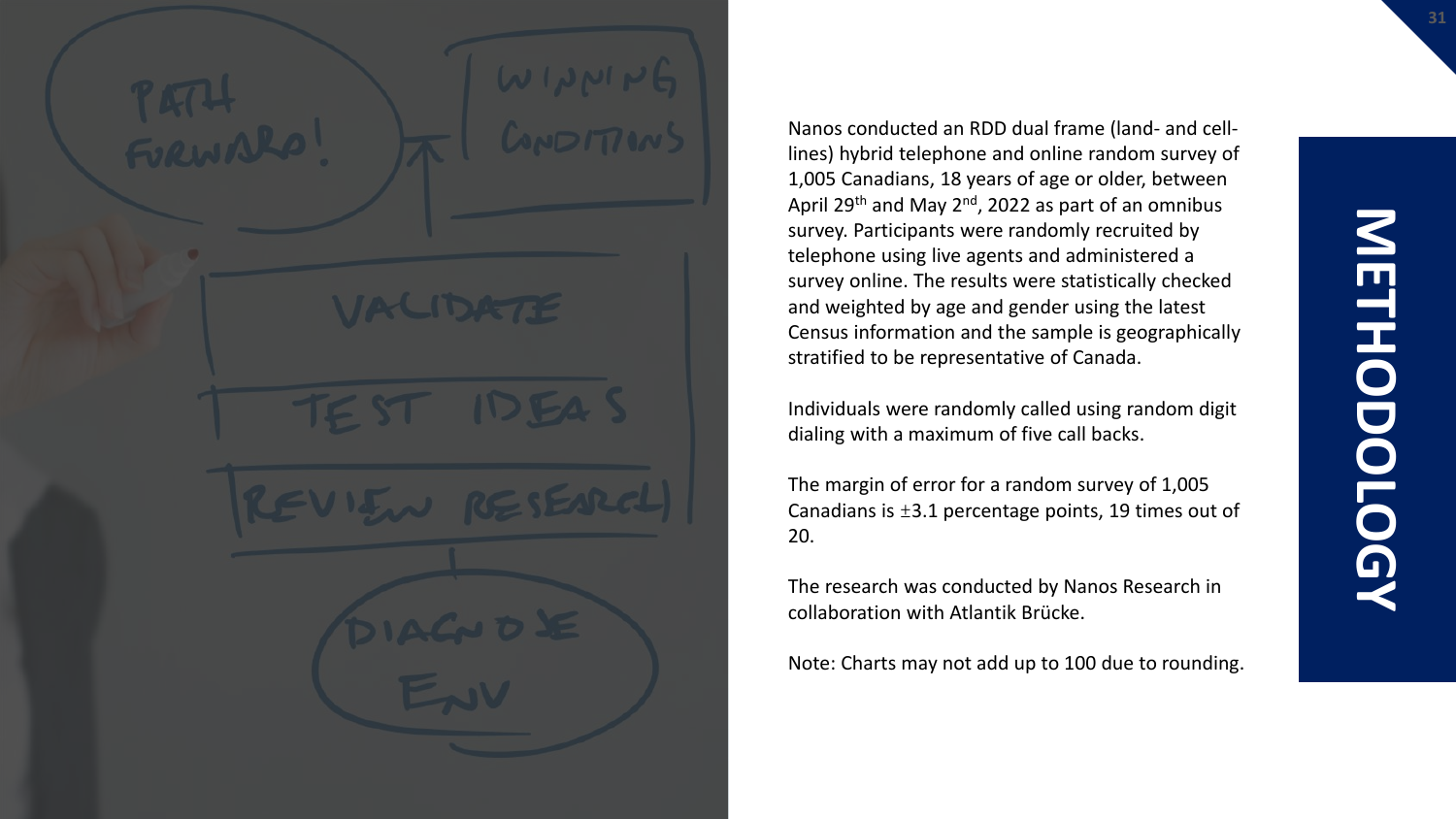**2019:** Nanos conducted an RDD dual frame (landand cell-lines) hybrid telephone and online random survey of 1,000 Canadians, 18 years of age or older, between April 25<sup>th</sup> to 28<sup>th</sup>, 2019 as part of an omnibus survey. Participants were randomly recruited by telephone using live agents and administered a survey online. The results were statistically checked and weighted by age and gender using the latest Census information and the sample is geographically stratified to be representative of Canada.

Individuals were randomly called using random digit dialling with a maximum of five call backs.

The margin of error for a random survey of 1,000 Canadians is  $\pm 3.1$  percentage points, 19 times out of 20.

The research was conducted by Nanos Research in collaboration with Atlantik Brücke.

Note: Charts may not add up to 100 due to rounding.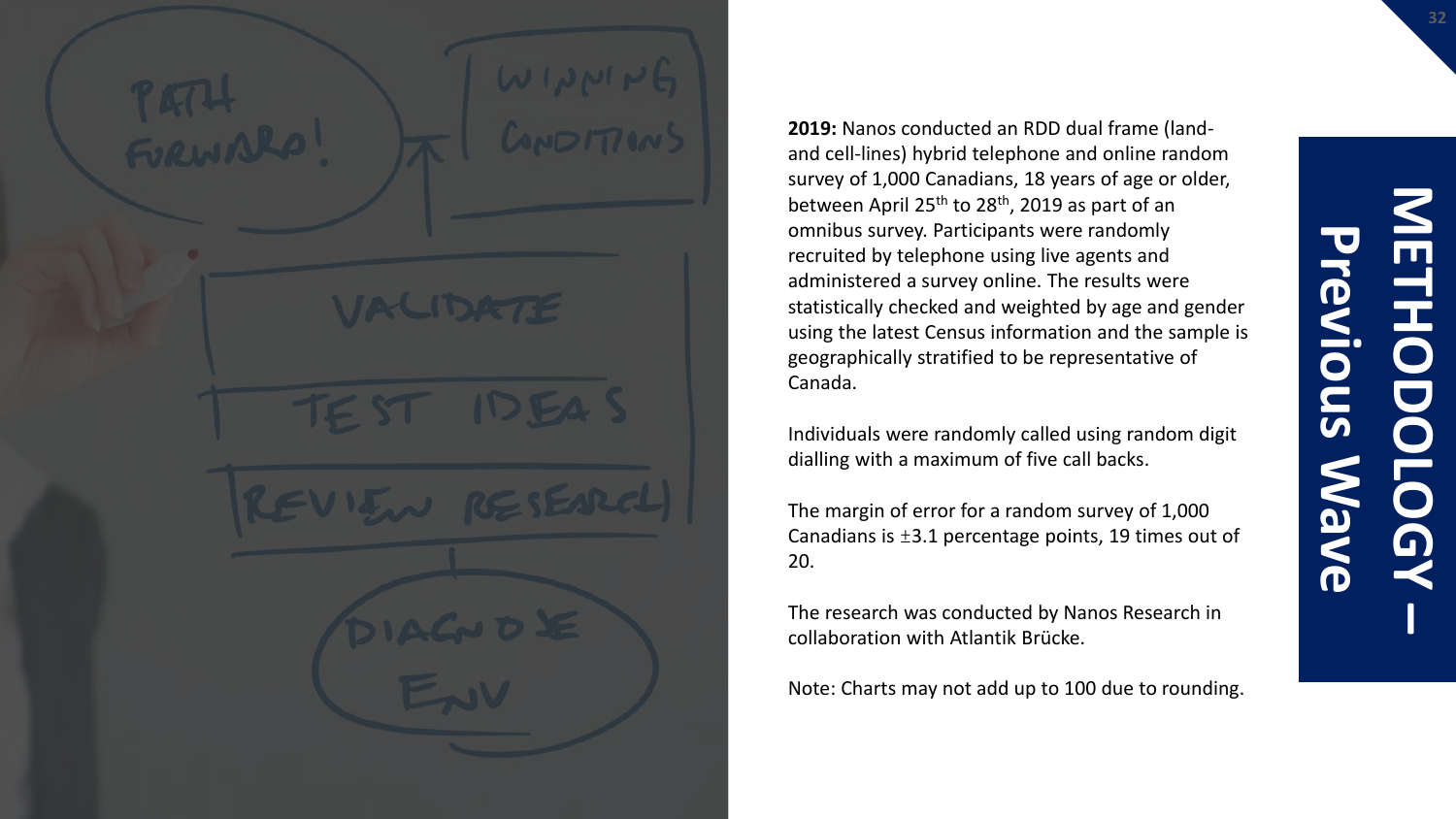| <b>Element</b>                             | <b>Description</b>                                                                                                                                                                                                                                                                                     | <b>Element</b>                              | <b>Description</b>                                                                                                                                                                                                                                          |  |  |  |  |  |  |
|--------------------------------------------|--------------------------------------------------------------------------------------------------------------------------------------------------------------------------------------------------------------------------------------------------------------------------------------------------------|---------------------------------------------|-------------------------------------------------------------------------------------------------------------------------------------------------------------------------------------------------------------------------------------------------------------|--|--|--|--|--|--|
| Research sponsor                           | Nanos Research and Atlantik Brücke                                                                                                                                                                                                                                                                     | Weighting of Data                           | The results were weighted by age and gender using the latest Census<br>information (2016) and the sample is geographically stratified to ensure a                                                                                                           |  |  |  |  |  |  |
| Population and Final Sample<br><b>Size</b> | 1005 Randomly selected individuals.                                                                                                                                                                                                                                                                    |                                             | distribution across all regions of Canada. See tables for full weighting<br>disclosure                                                                                                                                                                      |  |  |  |  |  |  |
| Source of Sample                           | Nanos Panel                                                                                                                                                                                                                                                                                            | Screening                                   | Screening ensured potential respondents did not work in the market<br>research industry, in the advertising industry, in the media or a political                                                                                                           |  |  |  |  |  |  |
| Type of Sample                             | Probability                                                                                                                                                                                                                                                                                            |                                             | party prior to administering the survey to ensure the integrity of the data.                                                                                                                                                                                |  |  |  |  |  |  |
| Margin of Error                            | ±3.1 percentage points, 19 times out of 20.                                                                                                                                                                                                                                                            | Excluded<br>Demographics                    | Individuals younger than 18 years old; individuals without land or cell lines,<br>and individuals without internet access could not participate.                                                                                                            |  |  |  |  |  |  |
| Mode of Survey                             | RDD dual frame (land- and cell-lines) hybrid telephone and online<br>omnibus survey                                                                                                                                                                                                                    |                                             |                                                                                                                                                                                                                                                             |  |  |  |  |  |  |
| Sampling Method Base                       | The sample included both land- and cell-lines RDD (Random Digit<br>Dialed) across Canada.                                                                                                                                                                                                              | Stratification                              | By age and gender using the latest Census information (2016) and the sample<br>is geographically stratified to be representative of Canada. Smaller areas such<br>as Atlantic Canada were marginally oversampled to allow for a minimum<br>regional sample. |  |  |  |  |  |  |
| Demographics (Captured)                    | Atlantic Canada, Quebec, Ontario, Prairies, British Columbia; Men<br>and Women; 18 years and older.<br>Six digit postal code was used to validate geography.                                                                                                                                           | <b>Estimated Response</b><br>Rate           | Eleven percent, consistent with industry norms.                                                                                                                                                                                                             |  |  |  |  |  |  |
| Fieldwork/Validation                       | Individuals were recruited using live interviews with live supervision<br>to validate work, the research questions were administered online                                                                                                                                                            | <b>Question Order</b>                       | Question order in the preceding report reflects the order in which they<br>appeared in the original questionnaire.                                                                                                                                          |  |  |  |  |  |  |
| Number of Calls                            | Maximum of five call backs to those recruited.                                                                                                                                                                                                                                                         | <b>Question Content</b>                     | Topics on the omnibus ahead of the survey content included: views on<br>political issues, views on economic issues, the Canadian trucking industry,                                                                                                         |  |  |  |  |  |  |
| Time of Calls                              | Individuals recruited were called between 12-5:30 pm and 6:30-<br>9:30pm local time for the respondent.                                                                                                                                                                                                |                                             | broadcasting and the CBC, diabetes, charitable donations and mental health.                                                                                                                                                                                 |  |  |  |  |  |  |
| <b>Field Dates</b>                         | April 29th to May 2nd, 2022.                                                                                                                                                                                                                                                                           | <b>Question Wording</b>                     | The questions in the preceding report are written exactly as they were asked<br>to individuals.                                                                                                                                                             |  |  |  |  |  |  |
| Language of Survey                         | The survey was conducted in both English and French.                                                                                                                                                                                                                                                   | Research/Data<br><b>Collection Supplier</b> | Nanos Research                                                                                                                                                                                                                                              |  |  |  |  |  |  |
| Standards                                  | Nanos Research is a member of the Canadian Research Insights<br>Council (CRIC) and confirms that this research fully complies with all<br>CRIC Standards including the CRIC Public Opinion Research<br>Standards and Disclosure Requirements.<br>https://canadianresearchinsightscouncil.ca/standards/ | Contact                                     | Contact Nanos Research for more information or with any concerns or<br>questions.<br>http://www.nanos.co<br>Telephone: (613) 234-4666 ext. 237<br>Email: info@nanosresearch.com.                                                                            |  |  |  |  |  |  |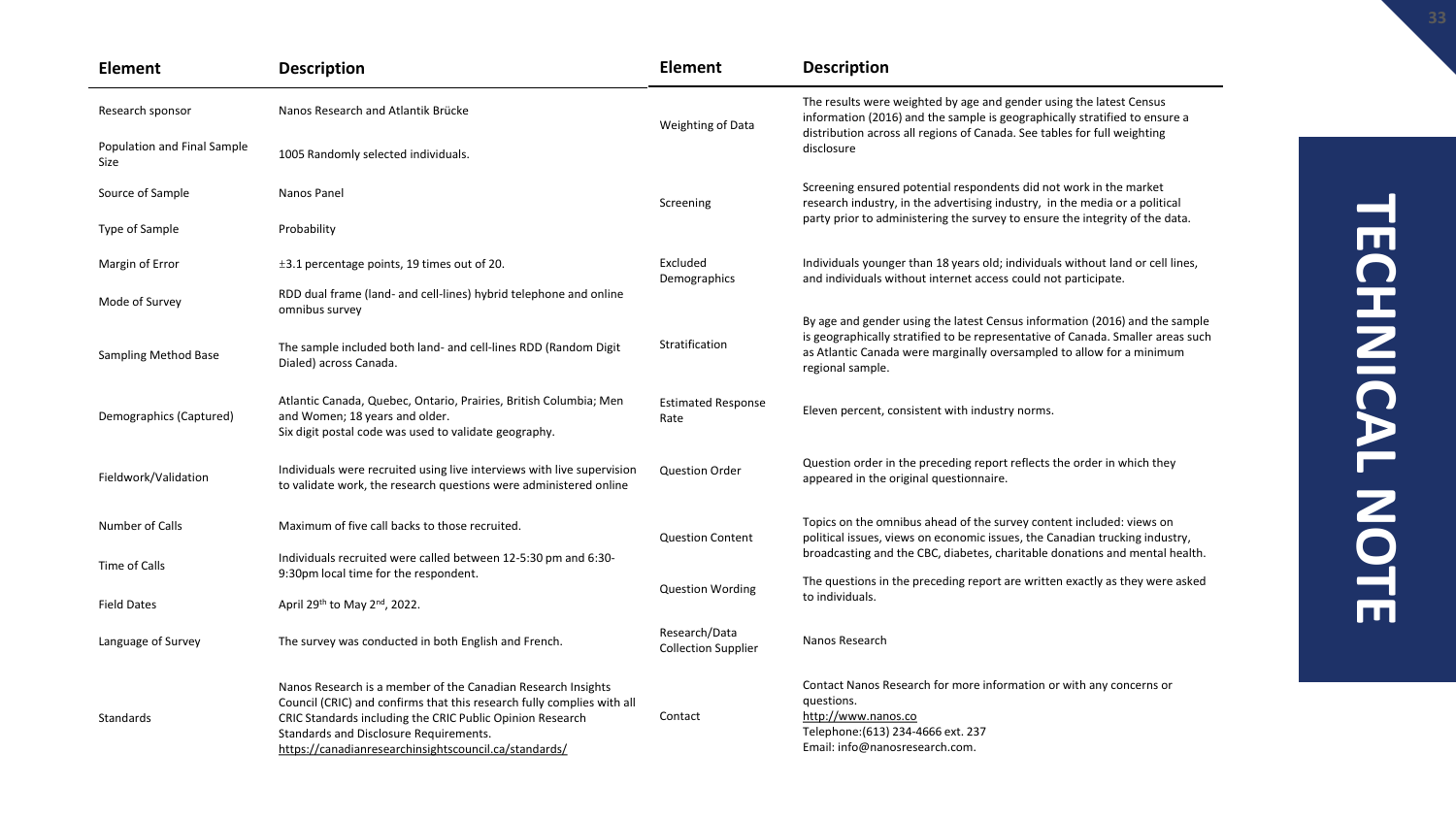

As one of North America's premier market and public opinion research firms, we put strategic intelligence into the hands of decision makers. The majority of our work is for private sector and public facing organizations and ranges from market studies, managing reputation through to leveraging data intelligence. Nanos Research offers a vertically integrated full service quantitative and qualitative research practice to attain the highest standards and the greatest control over the research process. [www.nanos.co](http://www.nanos.co/)

### nanos dimap analytika

dimap  $@$  NANOS

This international joint venture between [dimap](http://dimap.de/en/HOMEen) and [Nanos](http://nanos.co/) brings together top research and data experts from North American and Europe to deliver exceptional data intelligence to clients. The team offers data intelligence services ranging from demographic and sentiment microtargeting; consumer sentiment identification and decision conversion; and, data analytics and profiling for consumer persuasion. [www.nanosdimap.com](http://www.nanosdimap.com/)

### NANOS RUTHERFORD McKAY & Co.

NRM is an affiliate of Nanos Research and Rutherford McKay Associates. Our service offerings are based on decades of professional experience and extensive research and include public acceptance and engagement, communications audits, and narrative development. [www.nrmpublicaffairs.com](http://nrmpublicaffairs.com/index.html)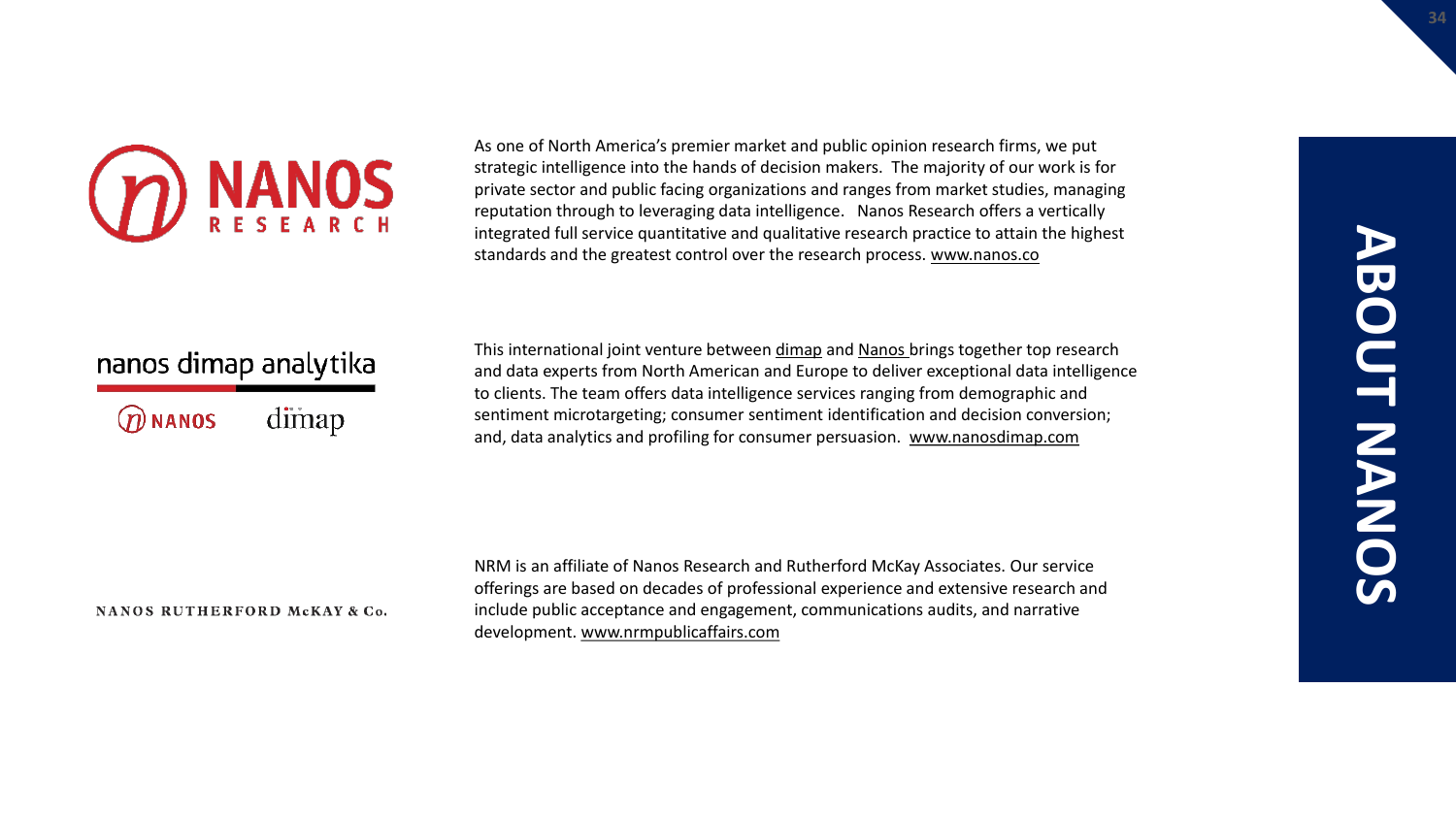

**Thinking of Canada and its relationship with the following partners, please rank your level of comfort where 1 is the most comfortable, 2 the second most comfortable and so on in terms of having a positive relationship that benefits Canada. [RANDOMIZE]**

|           |                   |         |                |          |        | Region  |          |                         |      | Gender |          | Age      |         |
|-----------|-------------------|---------|----------------|----------|--------|---------|----------|-------------------------|------|--------|----------|----------|---------|
|           |                   |         | Canada 2022-05 | Atlantic | Quebec | Ontario | Prairies | <b>British Columbia</b> | Male | Female | 18 to 34 | 35 to 54 | 55 plus |
| Question- | Total             | Unwgt N | 1005           | 100      | 249    | 301     | 196      | 159                     | 525  | 480    | 309      | 370      | 326     |
| Rank 1    |                   | Wgt N   | 1000           | 67       | 233    | 384     | 183      | 133                     | 489  | 511    | 273      | 341      | 386     |
|           | The United States | %       | 62.2           | 68.9     | 66.6   | 58.9    | 67.0     | 54.1                    | 64.6 | 59.9   | 58.3     | 60.3     | 66.6    |
|           | Europe            | %       | 30.2           | 23.5     | 24.0   | 34.0    | 26.1     | 39.0                    | 29.4 | 31.0   | 31.7     | 32.4     | 27.3    |
|           | Asia              | %       | 1.3            | 0.9      | 0.9    | 1.5     | 0.5      | 2.4                     | 1.7  | 0.9    | 1.5      | 1.6      | 0.9     |
|           | Africa            | %       | 0.2            | 0.0      | 0.3    | 0.0     | 0.4      | 0.7                     | 0.5  | 0.0    | 0.3      | 0.3      | 0.2     |
|           | South America     | %       | 1.4            | 3.3      | 2.6    | 1.1     | 0.8      | 0.0                     | 0.8  | 2.0    | 1.4      | 1.6      | 1.2     |
|           | Unsure            | %       | 4.7            | 3.4      | 5.5    | 4.5     | 5.1      | 3.9                     | 3.0  | 6.3    | 6.8      | 4.0      | 3.9     |

**Thinking of Canada and its relationship with the following partners, please rank your level of comfort where 1 is the most comfortable, 2 the second most comfortable and so on in terms of having a positive relationship that benefits Canada. [RANDOMIZE]**

|              |                   |         |                |          |        | Region  |          |                         | Gender |        |          |          |         |
|--------------|-------------------|---------|----------------|----------|--------|---------|----------|-------------------------|--------|--------|----------|----------|---------|
|              |                   |         | Canada 2022-05 | Atlantic | Quebec | Ontario | Prairies | <b>British Columbia</b> | Male   | Female | 18 to 34 | 35 to 54 | 55 plus |
| $Question -$ | Total             | Unwgt N | 949            | 95       | 235    | 284     | 184      | 151                     | 508    | 441    | 286      | 351      | 312     |
| Rank 2       |                   | Wgt N   | 945            | 64       | 219    | 363     | 171      | 127                     | 472    | 473    | 251      | 324      | 369     |
|              | The United States | %       | 24.6           | 18.6     | 21.8   | 27.0    | 21.2     | 30.1                    | 22.8   | 26.4   | 25.0     | 25.7     | 23.3    |
|              | Europe            | %       | 56.9           | 63.2     | 63.3   | 53.4    | 58.0     | 51.5                    | 58.9   | 55.0   | 53.5     | 53.8     | 62.1    |
|              | Asia              | %       | 8.7            | 6.4      | 7.2    | 8.5     | 13.1     | 6.8                     | 8.9    | 8.4    | 10.3     | 8.9      | 7.3     |
|              | Africa            | %       | 2.9            | 3.5      | 1.5    | 4.3     | 1.3      | 3.1                     | 2.9    | 2.8    | 2.7      | 3.3      | 2.6     |
|              | South America     | %       | 6.3            | 6.0      | 6.2    | 6.0     | 6.0      | 7.8                     | 6.0    | 6.6    | 7.2      | 7.7      | 4.5     |
|              | Unsure            | %       | 0.6            | 2.3      | 0.0    | 0.8     | 0.5      | 0.7                     | 0.4    | 0.8    | 1.2      | 0.6      | 0.3     |

**Thinking of Canada and its relationship with the following partners, please rank your level of comfort where 1 is the most comfortable, 2 the second most comfortable and so on in terms of having a positive relationship that benefits Canada. [RANDOMIZE]**

|              |                   |         |                |          |        | Region  |          |                         | Gender |        |          |          |         |
|--------------|-------------------|---------|----------------|----------|--------|---------|----------|-------------------------|--------|--------|----------|----------|---------|
|              |                   |         | Canada 2022-05 | Atlantic | Quebec | Ontario | Prairies | <b>British Columbia</b> | Male   | Female | 18 to 34 | 35 to 54 | 55 plus |
| $Question -$ | Total             | Unwgt N | 882            | 87       | 220    | 257     | 176      | 142                     | 472    | 410    | 255      | 326      | 301     |
| Rank 3       |                   | Wgt N   | 884            | 60       | 204    | 335     | 165      | 121                     | 439    | 444    | 225      | 301      | 357     |
|              | The United States | %       | 3.5            | 3.8      | 3.8    | 4.3     | 1.7      | 2.9                     | 3.0    | 4.0    | 5.0      | 4.8      | 1.5     |
|              | Europe            | %       | 8.4            | 7.2      | 7.9    | 7.8     | 11.8     | 6.9                     | 8.7    | 8.1    | 6.7      | 10.3     | 7.8     |
|              | Asia              | %       | 37.5           | 46.6     | 40.3   | 36.9    | 37.5     | 30.0                    | 41.4   | 33.6   | 34.5     | 37.6     | 39.3    |
|              | Africa            | %       | 12.4           | 10.5     | 9.8    | 14.2    | 9.7      | 16.1                    | 9.9    | 14.8   | 14.7     | 7.2      | 15.3    |
|              | South America     | %       | 35.8           | 30.4     | 36.4   | 34.1    | 37.0     | 40.5                    | 35.8   | 35.7   | 37.7     | 37.4     | 33.3    |
|              | Unsure            | %       | 2.4            | 1.6      | 1.8    | 2.7     | 2.2      | 3.4                     | 1.2    | 3.6    | 1.5      | 2.6      | 2.9     |

|  | www.nanos.co |  |  |
|--|--------------|--|--|
|  |              |  |  |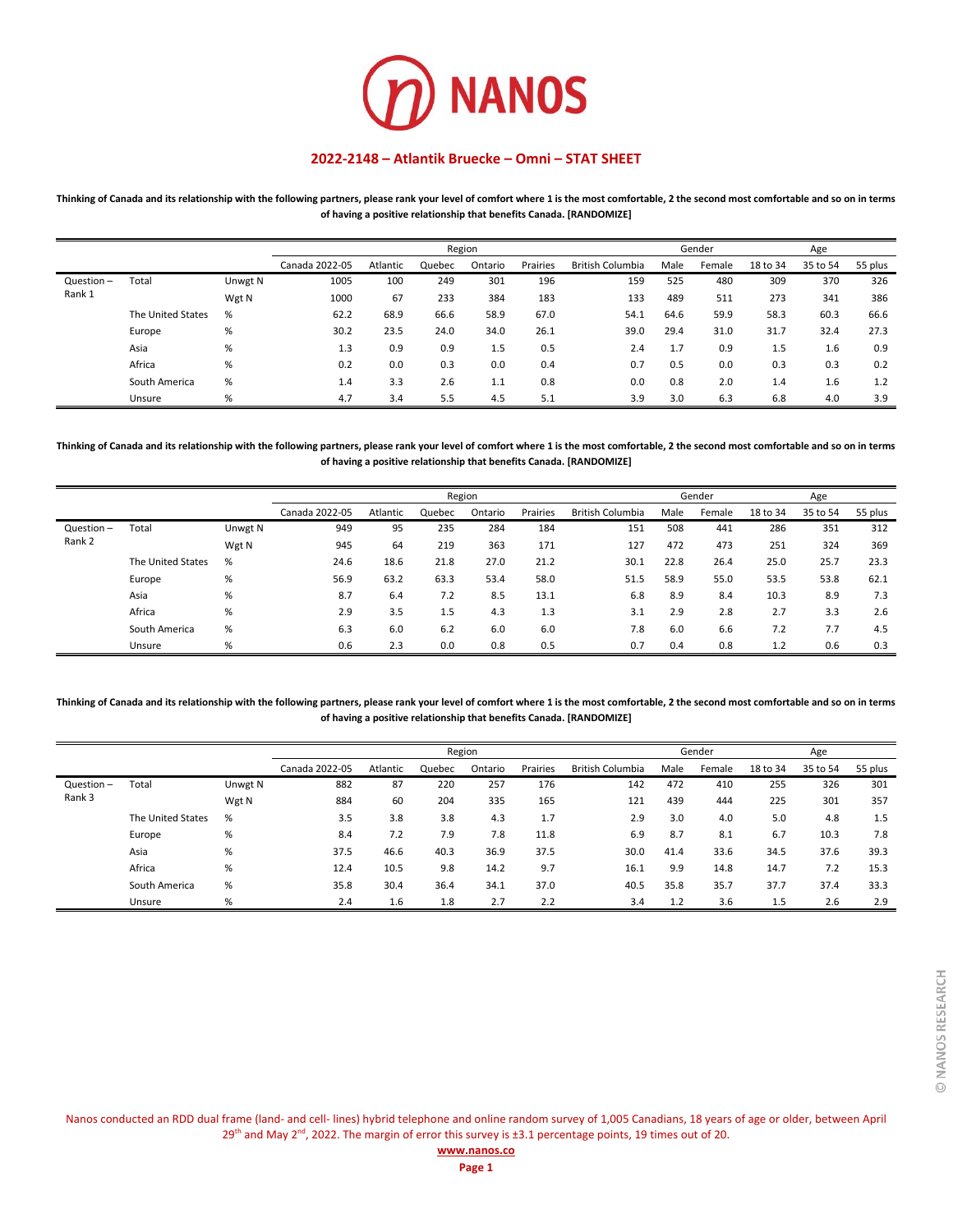

**Thinking of Canada and its relationship with the following partners, please rank your level of comfort where 1 is the most comfortable, 2 the second most comfortable and so on in terms of having a positive relationship that benefits Canada. [RANDOMIZE]**

|           |                   |         |                |          |        | Region  |          |                         |      | Gender |          | Age      |         |
|-----------|-------------------|---------|----------------|----------|--------|---------|----------|-------------------------|------|--------|----------|----------|---------|
|           |                   |         | Canada 2022-05 | Atlantic | Quebec | Ontario | Prairies | <b>British Columbia</b> | Male | Female | 18 to 34 | 35 to 54 | 55 plus |
| Question- | Total             | Unwgt N | 805            | 80       | 198    | 239     | 156      | 132                     | 430  | 375    | 235      | 297      | 273     |
| Rank 4    |                   | Wgt N   | 809            | 54       | 185    | 313     | 145      | 113                     | 405  | 404    | 206      | 276      | 327     |
|           | The United States | %       | 3.0            | 2.0      | 2.3    | 3.1     | 2.6      | 5.3                     | 3.5  | 2.6    | 2.3      | 2.2      | 4.2     |
|           | Europe            | %       | 2.8            | 4.0      | 3.3    | 2.7     | 3.4      | 1.3                     | 2.4  | 3.3    | 6.1      | 2.4      | 1.2     |
|           | Asia              | %       | 23.5           | 21.7     | 24.6   | 23.8    | 18.5     | 28.0                    | 21.1 | 25.9   | 22.3     | 24.0     | 23.8    |
|           | Africa            | %       | 33.0           | 37.5     | 30.0   | 31.8    | 38.5     | 32.4                    | 32.5 | 33.6   | 32.9     | 34.1     | 32.3    |
|           | South America     | %       | 37.0           | 32.8     | 39.8   | 38.7    | 35.7     | 31.4                    | 40.5 | 33.4   | 36.1     | 36.9     | 37.6    |
|           | Unsure            | %       | 0.6            | 2.0      | 0.0    | 0.0     | 1.4      | 1.6                     | 0.0  | 1.2    | 0.3      | 0.3      | 1.1     |

**Thinking of Canada and its relationship with the following partners, please rank your level of comfort where 1 is the most comfortable, 2 the second most comfortable and so on in terms of having a positive relationship that benefits Canada. [RANDOMIZE]**

|              |                   |         |                |          |        | Region  |          |                         |      | Gender |          | Age      |         |
|--------------|-------------------|---------|----------------|----------|--------|---------|----------|-------------------------|------|--------|----------|----------|---------|
|              |                   |         | Canada 2022-05 | Atlantic | Quebec | Ontario | Prairies | <b>British Columbia</b> | Male | Female | 18 to 34 | 35 to 54 | 55 plus |
| $Question -$ | Total             | Unwgt N | 739            | 74       | 189    | 216     | 142      | 118                     | 402  | 337    | 216      | 278      | 245     |
| Rank 5       |                   | Wgt N   | 740            | 50       | 176    | 281     | 132      | 101                     | 376  | 365    | 191      | 257      | 292     |
|              | The United States | %       | 3.7            | 4.5      | 1.2    | 3.9     | 3.8      | 6.4                     | 4.2  | 3.0    | 5.5      | 4.6      | 1.6     |
|              | Europe            | %       | 0.4            | 0.0      | 0.5    | 0.7     | 0.0      | 0.0                     | 0.3  | 0.5    | 0.4      | 0.4      | 0.3     |
|              | Asia              | %       | 27.6           | 19.0     | 26.5   | 28.2    | 28.8     | 30.0                    | 26.8 | 28.4   | 30.7     | 26.2     | 26.7    |
|              | Africa            | %       | 51.1           | 47.3     | 57.8   | 49.6    | 50.5     | 46.4                    | 54.6 | 47.5   | 48.4     | 53.9     | 50.4    |
|              | South America     | %       | 17.3           | 29.2     | 13.9   | 17.5    | 16.9     | 17.2                    | 14.1 | 20.6   | 14.9     | 14.9     | 21.0    |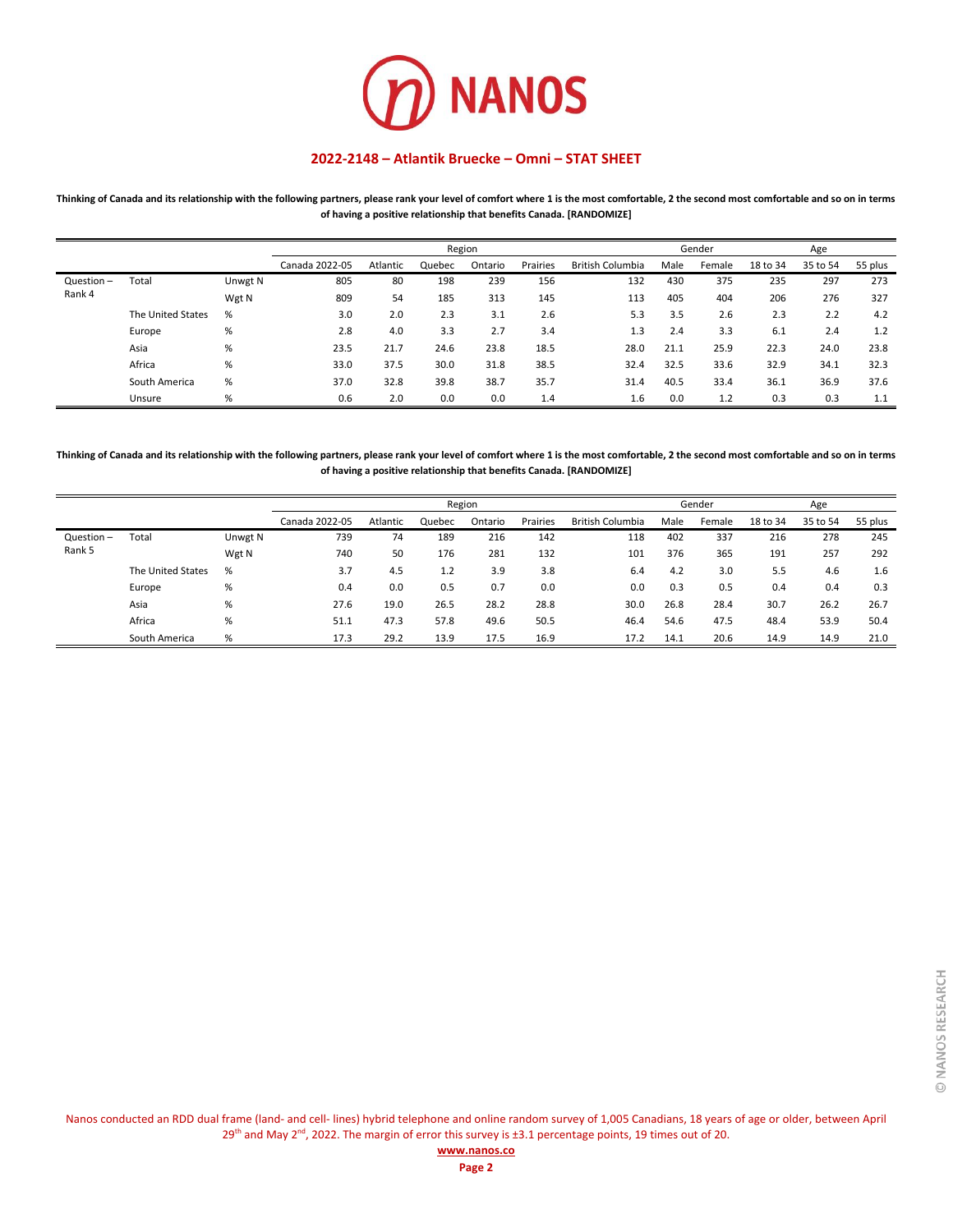

Question – [Rank 1] Thinking of Canada and its relationship with the following partners, please rank your level of comfort where 1 is the most comfortable, 2 the second most comfortable and so on in terms of having a positive relationship that benefits Canada.

|                               |                                                            |         |                | The           |        |      |        |         |        |
|-------------------------------|------------------------------------------------------------|---------|----------------|---------------|--------|------|--------|---------|--------|
|                               |                                                            |         |                | United        |        |      |        | South   |        |
|                               |                                                            |         | Canada 2022-05 | <b>States</b> | Europe | Asia | Africa | America | Unsure |
| $Question -$                  | Total                                                      | Unwgt N | 869            | 564           | 255    | 11   | 2      | 13      | 24     |
| What was your                 |                                                            | Wgt N   | 870            | 567           | 257    | 9    | 2      | 10      | 25     |
| main reason for<br>your first | Physical proximity                                         | $\%$    | 26.7           | 39.5          | 2.0    | 0.0  | 53.7   | 17.6    | 3.2    |
| ranked                        | Familiarity/longstanding relationship                      | %       | 8.2            | 8.5           | 8.7    | 0.0  | 0.0    | 8.8     | 0.0    |
| choice?<br>[OPEN]             | We share common interests and values/are allies            | %       | 22.0           | 13.2          | 43.4   | 16.1 | 0.0    | 32.3    | 2.6    |
|                               | Largest/important trading partner                          | %       | 24.0           | 32.6          | 7.6    | 20.8 | 46.3   | 15.1    | 0.0    |
|                               | Most trustworthy/stable                                    | %       | 1.9            | 0.6           | 4.7    | 8.4  | 0.0    | 0.0     | 0.0    |
|                               | Most mutually beneficial/good trading agreements           | $\%$    | 2.4            | 0.8           | 5.6    | 7.5  | 0.0    | 6.4     | 2.6    |
|                               | I do not trust the US right now/do not agree with Trump    | $\%$    | 3.6            | 0.8           | 9.9    | 9.2  | 0.0    | 0.0     | 0.0    |
|                               | Quality/diversity of products                              | %       | 0.4            | 0.2           | 0.7    | 0.0  | 0.0    | 0.0     | 0.0    |
|                               | Don't know enough to comment                               | %       | 1.0            | 0.2           | 1.0    | 0.0  | 0.0    | 11.0    | 14.4   |
|                               | Don't trust any of them                                    | %       | 1.9            | 0.8           | 1.7    | 0.0  | 0.0    | 8.8     | 27.7   |
|                               | Recent trade deals with other countries have not been good | %       | 0.2            | 0.0           | 0.3    | 13.9 | 0.0    | 0.0     | 0.0    |
|                               | Recent change in government/administration                 | %       | 1.4            | 1.6           | 1.2    | 0.0  | 0.0    | 0.0     | 0.0    |
|                               | Main source of vaccine/handing the pandemic best           | %       | 0.1            | 0.0           | 0.3    | 0.0  | 0.0    | 0.0     | 0.0    |
|                               | Because of the war in Ukraine                              | %       | 1.2            | 0.2           | 3.1    | 0.0  | 0.0    | 0.0     | 6.4    |
|                               | Other                                                      | $\%$    | 3.4            | 0.8           | 6.8    | 17.5 | 0.0    | 0.0     | 21.4   |
|                               | Unsure                                                     | %       | 1.6            | 0.1           | 2.9    | 6.7  | 0.0    | 0.0     | 21.8   |

|                               |                                                               |            |                 |          |        | Region  |          |                |      | Gender |          | Age      |      |
|-------------------------------|---------------------------------------------------------------|------------|-----------------|----------|--------|---------|----------|----------------|------|--------|----------|----------|------|
|                               |                                                               |            | Canada<br>2022- |          |        |         |          | <b>British</b> |      |        | 18<br>to | 35<br>to | 55   |
|                               |                                                               |            | 05              | Atlantic | Quebec | Ontario | Prairies | Columbia       | Male | Female | 34       | 54       | plus |
| $Question -$<br>What was your | Total                                                         | Unwgt<br>N | 869             | 88       | 224    | 246     | 170      | 141            | 474  | 395    | 237      | 320      | 312  |
| main reason for               |                                                               | Wgt N      | 870             | 60       | 208    | 324     | 159      | 119            | 445  | 425    | 209      | 295      | 365  |
| your first<br>ranked          | Physical proximity                                            | %          | 26.7            | 29.3     | 37.2   | 23.7    | 23.5     | 19.6           | 26.1 | 27.3   | 29.2     | 27.9     | 24.3 |
| choice? [OPEN]                | Familiarity/longstanding relationship                         | %          | 8.2             | 6.1      | 7.1    | 9.3     | 6.1      | 11.1           | 7.9  | 8.6    | 8.9      | 9.5      | 6.8  |
|                               | We share common interests and values/are<br>allies            | %          | 22.0            | 12.9     | 17.6   | 20.1    | 28.1     | 31.5           | 22.7 | 21.3   | 19.6     | 25.1     | 20.9 |
|                               | Largest/important trading partner                             | %          | 24.0            | 39.1     | 21.5   | 22.4    | 25.8     | 22.7           | 26.1 | 21.7   | 23.2     | 18.4     | 29.0 |
|                               | Most trustworthy/stable                                       | %          | 1.9             | 2.7      | 4.0    | 0.9     | 1.0      | 1.5            | 1.6  | 2.1    | 4.0      | 1.4      | 1.0  |
|                               | Most mutually beneficial/good trading<br>agreements           | %          | 2.4             | 1.0      | 2.7    | 2.8     | 1.7      | 2.3            | 3.1  | 1.7    | 3.3      | 2.4      | 1.9  |
|                               | I do not trust the US right now/do not agree<br>with Trump    | %          | 3.6             | 1.6      | 2.0    | 5.7     | 2.0      | 3.8            | 3.6  | 3.6    | 2.1      | 4.5      | 3.6  |
|                               | Quality/diversity of products                                 | %          | 0.4             | 1.6      | 0.4    | 0.4     | 0.0      | 0.0            | 0.2  | 0.5    | 0.0      | 0.4      | 0.5  |
|                               | Don't know enough to comment                                  | %          | 1.0             | 1.8      | 0.3    | 0.4     | 2.5      | 1.2            | 0.9  | 1.1    | 0.8      | 0.9      | 1.1  |
|                               | Don't trust any of them                                       | %          | 1.9             | 1.0      | 1.1    | 3.4     | 1.7      | 0.0            | 1.2  | 2.6    | 0.8      | 2.1      | 2.4  |
|                               | Recent trade deals with other countries<br>have not been good | %          | 0.2             | 0.0      | 0.0    | 0.4     | 0.5      | 0.0            | 0.0  | 0.5    | 0.4      | 0.4      | 0.0  |
|                               | Recent change in<br>government/administration                 | $\%$       | 1.4             | 0.0      | 0.8    | 2.0     | 2.4      | 0.0            | 1.4  | 1.4    | 1.4      | 0.6      | 2.0  |
|                               | Main source of vaccine/handing the<br>pandemic best           | %          | 0.1             | 0.0      | 0.0    | 0.2     | 0.0      | 0.0            | 0.2  | 0.0    | 0.4      | 0.0      | 0.0  |
|                               | Because of the war in Ukraine                                 | %          | 1.2             | 1.0      | 1.1    | 1.2     | 0.5      | 2.7            | 0.3  | 2.2    | 0.0      | 2.4      | 1.1  |
|                               | Other                                                         | %          | 3.4             | 0.0      | 4.2    | 3.7     | 3.2      | 3.0            | 2.4  | 4.3    | 4.0      | 2.6      | 3.6  |
|                               | Unsure                                                        | %          | 1.6             | 1.9      | 0.0    | 3.3     | 1.1      | 0.6            | 2.2  | 1.1    | 1.8      | 1.3      | 1.9  |

**Page 3**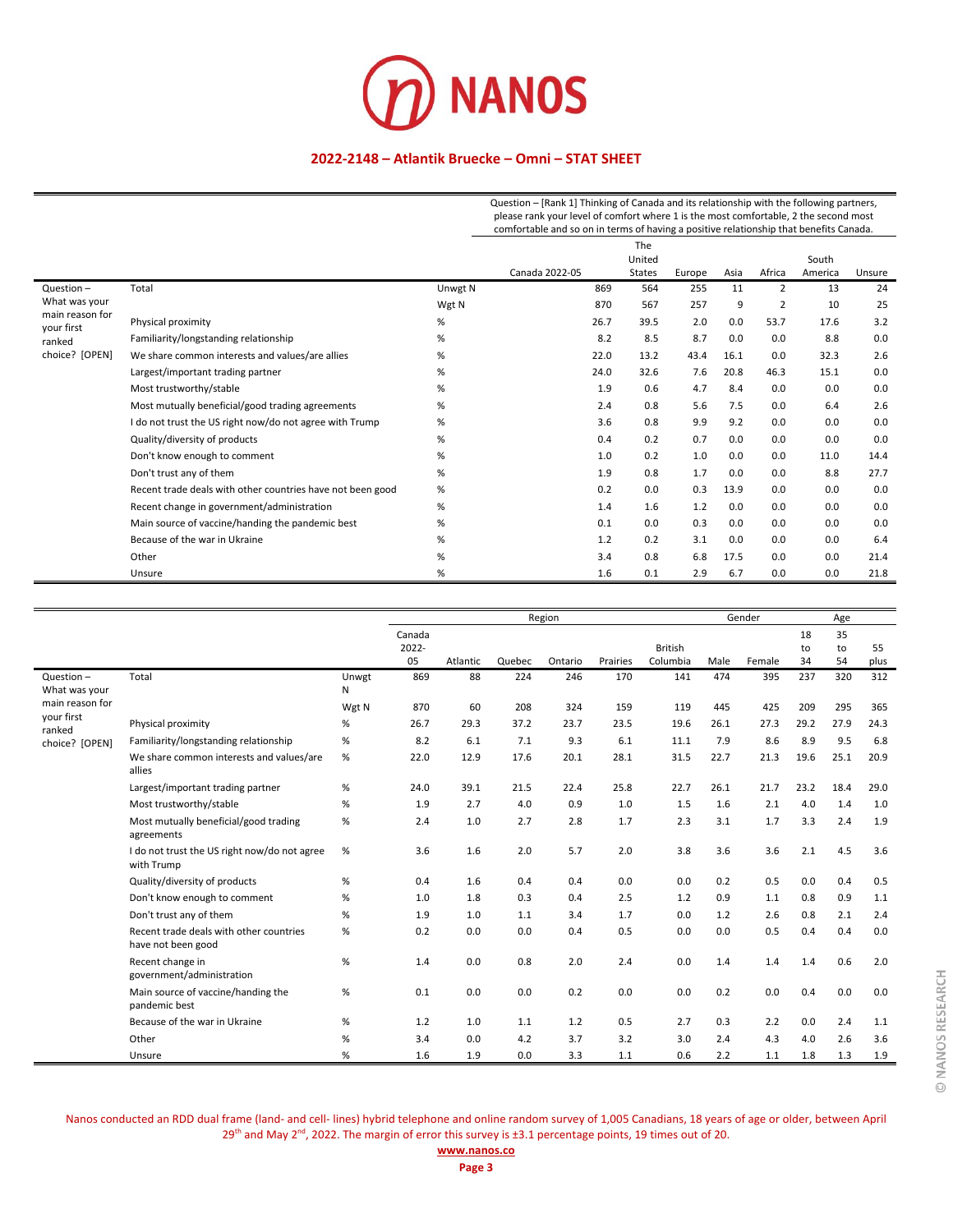

**Do you have a positive, a somewhat positive, a neutral, a somewhat negative or negative opinion of the following countries in terms of being a positive partner with Canada? [RADOMIZE]**

|                      |                      |            |                    |          |        | Region  |          |                            |      | Gender |             | Age         |            |
|----------------------|----------------------|------------|--------------------|----------|--------|---------|----------|----------------------------|------|--------|-------------|-------------|------------|
|                      |                      |            | Canada 2022-<br>05 | Atlantic | Quebec | Ontario | Prairies | <b>British</b><br>Columbia | Male | Female | 18 to<br>34 | 35 to<br>54 | 55<br>plus |
| Question -<br>France | Total                | Unwgt<br>N | 1005               | 100      | 249    | 301     | 196      | 159                        | 525  | 480    | 309         | 370         | 326        |
|                      |                      | Wgt N      | 1000               | 67       | 233    | 384     | 183      | 133                        | 489  | 511    | 273         | 341         | 386        |
|                      | Positive             | %          | 39.3               | 36.4     | 54.6   | 37.4    | 26.9     | 36.2                       | 39.3 | 39.2   | 43.5        | 37.5        | 37.8       |
|                      | Somewhat<br>positive | %          | 36.9               | 34.3     | 31.7   | 37.3    | 41.1     | 40.1                       | 35.5 | 38.2   | 35.1        | 38.5        | 36.7       |
|                      | Neutral              | %          | 16.7               | 23.4     | 8.6    | 18.9    | 19.7     | 17.1                       | 16.5 | 16.9   | 13.6        | 16.5        | 19.1       |
|                      | Somewhat<br>negative | %          | 3.1                | 3.4      | 2.4    | 2.0     | 6.5      | 2.7                        | 4.2  | 2.0    | 2.2         | 3.1         | 3.7        |
|                      | Negative             | %          | 1.5                | 0.8      | 1.1    | 1.5     | 2.2      | 1.8                        | 2.1  | 0.9    | 1.6         | 2.0         | 1.0        |
|                      | Unsure               | %          | 2.6                | 1.7      | 1.6    | 2.9     | 3.7      | 2.1                        | 2.4  | 2.7    | 4.0         | 2.3         | 1.8        |

**Do you have a positive, a somewhat positive, a neutral, a somewhat negative or negative opinion of the following countries in terms of being a positive partner with Canada? [RANDOMIZE]**

|                       |                      |            |                    |          |        | Region  |          |                            |      | Gender |             | Age         |            |
|-----------------------|----------------------|------------|--------------------|----------|--------|---------|----------|----------------------------|------|--------|-------------|-------------|------------|
|                       |                      |            | Canada 2022-<br>05 | Atlantic | Quebec | Ontario | Prairies | <b>British</b><br>Columbia | Male | Female | 18 to<br>34 | 35 to<br>54 | 55<br>plus |
| Question -<br>Germany | Total                | Unwgt<br>N | 1005               | 100      | 249    | 301     | 196      | 159                        | 525  | 480    | 309         | 370         | 326        |
|                       |                      | Wgt N      | 1000               | 67       | 233    | 384     | 183      | 133                        | 489  | 511    | 273         | 341         | 386        |
|                       | Positive             | %          | 45.5               | 42.7     | 50.2   | 50.4    | 34.5     | 39.4                       | 46.5 | 44.5   | 46.2        | 41.4        | 48.6       |
|                       | Somewhat<br>positive | %          | 34.3               | 35.1     | 32.5   | 31.0    | 40.0     | 38.5                       | 35.7 | 32.9   | 32.6        | 35.5        | 34.4       |
|                       | Neutral              | %          | 14.5               | 17.3     | 11.2   | 13.0    | 18.7     | 17.4                       | 13.4 | 15.5   | 13.2        | 17.3        | 12.9       |
|                       | Somewhat<br>negative | %          | 2.9                | 1.6      | 1.7    | 3.3     | 4.7      | 1.8                        | 2.5  | 3.2    | 2.7         | 2.9         | 3.0        |
|                       | Negative             | %          | 0.7                | 0.0      | 0.3    | 0.9     | 0.4      | 1.3                        | 0.9  | 0.5    | 0.6         | 1.0         | 0.5        |
|                       | Unsure               | %          | 2.2                | 3.3      | 4.0    | 1.4     | 1.6      | 1.6                        | 0.9  | 3.5    | 4.7         | 1.9         | 0.7        |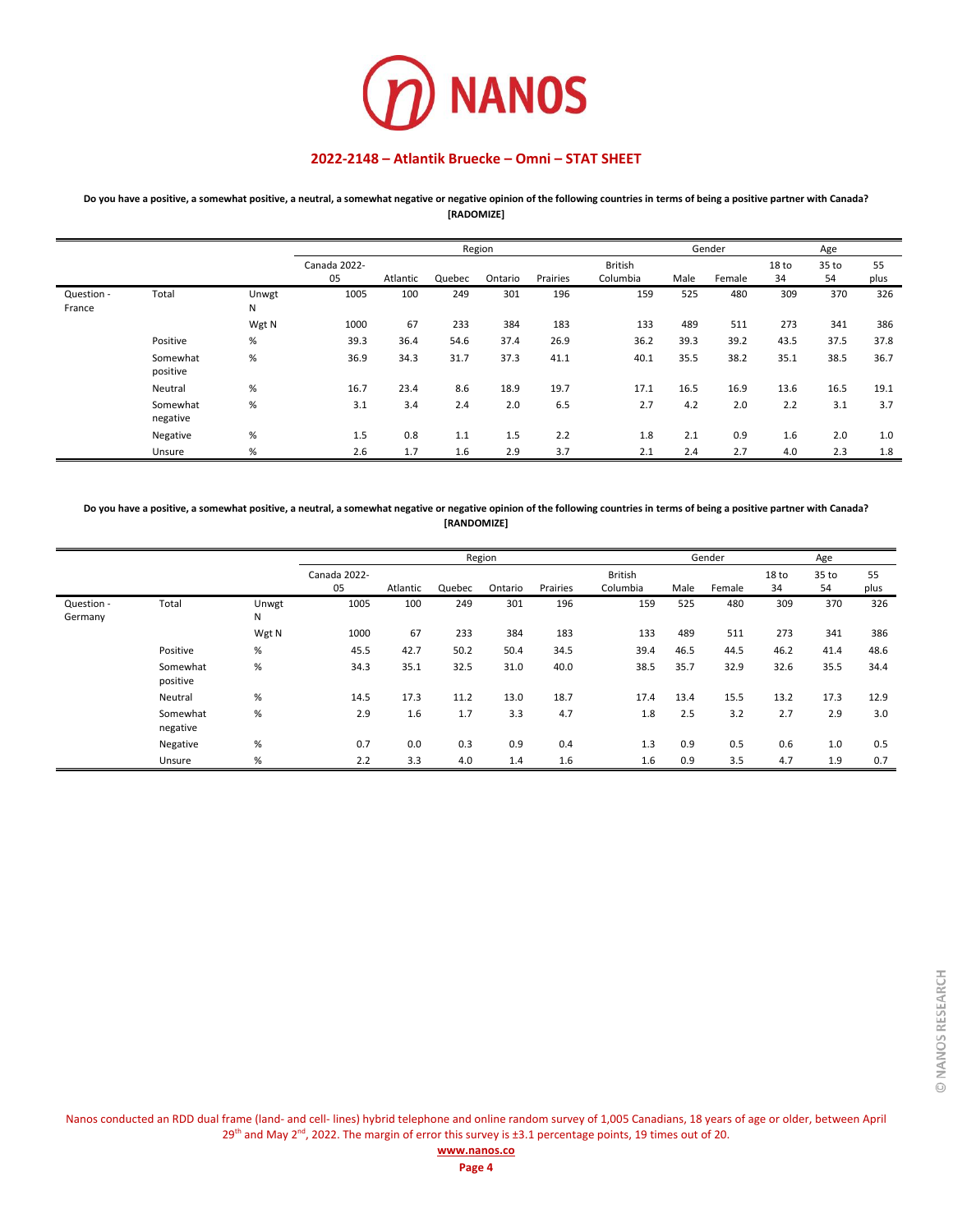

**Do you have a positive, a somewhat positive, a neutral, a somewhat negative or negative opinion of the following countries in terms of being a positive partner with Canada? [RANDOMIZE]**

|                                  |                      |            |                   |          |        | Region  |          |                            |      | Gender |                        | Age         |            |
|----------------------------------|----------------------|------------|-------------------|----------|--------|---------|----------|----------------------------|------|--------|------------------------|-------------|------------|
|                                  |                      |            | Canada<br>2022-05 | Atlantic | Quebec | Ontario | Prairies | <b>British</b><br>Columbia | Male | Female | 18 <sub>to</sub><br>34 | 35 to<br>54 | 55<br>plus |
| Question - The United<br>Kingdom | Total                | Unwgt<br>N | 1005              | 100      | 249    | 301     | 196      | 159                        | 525  | 480    | 309                    | 370         | 326        |
|                                  |                      | Wgt N      | 1000              | 67       | 233    | 384     | 183      | 133                        | 489  | 511    | 273                    | 341         | 386        |
|                                  | Positive             | %          | 52.6              | 61.4     | 47.3   | 53.9    | 54.4     | 51.5                       | 53.8 | 51.5   | 47.6                   | 52.1        | 56.7       |
|                                  | Somewhat<br>positive | %          | 35.9              | 32.8     | 37.4   | 35.3    | 36.2     | 36.1                       | 33.9 | 37.7   | 39.0                   | 32.2        | 36.9       |
|                                  | Neutral              | %          | 7.1               | 3.4      | 10.0   | 6.6     | 5.4      | 7.5                        | 7.4  | 6.9    | 8.0                    | 9.3         | 4.5        |
|                                  | Somewhat<br>negative | %          | 1.7               | 0.0      | 1.3    | 1.6     | 2.1      | 3.1                        | 2.8  | 0.7    | 1.8                    | 2.8         | 0.7        |
|                                  | Negative             | %          | 1.2               | 1.6      | 0.7    | 1.4     | 1.0      | 1.3                        | 1.5  | 0.9    | 0.7                    | 2.1         | 0.7        |
|                                  | Unsure               | %          | 1.5               | 0.8      | 3.3    | 1.2     | 0.9      | 0.6                        | 0.6  | 2.3    | 3.0                    | 1.5         | 0.4        |

**Do you have a positive, a somewhat positive, a neutral, a somewhat negative or negative opinion of the following countries in terms of being a positive partner with Canada? [RANDOMIZE]**

|                                        |                      |            |                   |          |        | Region  |          |                            |      | Gender |                        | Age                    |            |
|----------------------------------------|----------------------|------------|-------------------|----------|--------|---------|----------|----------------------------|------|--------|------------------------|------------------------|------------|
|                                        |                      |            | Canada<br>2022-05 | Atlantic | Quebec | Ontario | Prairies | <b>British</b><br>Columbia | Male | Female | 18 <sub>to</sub><br>34 | 35 <sub>to</sub><br>54 | 55<br>plus |
| Question - The<br><b>United States</b> | Total                | Unwgt<br>N | 1005              | 100      | 249    | 301     | 196      | 159                        | 525  | 480    | 309                    | 370                    | 326        |
|                                        |                      | Wgt N      | 1000              | 67       | 233    | 384     | 183      | 133                        | 489  | 511    | 273                    | 341                    | 386        |
|                                        | Positive             | %          | 40.0              | 47.2     | 42.6   | 38.7    | 40.9     | 34.8                       | 42.7 | 37.5   | 36.1                   | 36.5                   | 45.9       |
|                                        | Somewhat<br>positive | %          | 34.0              | 35.1     | 32.8   | 34.7    | 35.4     | 31.8                       | 33.8 | 34.2   | 34.8                   | 35.3                   | 32.3       |
|                                        | Neutral              | %          | 10.4              | 6.8      | 11.5   | 10.4    | 8.5      | 12.6                       | 9.5  | 11.2   | 13.4                   | 7.3                    | 10.9       |
|                                        | Somewhat<br>negative | %          | 9.4               | 5.1      | 9.6    | 9.4     | 8.7      | 12.6                       | 8.3  | 10.5   | 9.6                    | 12.9                   | 6.3        |
|                                        | Negative             | %          | 5.4               | 5.0      | 2.2    | 6.2     | 5.7      | 8.2                        | 5.2  | 5.5    | 4.8                    | 7.1                    | 4.3        |
|                                        | Unsure               | %          | 0.7               | 0.8      | 1.2    | 0.6     | 0.9      | 0.0                        | 0.5  | 1.0    | 1.2                    | 0.9                    | 0.2        |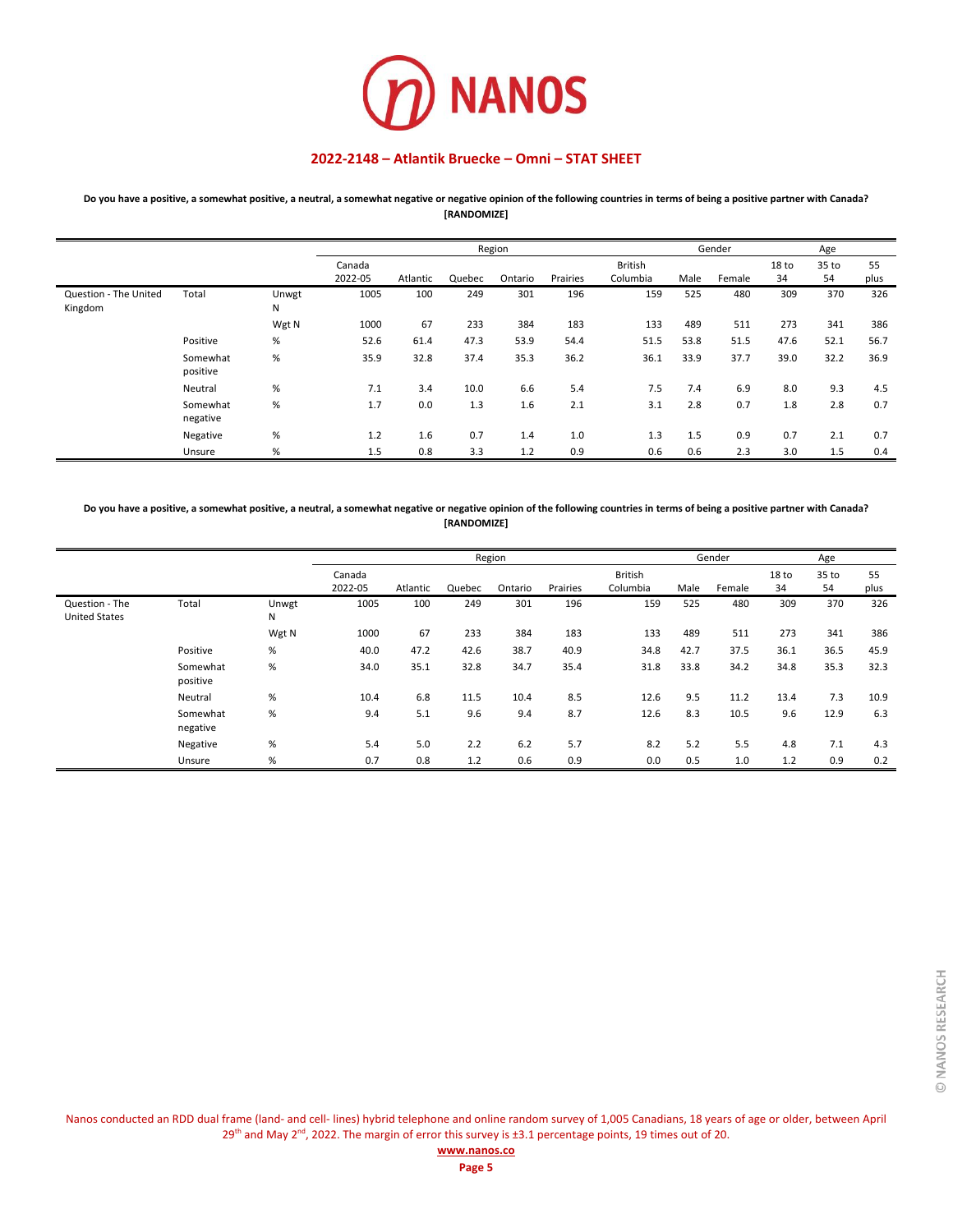

**Do you have a positive, a somewhat positive, a neutral, a somewhat negative or negative opinion of the following countries in terms of being a positive partner with Canada? [RANDOMIZE]**

|                     |                      |            |              |          |        | Region  |          |                |      | Gender |       | Age   |      |
|---------------------|----------------------|------------|--------------|----------|--------|---------|----------|----------------|------|--------|-------|-------|------|
|                     |                      |            | Canada 2022- |          |        |         |          | <b>British</b> |      |        | 18 to | 35 to | 55   |
|                     |                      |            | 05           | Atlantic | Quebec | Ontario | Prairies | Columbia       | Male | Female | 34    | 54    | plus |
| Question -<br>China | Total                | Unwgt<br>Ν | 1005         | 100      | 249    | 301     | 196      | 159            | 525  | 480    | 309   | 370   | 326  |
|                     |                      | Wgt N      | 1000         | 67       | 233    | 384     | 183      | 133            | 489  | 511    | 273   | 341   | 386  |
|                     | Positive             | %          | 2.0          | 0.8      | 3.3    | 1.8     | 0.8      | 2.6            | 1.2  | 2.8    | 2.3   | 1.4   | 2.3  |
|                     | Somewhat<br>positive | $\%$       | 9.3          | 11.3     | 11.4   | 7.6     | 9.2      | 9.9            | 8.5  | 10.1   | 8.4   | 11.1  | 8.4  |
|                     | Neutral              | $\%$       | 14.9         | 17.3     | 17.2   | 15.4    | 13.0     | 11.1           | 14.9 | 15.0   | 18.7  | 13.2  | 13.9 |
|                     | Somewhat<br>negative | $\%$       | 32.4         | 36.1     | 41.1   | 30.5    | 24.6     | 31.2           | 32.8 | 31.9   | 30.6  | 33.2  | 32.8 |
|                     | Negative             | $\%$       | 39.2         | 32.7     | 23.7   | 42.8    | 50.3     | 44.3           | 41.9 | 36.7   | 36.9  | 39.5  | 40.7 |
|                     | Unsure               | $\%$       | 2.1          | 1.7      | 3.2    | 1.9     | 2.2      | 0.9            | 0.6  | 3.6    | 3.2   | 1.6   | 1.9  |

**Do you have a positive, a somewhat positive, a neutral, a somewhat negative or negative opinion of the following countries in terms of being a positive partner with Canada. [RANDOMIZE]**

|                      |                      |            |              |          |        | Region  |          |                |      | Gender |                  | Age   |      |
|----------------------|----------------------|------------|--------------|----------|--------|---------|----------|----------------|------|--------|------------------|-------|------|
|                      |                      |            | Canada 2022- |          |        |         |          | <b>British</b> |      |        | 18 <sub>to</sub> | 35 to | 55   |
|                      |                      |            | 05           | Atlantic | Quebec | Ontario | Prairies | Columbia       | Male | Female | 34               | 54    | plus |
| Question -<br>Mexico | Total                | Unwgt<br>Ν | 1005         | 100      | 249    | 301     | 196      | 159            | 525  | 480    | 309              | 370   | 326  |
|                      |                      | Wgt N      | 1000         | 67       | 233    | 384     | 183      | 133            | 489  | 511    | 273              | 341   | 386  |
|                      | Positive             | $\%$       | 24.5         | 22.8     | 26.0   | 23.5    | 23.6     | 26.6           | 24.8 | 24.1   | 30.1             | 22.8  | 22.0 |
|                      | Somewhat<br>positive | %          | 42.4         | 43.3     | 41.5   | 42.8    | 40.2     | 44.9           | 42.0 | 42.7   | 38.5             | 44.1  | 43.5 |
|                      | Neutral              | %          | 23.5         | 20.3     | 24.4   | 24.0    | 24.4     | 20.6           | 24.2 | 22.8   | 20.9             | 23.3  | 25.4 |
|                      | Somewhat<br>negative | %          | 5.7          | 11.1     | 4.7    | 4.8     | 7.1      | 5.1            | 4.7  | 6.6    | 5.1              | 5.7   | 6.0  |
|                      | Negative             | %          | 1.7          | 0.7      | 1.0    | 3.3     | 0.4      | 0.7            | 3.0  | 0.5    | 1.2              | 1.8   | 2.0  |
|                      | Unsure               | %          | 2.3          | 1.7      | 2.4    | 1.6     | 4.3      | 2.1            | 1.3  | 3.3    | 4.2              | 2.3   | 1.0  |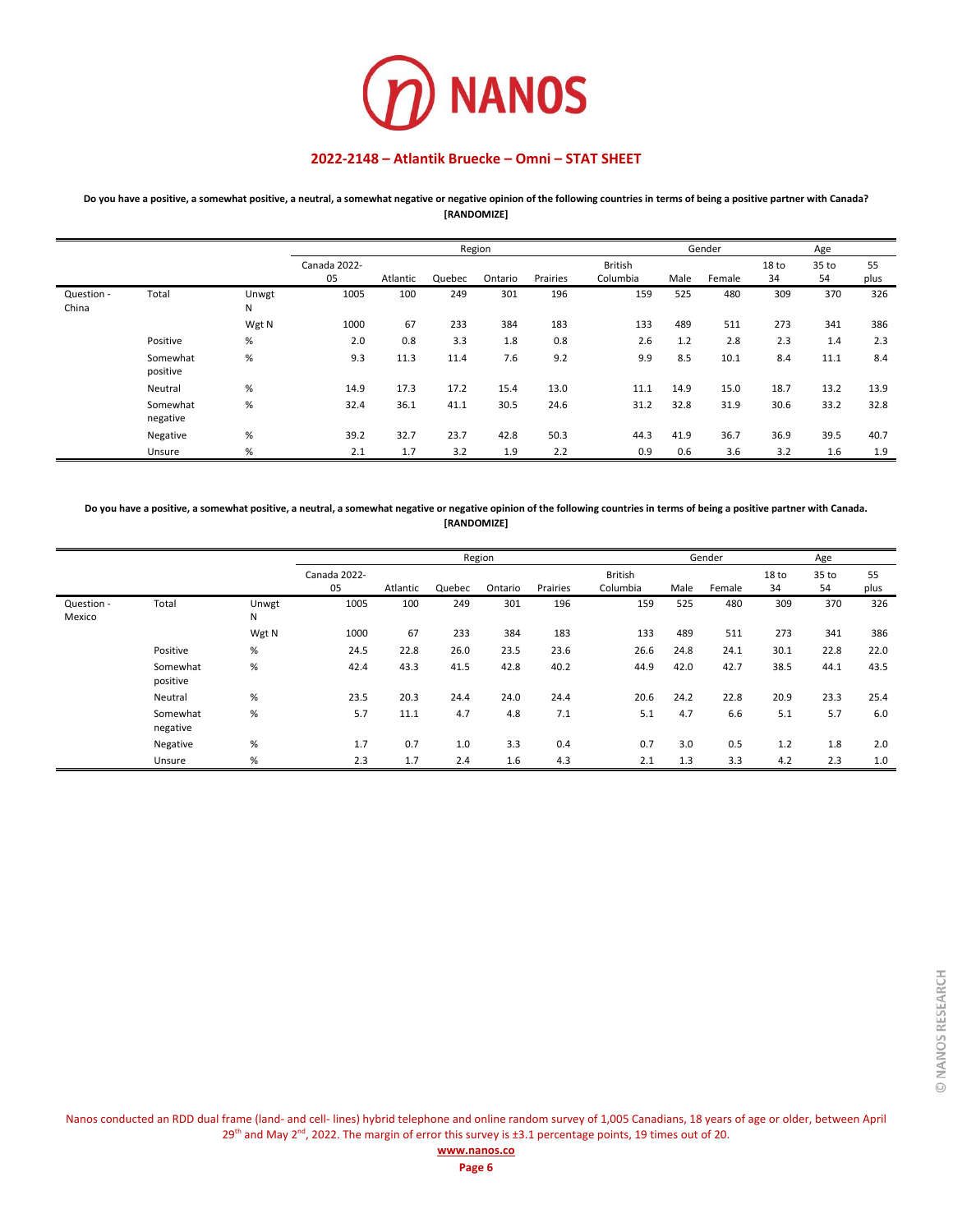

**Our next few questions are about Canada's relationship with Europe. On a scale of 0 to 10 where 0 is no cooperation at all and 10 is very strong cooperation, how would you rate the level of cooperation Canada should have with Europe in the following areas? [RANDOMIZE]**

|                                             |                                 |            |                   |          |        | Region  |          |                            |      | Gender |                        | Age         |            |
|---------------------------------------------|---------------------------------|------------|-------------------|----------|--------|---------|----------|----------------------------|------|--------|------------------------|-------------|------------|
|                                             |                                 |            | Canada<br>2022-05 | Atlantic | Quebec | Ontario | Prairies | <b>British</b><br>Columbia | Male | Female | 18 <sub>to</sub><br>34 | 35 to<br>54 | 55<br>plus |
| Question - Working<br>together on trade and | Total                           | Unwgt<br>Ν | 1005              | 100      | 249    | 301     | 196      | 159                        | 525  | 480    | 309                    | 370         | 326        |
| prosperity issues                           |                                 | Wgt N      | 1000              | 67       | 233    | 384     | 183      | 133                        | 489  | 511    | 273                    | 341         | 386        |
|                                             |                                 | Mean       | 8.2               | 8.3      | 8.5    | 8.1     | 8.0      | 8.3                        | 8.2  | 8.2    | 8.1                    | 8.1         | 8.4        |
|                                             |                                 | Median     | 9.0               | 9.0      | 9.0    | 9.0     | 8.0      | 9.0                        | 9.0  | 9.0    | 8.0                    | 8.0         | 9.0        |
|                                             | No cooperation at<br>all $(0)$  | $\%$       | 0.6               | 0.0      | 0.3    | 0.5     | 0.8      | 1.2                        | 0.8  | 0.3    | 0.5                    | 0.7         | 0.5        |
|                                             | 1                               | $\%$       | 0.1               | 0.0      | 0.0    | 0.3     | 0.0      | 0.0                        | 0.2  | 0.0    | 0.0                    | 0.3         | 0.0        |
|                                             | 2                               | $\%$       | 0.7               | 0.0      | 0.3    | 1.2     | 0.4      | 0.5                        | 0.9  | 0.4    | 0.8                    | 0.8         | 0.5        |
|                                             | 3                               | $\%$       | 1.3               | 1.6      | 0.0    | 1.8     | 2.2      | 1.2                        | 0.8  | 1.8    | 0.9                    | 2.0         | 1.1        |
|                                             | 4                               | $\%$       | 1.2               | 0.7      | 1.2    | 1.5     | 1.3      | 0.5                        | 1.1  | 1.4    | 2.1                    | 1.4         | 0.4        |
|                                             | 5                               | $\%$       | 5.4               | 7.9      | 5.7    | 5.9     | 5.5      | 2.2                        | 4.4  | 6.4    | 5.7                    | 5.8         | 4.8        |
|                                             | 6                               | %          | 7.4               | 6.1      | 3.9    | 9.6     | 9.7      | 4.5                        | 8.2  | 6.6    | 5.0                    | 8.8         | 7.8        |
|                                             | $\overline{7}$                  | $\%$       | 12.0              | 14.2     | 12.5   | 9.6     | 14.2     | 14.2                       | 12.9 | 11.1   | 14.8                   | 11.7        | 10.2       |
|                                             | 8                               | $\%$       | 18.0              | 16.1     | 21.0   | 16.5    | 16.8     | 19.4                       | 19.1 | 16.9   | 19.8                   | 18.7        | 16.1       |
|                                             | 9                               | $\%$       | 11.7              | 13.0     | 12.3   | 10.6    | 10.9     | 14.5                       | 10.6 | 12.9   | 11.2                   | 10.3        | 13.4       |
|                                             | Very strong<br>cooperation (10) | $\%$       | 37.3              | 40.5     | 39.7   | 38.6    | 33.7     | 33.0                       | 38.5 | 36.2   | 33.2                   | 36.5        | 41.0       |
|                                             | Unsure                          | $\%$       | 4.2               | 0.0      | 3.1    | 3.9     | 4.5      | 8.9                        | 2.5  | 5.9    | 5.9                    | 3.0         | 4.1        |

**Our next few questions are about Canada's relationship with Europe. On a scale of 0 to 10 where 0 is no cooperation at all and 10 is very strong cooperation, how would you rate the level of cooperation Canada should have with Europe in the following areas? [RANDOMIZE]**

|                                                |                                 |            |                   |          |        | Region  |          |                            |      | Gender |             | Age         |            |
|------------------------------------------------|---------------------------------|------------|-------------------|----------|--------|---------|----------|----------------------------|------|--------|-------------|-------------|------------|
|                                                |                                 |            | Canada<br>2022-05 | Atlantic | Quebec | Ontario | Prairies | <b>British</b><br>Columbia | Male | Female | 18 to<br>34 | 35 to<br>54 | 55<br>plus |
| Question - Cooperation<br>between Canadian and | Total                           | Unwgt<br>N | 1005              | 100      | 249    | 301     | 196      | 159                        | 525  | 480    | 309         | 370         | 326        |
| European universities                          |                                 | Wgt N      | 1000              | 67       | 233    | 384     | 183      | 133                        | 489  | 511    | 273         | 341         | 386        |
|                                                |                                 | Mean       | 7.8               | 7.7      | 8.2    | 7.7     | 7.4      | 7.9                        | 7.7  | 7.9    | 7.7         | 7.7         | 7.9        |
|                                                |                                 | Median     | 8.0               | 8.0      | 8.0    | 8.0     | 8.0      | 8.0                        | 8.0  | 8.0    | 8.0         | 8.0         | 8.0        |
|                                                | No cooperation<br>at all $(0)$  | %          | 1.0               | 0.7      | 0.0    | 1.1     | 2.1      | 1.0                        | 1.3  | 0.6    | 1.3         | 1.6         | 0.2        |
|                                                | $\mathbf{1}$                    | %          | 0.3               | 0.0      | 0.3    | 0.6     | 0.0      | 0.0                        | 0.2  | 0.4    | 0.0         | 0.9         | 0.0        |
|                                                | $\overline{2}$                  | $\%$       | 1.2               | 1.4      | 0.0    | 1.0     | 1.8      | 3.1                        | 1.7  | 0.8    | 0.8         | 1.3         | 1.5        |
|                                                | 3                               | %          | 1.9               | 1.4      | 1.1    | 2.5     | 2.1      | 1.2                        | 2.1  | 1.6    | 1.9         | 1.8         | 1.9        |
|                                                | 4                               | $\%$       | 1.7               | 0.0      | 0.7    | 3.0     | 0.8      | 1.9                        | 2.6  | 0.9    | 2.3         | 2.7         | 0.4        |
|                                                | 5                               | %          | 8.0               | 14.1     | 7.2    | 7.0     | 11.5     | 4.9                        | 7.3  | 8.7    | 7.3         | 8.1         | 8.6        |
|                                                | 6                               | $\%$       | 7.1               | 10.7     | 6.0    | 6.5     | 10.5     | 4.0                        | 8.4  | 5.8    | 6.9         | 7.2         | 7.1        |
|                                                | $\overline{7}$                  | %          | 13.2              | 10.0     | 12.5   | 14.2    | 12.7     | 14.2                       | 11.5 | 15.0   | 12.7        | 11.9        | 14.8       |
|                                                | 8                               | %          | 16.7              | 14.8     | 20.7   | 15.3    | 16.5     | 15.3                       | 16.8 | 16.6   | 21.2        | 16.5        | 13.8       |
|                                                | 9                               | %          | 9.5               | 9.5      | 10.3   | 8.4     | 9.0      | 11.9                       | 10.0 | 9.0    | 7.5         | 9.9         | 10.6       |
|                                                | Very strong<br>cooperation (10) | %          | 28.5              | 28.5     | 34.8   | 27.8    | 21.4     | 29.4                       | 28.0 | 29.0   | 26.0        | 29.1        | 29.8       |
|                                                | Unsure                          | %          | 10.8              | 8.8      | 6.3    | 12.5    | 11.7     | 13.2                       | 10.1 | 11.4   | 12.2        | 9.0         | 11.3       |

Nanos conducted an RDD dual frame (land- and cell- lines) hybrid telephone and online random survey of 1,005 Canadians, 18 years of age or older, between April 29<sup>th</sup> and May 2<sup>nd</sup>, 2022. The margin of error this survey is ±3.1 percentage points, 19 times out of 20.

### **[www.nanos.co](http://www.nanosresearch.com/)**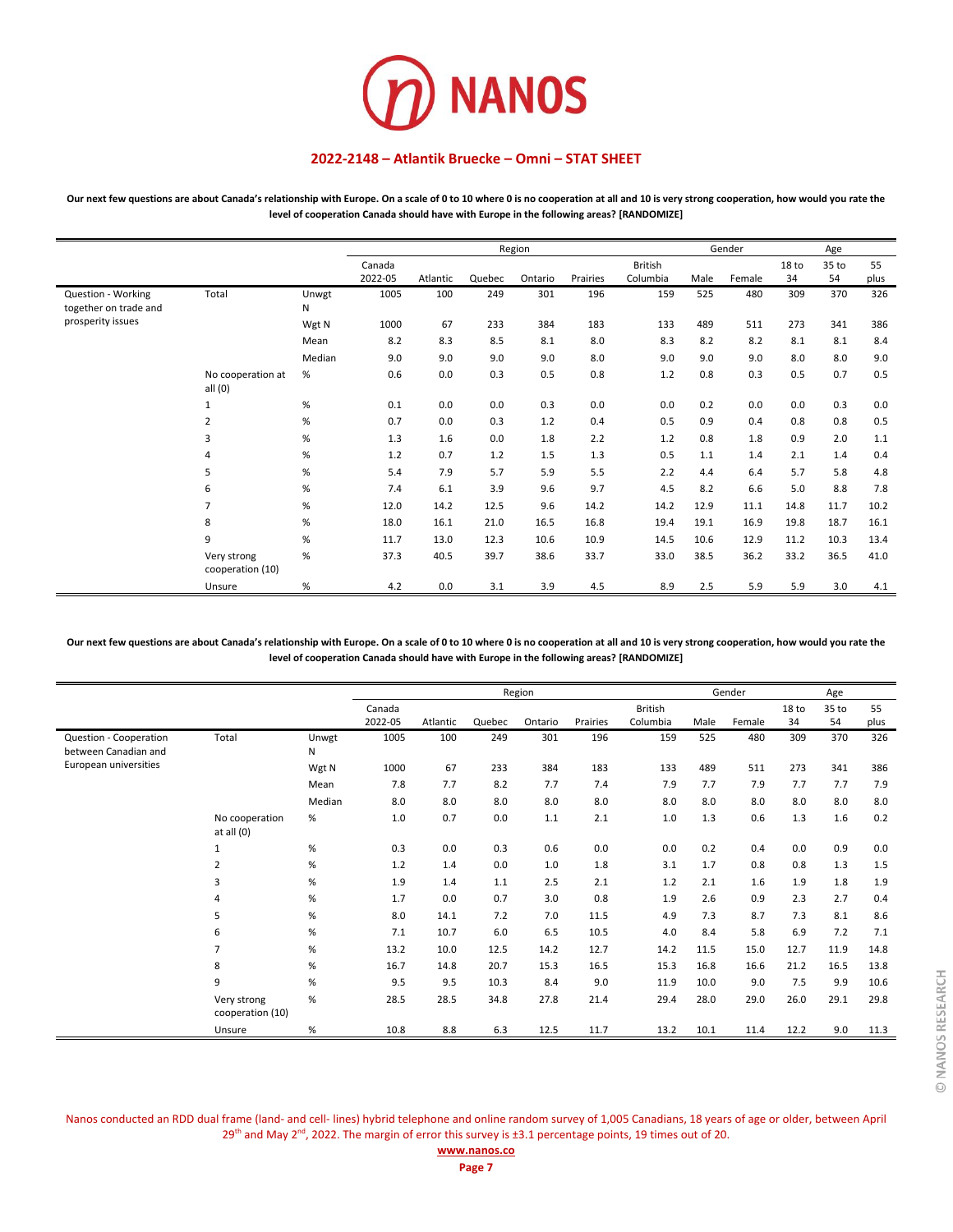

Our next few questions are about Canada's relationship with Europe. On a scale of 0 to 10 where 0 is no cooperation at all and 10 is very strong cooperation, how would you rate the **level of cooperation Canada should have with Europe in the following areas? [RANDOMIZE]**

|                                            |                                 |            |                   |          |        | Region  |          |                            |      | Gender |             | Age         |            |
|--------------------------------------------|---------------------------------|------------|-------------------|----------|--------|---------|----------|----------------------------|------|--------|-------------|-------------|------------|
|                                            |                                 |            | Canada<br>2022-05 | Atlantic | Quebec | Ontario | Prairies | <b>British</b><br>Columbia | Male | Female | 18 to<br>34 | 35 to<br>54 | 55<br>plus |
| Question - Working<br>together on security | Total                           | Unwgt<br>N | 1005              | 100      | 249    | 301     | 196      | 159                        | 525  | 480    | 309         | 370         | 326        |
| issues                                     |                                 | Wgt N      | 1000              | 67       | 233    | 384     | 183      | 133                        | 489  | 511    | 273         | 341         | 386        |
|                                            |                                 | Mean       | 8.4               | 8.6      | 8.6    | 8.5     | 7.9      | 8.3                        | 8.3  | 8.5    | 8.1         | 8.3         | 8.7        |
|                                            |                                 | Median     | 9.0               | 10.0     | 9.0    | 9.0     | 8.0      | 9.0                        | 9.0  | 9.0    | 8.0         | 9.0         | 10.0       |
|                                            | No cooperation at<br>all $(0)$  | %          | 0.7               | 0.0      | 0.6    | 0.2     | 0.8      | 2.3                        | 0.9  | 0.5    | 1.0         | 0.9         | 0.2        |
|                                            | $\mathbf{1}$                    | %          | 0.6               | 0.0      | 0.3    | 0.9     | 0.0      | 1.2                        | 0.2  | 1.0    | 0.5         | 0.5         | 0.7        |
|                                            | $\overline{2}$                  | %          | 0.7               | 0.0      | 0.0    | 0.7     | 1.8      | 0.5                        | 0.7  | 0.6    | 1.1         | 0.6         | 0.4        |
|                                            | 3                               | %          | 0.7               | 0.0      | 0.3    | 0.5     | 2.5      | 0.0                        | 1.0  | 0.4    | 0.8         | 1.5         | 0.0        |
|                                            | 4                               | %          | 1.5               | 0.7      | 0.4    | 2.2     | 2.1      | 1.2                        | 1.3  | 1.7    | 1.7         | 2.6         | 0.4        |
|                                            | 5                               | %          | 5.5               | 7.2      | 5.3    | 5.8     | 4.8      | 5.0                        | 5.6  | 5.4    | 4.3         | 5.1         | 6.6        |
|                                            | 6                               | %          | 5.8               | 4.0      | 3.2    | 4.9     | 10.9     | 6.8                        | 8.1  | 3.5    | 6.5         | 6.4         | 4.7        |
|                                            | $\overline{7}$                  | %          | 10.3              | 15.4     | 12.1   | 8.1     | 13.7     | 5.8                        | 10.8 | 9.7    | 13.0        | 11.1        | 7.6        |
|                                            | 8                               | %          | 16.1              | 10.2     | 19.8   | 15.0    | 15.3     | 16.6                       | 16.4 | 15.7   | 22.6        | 15.8        | 11.6       |
|                                            | 9                               | %          | 9.6               | 11.5     | 9.8    | 9.9     | 6.9      | 11.3                       | 8.7  | 10.5   | 9.1         | 8.0         | 11.4       |
|                                            | Very strong<br>cooperation (10) | %          | 44.4              | 49.3     | 44.7   | 47.8    | 36.9     | 41.6                       | 43.4 | 45.3   | 32.6        | 44.5        | 52.6       |
|                                            | Unsure                          | $\%$       | 4.3               | 1.6      | 3.4    | 3.9     | 4.4      | 7.8                        | 2.9  | 5.5    | 6.6         | 3.0         | 3.7        |

|                                                 |                      |            |         |          |        | Region  |          |                |      | Gender |          | Age      |      |
|-------------------------------------------------|----------------------|------------|---------|----------|--------|---------|----------|----------------|------|--------|----------|----------|------|
|                                                 |                      |            | Canada  |          |        |         |          | <b>British</b> |      |        | 18<br>to | 35<br>to | 55   |
|                                                 |                      |            | 2022-05 | Atlantic | Quebec | Ontario | Prairies | Columbia       | Male | Female | 34       | 54       | plus |
| Question - Please tell me<br>if you have a very | Total                | Unwgt<br>N | 1005    | 100      | 249    | 301     | 196      | 159            | 525  | 480    | 309      | 370      | 326  |
| favorable, somewhat                             |                      | Wgt N      | 1000    | 67       | 233    | 384     | 183      | 133            | 489  | 511    | 273      | 341      | 386  |
| favorable, somewhat<br>unfavorable or very      | Very favorable       | %          | 37.9    | 45.8     | 40.4   | 37.8    | 33.0     | 36.8           | 44.3 | 31.8   | 31.9     | 36.3     | 43.6 |
| unfavorable opinion of                          | Somewhat favorable   | %          | 41.3    | 34.8     | 38.6   | 43.1    | 42.2     | 43.2           | 38.0 | 44.5   | 43.5     | 40.1     | 40.9 |
| NATO, that is, North                            | Somewhat unfavorable | %          | 8.7     | 12.4     | 6.0    | 8.7     | 11.9     | 7.4            | 7.7  | 9.7    | 7.3      | 9.8      | 8.8  |
| <b>Atlantic Treaty</b>                          | Very unfavorable     | %          | 6.4     | 3.5      | 5.9    | 6.3     | 6.4      | 9.0            | 7.3  | 5.5    | 7.8      | 9.4      | 2.8  |
| Organization.                                   | Unsure               | $\%$       | 5.6     | 3.5      | 9.2    | 4.2     | 6.4      | 3.6            | 2.7  | 8.5    | 9.6      | 4.4      | 3.9  |

Nanos conducted an RDD dual frame (land- and cell- lines) hybrid telephone and online random survey of 1,005 Canadians, 18 years of age or older, between April 29<sup>th</sup> and May 2<sup>nd</sup>, 2022. The margin of error this survey is ±3.1 percentage points, 19 times out of 20.

**Page 8**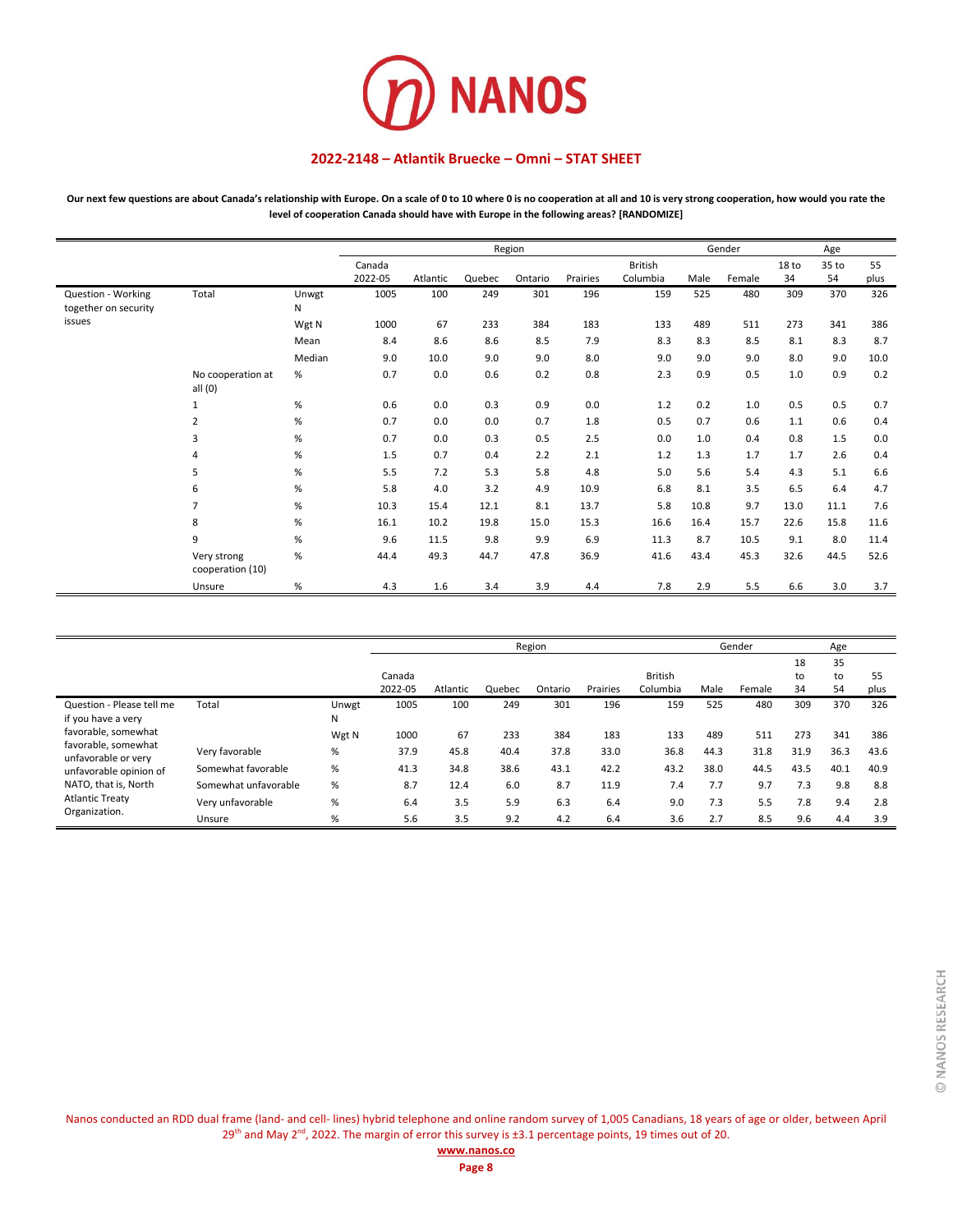

**On a scale of 0 to 10 where 0 is not at all comfortable and 10 is completely comfortable, how comfortable are you with the following as energy partners? [RANDOMIZE]**

|                                        |                                |            |                   |          |        | Region  |          |                     |      | Gender |             | Age         |            |
|----------------------------------------|--------------------------------|------------|-------------------|----------|--------|---------|----------|---------------------|------|--------|-------------|-------------|------------|
|                                        |                                |            | Canada<br>2022-05 | Atlantic | Quebec | Ontario | Prairies | British<br>Columbia | Male | Female | 18 to<br>34 | 35 to<br>54 | 55<br>plus |
| Question - The<br><b>United States</b> | Total                          | Unwgt<br>N | 1005              | 100      | 249    | 301     | 196      | 159                 | 525  | 480    | 309         | 370         | 326        |
|                                        |                                | Wgt N      | 1000              | 67       | 233    | 384     | 183      | 133                 | 489  | 511    | 273         | 341         | 386        |
|                                        |                                | Mean       | 6.9               | 6.7      | 7.3    | 6.9     | 7.0      | 6.5                 | 7.2  | 6.7    | 6.8         | 6.8         | 7.1        |
|                                        |                                | Median     | 7.0               | 7.0      | 8.0    | 7.0     | 8.0      | 7.0                 | 8.0  | 7.0    | 7.0         | 7.0         | 7.0        |
|                                        | Not at all<br>comfortable (0)  | $\%$       | 3.1               | 3.3      | 1.6    | 3.2     | 3.6      | 4.7                 | 3.2  | 3.0    | 3.3         | 4.3         | 1.9        |
|                                        | $\mathbf{1}$                   | $\%$       | 0.7               | 0.8      | 0.4    | 0.3     | 1.8      | 0.6                 | 1.1  | 0.3    | 0.2         | 1.0         | 0.7        |
|                                        | $\overline{2}$                 | $\%$       | 2.9               | 4.6      | 3.3    | 2.7     | 2.2      | 2.5                 | 3.2  | 2.5    | 2.2         | 3.7         | 2.6        |
|                                        | 3                              | $\%$       | 4.1               | 5.9      | 3.4    | 4.2     | 1.6      | 7.6                 | 3.5  | 4.7    | 4.7         | 3.4         | 4.4        |
|                                        | 4                              | $\%$       | 4.6               | 3.3      | 3.4    | 4.2     | 5.9      | 6.7                 | 3.9  | 5.3    | 6.1         | 4.5         | 3.7        |
|                                        | 5                              | $\%$       | 11.1              | 12.8     | 9.6    | 12.3    | 12.5     | 7.4                 | 9.8  | 12.3   | 9.3         | 10.2        | 13.0       |
|                                        | 6                              | $\%$       | 10.5              | 10.2     | 7.8    | 13.1    | 7.9      | 11.7                | 9.2  | 11.9   | 12.2        | 10.6        | 9.3        |
|                                        | $\overline{7}$                 | $\%$       | 14.4              | 16.7     | 16.3   | 12.9    | 12.8     | 16.8                | 12.4 | 16.4   | 15.9        | 12.2        | 15.3       |
|                                        | 8                              | $\%$       | 16.7              | 12.4     | 17.4   | 17.1    | 18.2     | 14.2                | 16.9 | 16.5   | 15.7        | 19.1        | 15.2       |
|                                        | 9                              | $\%$       | 9.6               | 9.1      | 8.9    | 9.7     | 9.9      | 10.7                | 10.3 | 9.0    | 7.5         | 10.9        | 10.0       |
|                                        | Completely<br>comfortable (10) | $\%$       | 19.8              | 19.0     | 24.3   | 18.4    | 20.9     | 14.9                | 26.0 | 13.9   | 18.8        | 17.5        | 22.6       |
|                                        | Unsure                         | $\%$       | 2.5               | 1.7      | 3.6    | 2.1     | 2.7      | 2.2                 | 0.6  | 4.4    | 4.1         | 2.7         | 1.4        |

**On a scale of 0 to 10 where 0 is not at all comfortable and 10 is completely comfortable, how comfortable are you with the following as energy partners? [RANDOMIZE]**

|                       |                                |            |                   |          |        | Region  |          |                            |      | Gender |             | Age         |            |
|-----------------------|--------------------------------|------------|-------------------|----------|--------|---------|----------|----------------------------|------|--------|-------------|-------------|------------|
|                       |                                |            | Canada<br>2022-05 | Atlantic | Quebec | Ontario | Prairies | <b>British</b><br>Columbia | Male | Female | 18 to<br>34 | 35 to<br>54 | 55<br>plus |
| Question -<br>Germany | Total                          | Unwgt<br>N | 1005              | 100      | 249    | 301     | 196      | 159                        | 525  | 480    | 309         | 370         | 326        |
|                       |                                | Wgt N      | 1000              | 67       | 233    | 384     | 183      | 133                        | 489  | 511    | 273         | 341         | 386        |
|                       |                                | Mean       | 7.1               | 6.5      | 7.6    | 7.1     | 6.9      | 7.0                        | 7.4  | 6.9    | 7.5         | 7.0         | 7.0        |
|                       |                                | Median     | 8.0               | 7.0      | 8.0    | 8.0     | 7.0      | 7.0                        | 8.0  | 7.0    | 8.0         | 7.0         | 7.0        |
|                       | Not at all comfortable<br>(0)  | %          | 2.4               | 1.7      | 1.0    | 2.9     | 3.4      | 2.4                        | 2.7  | 2.1    | 1.6         | 3.5         | 2.1        |
|                       | 1                              | $\%$       | 1.2               | 5.6      | 0.3    | 1.1     | 1.4      | 0.7                        | 1.8  | 0.7    | 0.0         | 1.1         | 2.2        |
|                       | 2                              | %          | 1.4               | 2.5      | 1.0    | 2.0     | 0.9      | 0.0                        | 1.3  | 1.4    | 0.3         | 1.4         | 2.1        |
|                       | 3                              | $\%$       | 2.4               | 1.6      | 1.9    | 2.5     | 4.4      | 0.5                        | 1.0  | 3.7    | 3.5         | 1.6         | 2.3        |
|                       | 4                              | %          | 3.2               | 4.2      | 1.5    | 3.9     | 2.8      | 4.0                        | 3.2  | 3.2    | 3.3         | 3.3         | 3.0        |
|                       | 5                              | $\%$       | 11.8              | 14.2     | 11.6   | 8.8     | 14.4     | 16.0                       | 10.5 | 13.1   | 10.6        | 11.1        | 13.3       |
|                       | 6                              | %          | 9.1               | 11.1     | 6.6    | 9.4     | 10.1     | 10.2                       | 9.0  | 9.2    | 6.7         | 11.2        | 8.9        |
|                       | $\overline{7}$                 | $\%$       | 14.7              | 13.8     | 15.2   | 13.7    | 13.0     | 19.8                       | 13.7 | 15.8   | 13.3        | 15.1        | 15.4       |
|                       | 8                              | $\%$       | 17.0              | 15.1     | 17.3   | 20.2    | 13.3     | 13.0                       | 18.2 | 15.8   | 17.6        | 15.5        | 17.9       |
|                       | 9                              | %          | 9.7               | 7.3      | 11.8   | 10.5    | 6.9      | 8.7                        | 9.7  | 9.6    | 10.0        | 11.0        | 8.3        |
|                       | Completely<br>comfortable (10) | %          | 20.0              | 14.5     | 23.2   | 18.8    | 22.8     | 16.7                       | 25.2 | 15.0   | 25.5        | 17.9        | 18.0       |
|                       | Unsure                         | $\%$       | 7.1               | 8.4      | 8.5    | 6.0     | 6.6      | 8.2                        | 3.8  | 10.3   | 7.6         | 7.4         | 6.6        |

© NANOS RESEARCH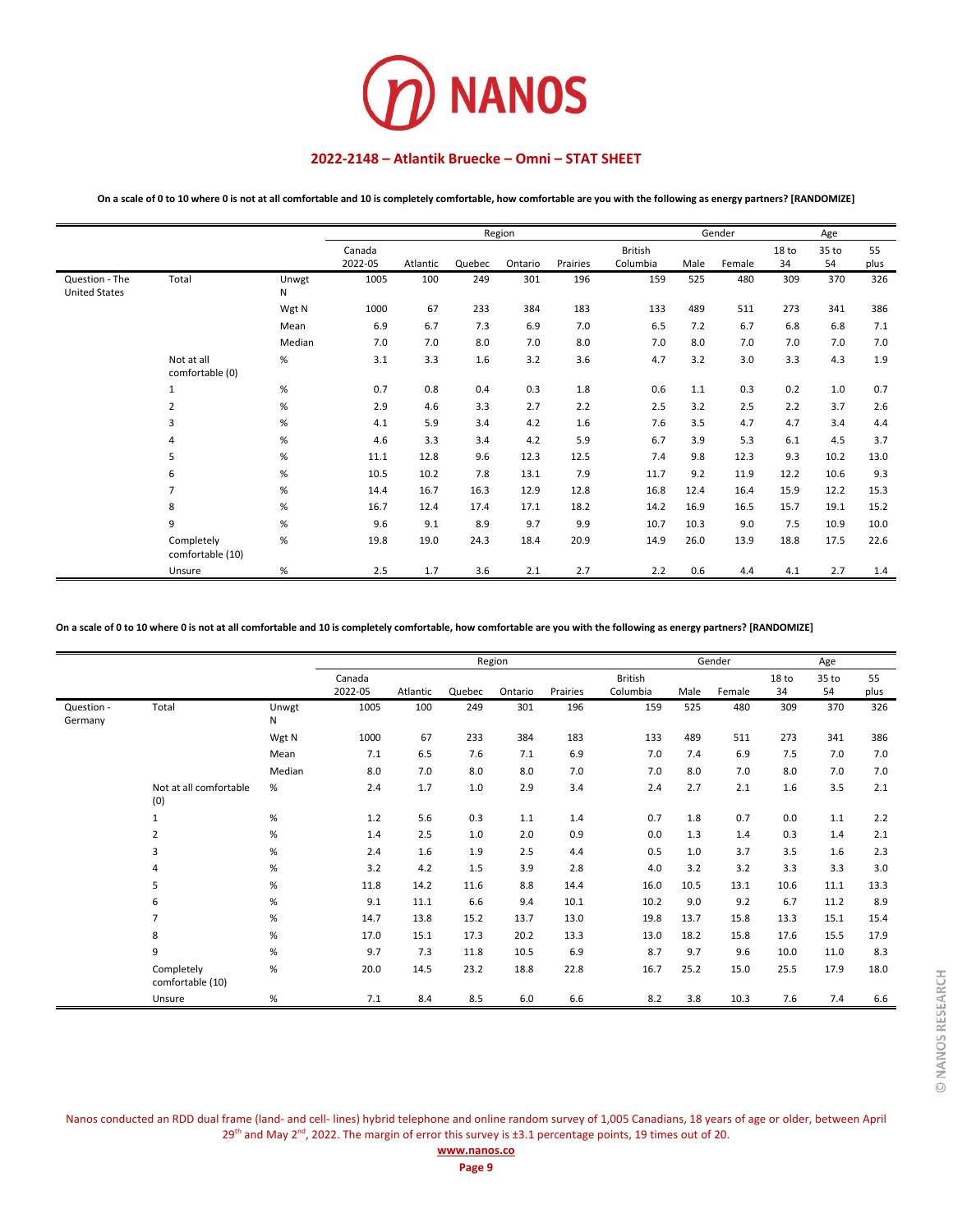

**On a scale of 0 to 10 where 0 is not at all comfortable and 10 is completely comfortable, how comfortable are you with the following as energy partners? [RANDOMIZE]**

|                      |                                |            |                   |          |        | Gender  | Age      |                            |      |        |             |             |            |
|----------------------|--------------------------------|------------|-------------------|----------|--------|---------|----------|----------------------------|------|--------|-------------|-------------|------------|
|                      |                                |            | Canada<br>2022-05 | Atlantic | Quebec | Ontario | Prairies | <b>British</b><br>Columbia | Male | Female | 18 to<br>34 | 35 to<br>54 | 55<br>plus |
| Question -<br>Russia | Total                          | Unwgt<br>N | 1005              | 100      | 249    | 301     | 196      | 159                        | 525  | 480    | 309         | 370         | 326        |
|                      |                                | Wgt N      | 1000              | 67       | 233    | 384     | 183      | 133                        | 489  | 511    | 273         | 341         | 386        |
|                      |                                | Mean       | 0.7               | 0.6      | 0.7    | 0.6     | 0.8      | 0.8                        | 0.8  | 0.6    | 1.1         | 0.8         | 0.3        |
|                      |                                | Median     | 0.0               | 0.0      | 0.0    | 0.0     | 0.0      | 0.0                        | 0.0  | 0.0    | 0.0         | 0.0         | 0.0        |
|                      | Not at all comfortable<br>(0)  | %          | 77.7              | 78.7     | 74.7   | 81.1    | 75.7     | 75.3                       | 76.9 | 78.5   | 68.2        | 74.6        | 87.2       |
|                      | $\mathbf 1$                    | %          | 6.6               | 5.8      | 6.8    | 5.9     | 7.6      | 7.5                        | 6.6  | 6.6    | 7.5         | 6.0         | 6.5        |
|                      | $\overline{2}$                 | %          | 3.5               | 3.8      | 3.0    | 2.2     | 5.4      | 5.2                        | 4.0  | 3.0    | 5.3         | 4.1         | 1.6        |
|                      | 3                              | %          | 1.7               | 1.5      | 1.8    | 1.5     | 1.7      | 2.2                        | 2.0  | 1.4    | 2.9         | 2.2         | 0.4        |
|                      | 4                              | %          | 1.3               | 3.2      | 2.3    | 0.8     | 0.7      | 1.0                        | 1.7  | 1.0    | 2.5         | 1.6         | 0.2        |
|                      | 5                              | %          | 3.0               | 0.8      | 3.4    | 3.6     | 1.8      | 2.9                        | 3.6  | 2.3    | 3.6         | 4.1         | 1.5        |
|                      | 6                              | %          | 1.5               | 0.9      | 0.8    | 1.6     | 3.0      | 1.0                        | 1.9  | 1.2    | 2.5         | 2.5         | 0.0        |
|                      | $\overline{7}$                 | %          | 0.6               | 0.7      | 0.6    | 0.2     | 1.1      | 0.6                        | 0.4  | 0.7    | 0.3         | 0.8         | 0.5        |
|                      | 8                              | %          | 0.8               | 0.0      | 1.3    | 0.7     | 0.8      | 0.5                        | 0.8  | 0.8    | 1.7         | 0.7         | 0.2        |
|                      | 9                              | %          | 0.1               | 1.5      | 0.0    | 0.0     | 0.0      | 0.0                        | 0.2  | 0.0    | 0.2         | 0.1         | 0.0        |
|                      | Completely<br>comfortable (10) | %          | 1.0               | 0.0      | 0.3    | 1.2     | 0.8      | 2.5                        | 1.2  | 0.8    | 2.2         | 0.6         | 0.5        |
|                      | Unsure                         | %          | 2.3               | 3.1      | 5.0    | 1.2     | 1.4      | 1.3                        | 0.9  | 3.6    | 3.0         | 2.6         | 1.4        |

**On a scale of 0 to 10 where 0 is not at all comfortable and 10 is completely comfortable, how comfortable are you with the following as energy partners? [RANDOMIZE]**

|                                                       |                                |            |         |          |        | Region  |          |                |      | Gender |                  | Age   |      |
|-------------------------------------------------------|--------------------------------|------------|---------|----------|--------|---------|----------|----------------|------|--------|------------------|-------|------|
|                                                       |                                |            | Canada  |          |        |         |          | <b>British</b> |      |        | 18 <sub>to</sub> | 35 to | 55   |
|                                                       |                                |            | 2022-05 | Atlantic | Quebec | Ontario | Prairies | Columbia       | Male | Female | 34               | 54    | plus |
| Question - Middle Eastern<br>countries like Qatar and | Total                          | Unwgt<br>N | 1005    | 100      | 249    | 301     | 196      | 159            | 525  | 480    | 309              | 370   | 326  |
| Saudi Arabia                                          |                                | Wgt N      | 1000    | 67       | 233    | 384     | 183      | 133            | 489  | 511    | 273              | 341   | 386  |
|                                                       |                                | Mean       | 2.9     | 3.0      | 3.4    | 2.8     | 2.4      | 2.9            | 2.9  | 2.8    | 3.0              | 2.9   | 2.7  |
|                                                       |                                | Median     | 3.0     | 3.0      | 3.0    | 2.0     | 2.0      | 2.0            | 3.0  | 3.0    | 3.0              | 3.0   | 2.0  |
|                                                       | Not at all<br>comfortable (0)  | $\%$       | 25.6    | 26.4     | 19.5   | 26.1    | 32.3     | 25.0           | 25.6 | 25.6   | 25.8             | 24.1  | 26.8 |
|                                                       | 1                              | %          | 8.6     | 9.9      | 3.9    | 8.9     | 9.2      | 14.4           | 8.9  | 8.3    | 5.9              | 8.7   | 10.4 |
|                                                       | 2                              | %          | 12.2    | 8.1      | 13.7   | 13.9    | 9.5      | 10.1           | 13.9 | 10.6   | 10.6             | 12.6  | 12.9 |
|                                                       | 3                              | %          | 13.6    | 11.1     | 13.5   | 13.2    | 16.5     | 12.7           | 13.2 | 14.1   | 14.9             | 15.2  | 11.4 |
|                                                       | 4                              | $\%$       | 10.0    | 11.2     | 9.4    | 12.1    | 8.5      | 6.4            | 8.9  | 11.1   | 10.5             | 8.7   | 10.8 |
|                                                       | 5                              | %          | 10.5    | 12.2     | 10.7   | 8.9     | 10.6     | 13.5           | 11.3 | 9.7    | 8.0              | 11.3  | 11.5 |
|                                                       | 6                              | $\%$       | 7.2     | 5.6      | 12.5   | 6.0     | 6.0      | 4.2            | 7.2  | 7.3    | 9.5              | 6.9   | 5.9  |
|                                                       | $\overline{7}$                 | %          | 4.0     | 5.2      | 3.1    | 4.2     | 3.0      | 5.8            | 4.0  | 4.0    | 3.3              | 4.7   | 3.8  |
|                                                       | 8                              | %          | 2.6     | 3.8      | 5.2    | 2.3     | 0.4      | 1.6            | 3.7  | 1.6    | 3.1              | 2.5   | 2.4  |
|                                                       | 9                              | $\%$       | 0.7     | 0.8      | 0.8    | 1.0     | 0.0      | 0.6            | 0.3  | 1.1    | 0.9              | 0.6   | 0.7  |
|                                                       | Completely<br>comfortable (10) | $\%$       | 1.1     | 0.9      | 1.0    | 0.6     | 0.8      | 2.8            | 1.5  | 0.7    | 1.7              | 0.9   | 0.8  |
|                                                       | Unsure                         | %          | 3.9     | 4.8      | 6.6    | 2.8     | 3.1      | 2.9            | 1.5  | 6.2    | 5.7              | 3.8   | 2.7  |